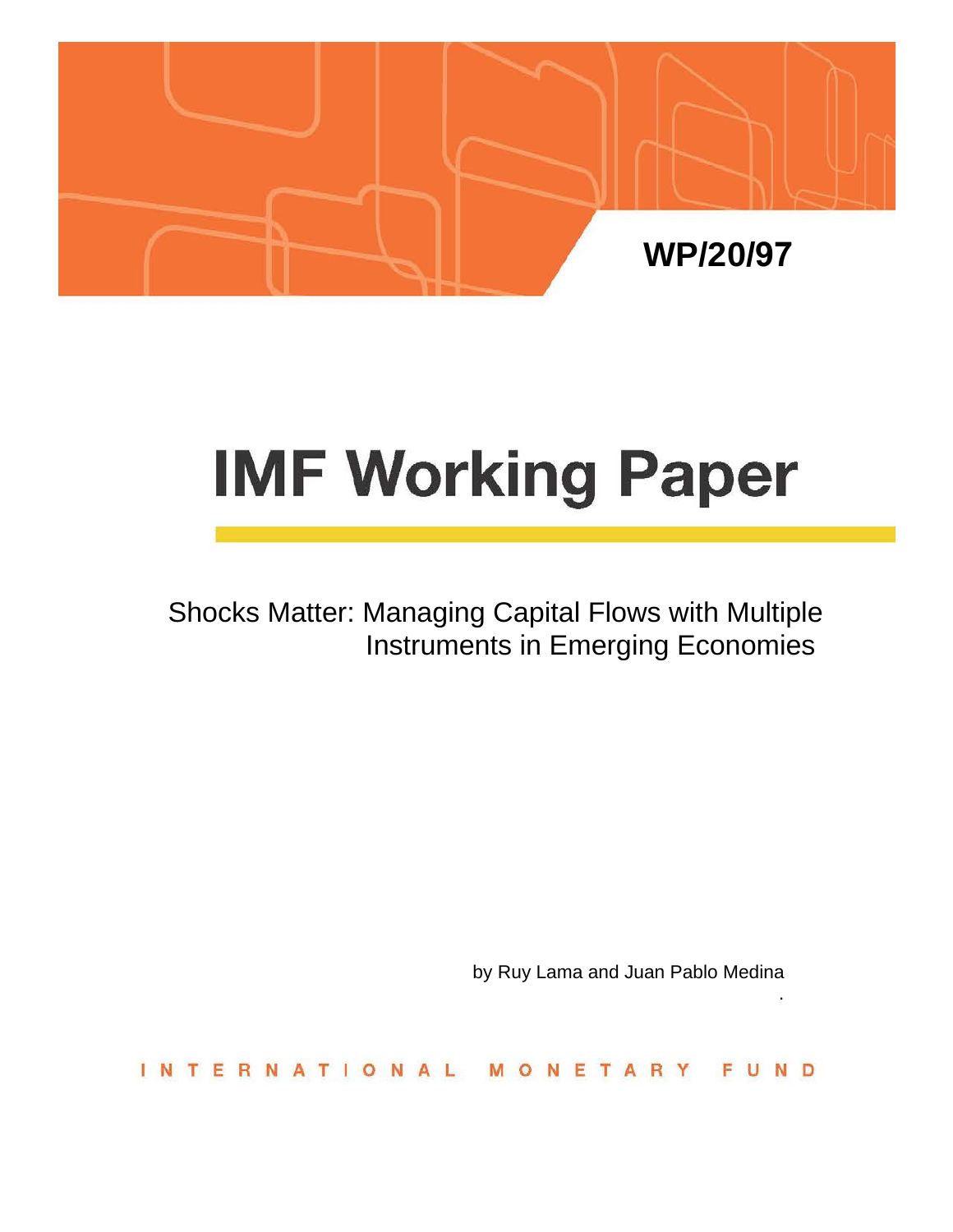© 2020 International Monetary Fund WP/20/97

#### **IMF Working Paper**

#### Institute for Capacity Development

#### **Shocks Matter: Managing Capital Flows in Emerging Economies with Multiple Instruments[1](#page-1-0)**

#### **Prepared by Ruy Lama and Juan Pablo Medina.**

Authorized for distribution by Valerie Cerra

June 2020

*IMF Working Papers* **describe research in progress by the author(s) and are published to elicit comments and to encourage debate.** The views expressed in IMF Working Papers are those of the author(s) and do not necessarily represent the views of the IMF, its Executive Board, or IMF management.

#### **Abstract**

We study the optimal management of capital flows in a small open economy model with financial frictions and multiple policy instruments. The paper reports two main findings. First, both foreign exchange intervention (FXI) and macroprudential polices are tools complementary to the monetary policy rate that can largely reduce inflation and output volatility in a scenario of capital outflows. Second, the optimal policy mix depends on the underlying shock driving capital flows. FXI takes the leading role in response to foreign interest rate shocks, while macroprudential policy becomes the prominent tool for domestic risk shocks. These results highlight the importance of calibrating the use of multiple instruments according to the underlying shocks that induce shifts in capital flows.

JEL Classification Numbers: E58, F31, F41.

Keywords: Foreign Exchange Intervention; Reserve Requirements; Capital Flows; Small Open Economy.

Author's E-Mail Address: [rlama@imf.org;](mailto:rlama@imf.org) [juan.medina@uai.cl](mailto:juan.medina@uai.cl)

<span id="page-1-0"></span><sup>&</sup>lt;sup>1</sup> We thank useful comments by Guangyu Nie, Carlos Gonçalvez, Umang Rawat, Jonathan Ostry, Andrew Berg, Valerie Cerra, and participants at the ICD seminar. All remaining errors are our own.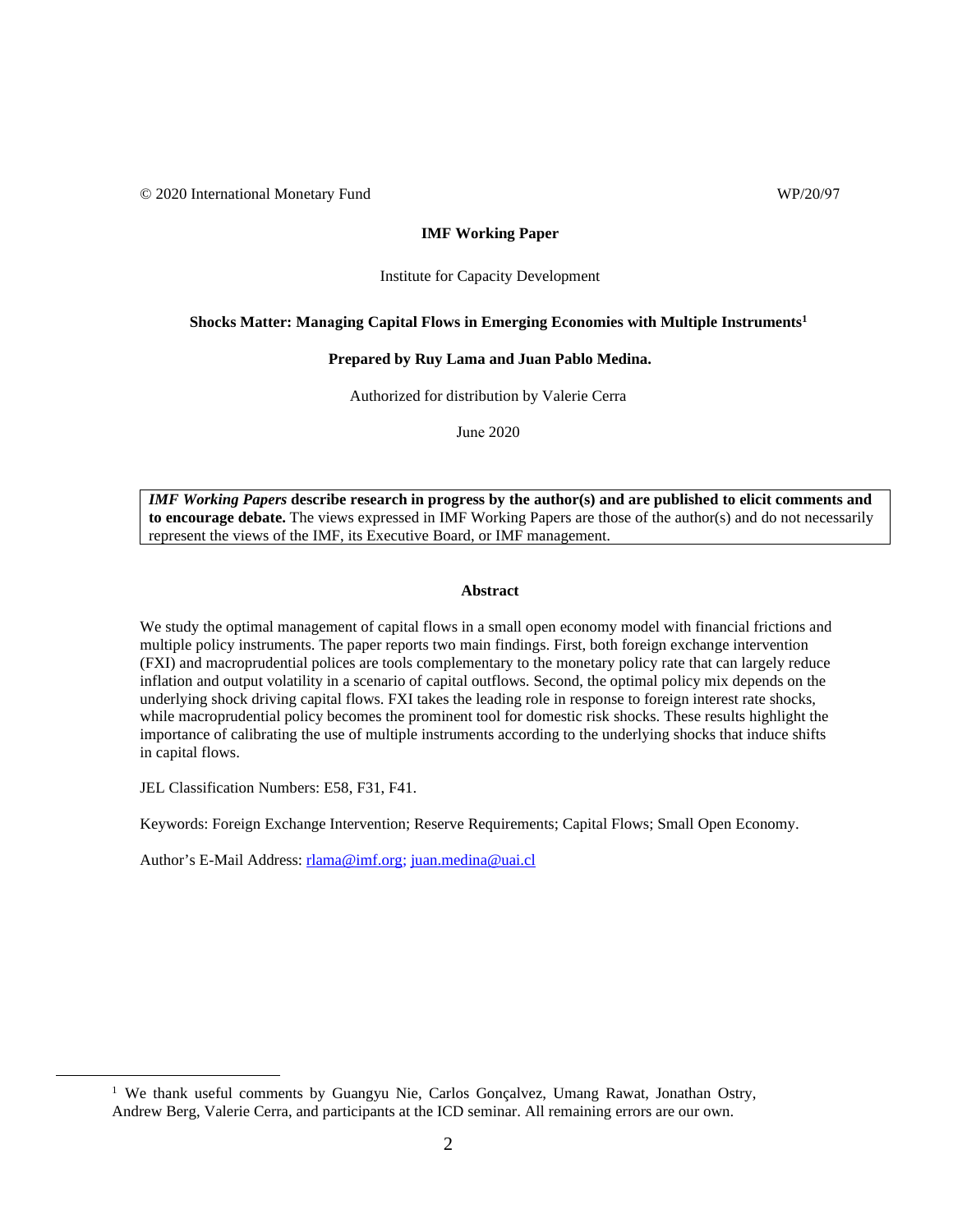#### **Contents**

| Figures |  |
|---------|--|

| Figure 1 | Evolution of Policy Frameworks in Emerging and Advanced Economies 38              |  |
|----------|-----------------------------------------------------------------------------------|--|
| Figure 2 | Inflation and Real GDP Growth in Emerging and Advanced Economies operating under  |  |
|          |                                                                                   |  |
| Figure 3 |                                                                                   |  |
| Figure 4 |                                                                                   |  |
| Figure 5 |                                                                                   |  |
| Figure 6 | Responses to Foreign Interest Rate and Risk Shock. Differentiated Reserve         |  |
|          |                                                                                   |  |
| Figure 7 | Responses to Foreign Interest Rate and Risk Shock. Rules for Capital Flow Tax and |  |
|          |                                                                                   |  |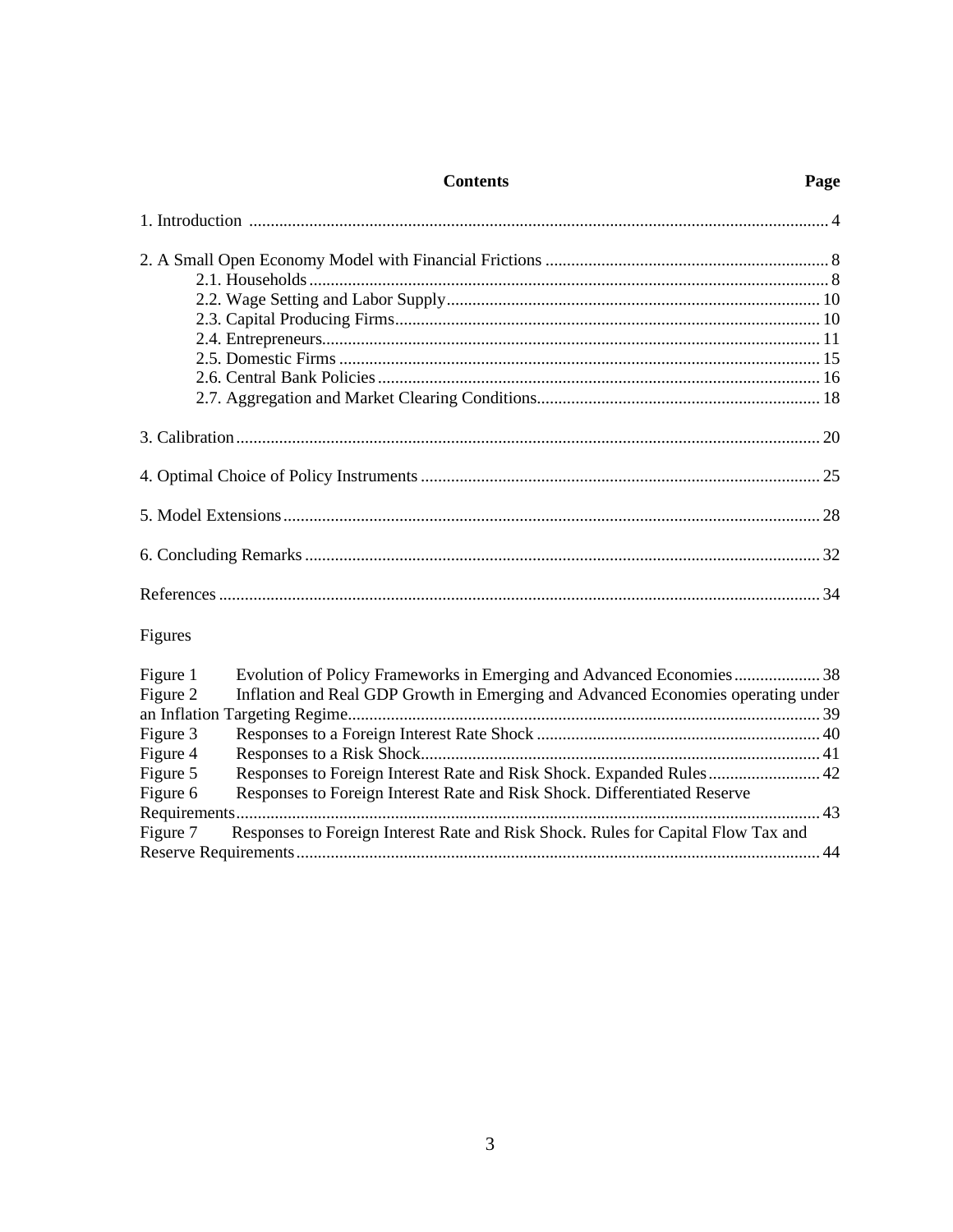## 1 Introduction

Over the last two decades central banks in emerging economies have been increasingly operating within an inflation targeting framework and relying on multiple instruments for the purpose of achieving their policy mandates (Figure 1). Based on the observed macroeconomic stability gains, one would quickly arrive at the conclusion that a multiple-tool policy framework is highly effective in terms of output and inflation stabilization (Figure 2). However, a theoretical framework is missing for understanding the rationale behind this practice by central banks in emerging economies. In this paper, we develop a DSGE model with financial frictions for analyzing the role of a multi-policy framework in stabilizing output and inflation in emerging economies. In particular, we focus on two questions relevant for policymaking in emerging economies: Are multiple instruments typically used by central banks complements or substitutes to the monetary policy rate? What is the optimal policy mix for addressing fluctuations in capital flows and the associated macroeconomic volatility?

This paper provides a quantitative answer to these two questions by using a small open economy model with Önancial frictions and multiple policy instruments. We incorporate financial frictions through a financial accelerator mechanism proposed by Bernanke et al. (1999). We also follow Gertler et al. (2007) and assume that a fraction of the debt is denominated in foreign currency. Liability dollarization is a widespread phenomenon in emerging economies (Dalgic, 2018) which increases the vulnerability of economies to capital flows movements and the associated fluctuations in exchange rate.<sup>1</sup> In the model we assume a central bank that relies on three policy instruments: the monetary policy rate, Foreign Exchange Intervention (FXI), and reserve requirements.<sup>2</sup> We focus our analysis on the optimal choice of policy instru-

<sup>&</sup>lt;sup>1</sup>Sudden movements in capital flows can induce exchange rate volatility that can severely disrupt Önancial markets under liability dollarization, and hence generate negative feedback loops between the financial sector and real activity.

<sup>2</sup>Reserve requirements are commonly used by central banks in many emerging economies as a macroprudential instrument (See Federico et al., 2014).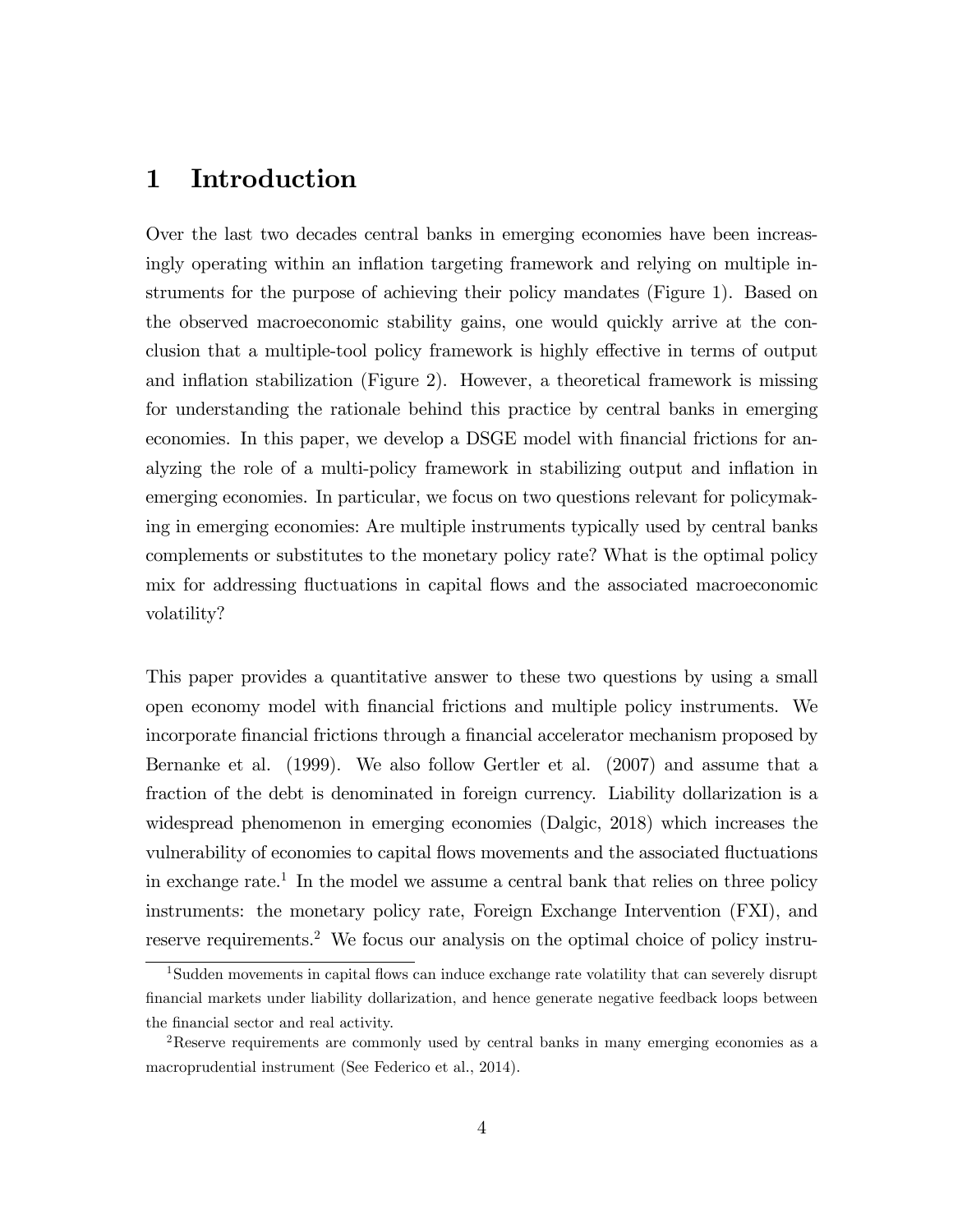ments in a scenario of capital outflows triggered by a domestic and an external shock. The external shock is modeled as an increase in the foreign interest rate, while the domestic shock is modeled as an increase in the risk of the idiosyncratic productivity of entrepreneurs.<sup>34</sup> Then, relying on a conventional loss function, we characterize the optimal FX reserves and reserve requirements policies for each of these shocks.

In our model, the proposed shocks generate trade-offs between output and inflation stabilization that motivate the use of multiple policy instruments by the central bank. For instance, in response to capital outflows the exchange rate depreciates triggering higher inflation, an increase in the cost of servicing debt denominated in foreign currency, and a decline in investment. While a monetary policy tightening can stabilize the exchange rate, at the same time it reduces asset prices, in turn deteriorating the Önancial position of Örms, and inducing a contraction of investment and aggregate demand (CÈspedes et al., 2004). In this context, additional tools such FX intervention or macroprudential policies can improve this trade-off. The central bank can optimally allocate instruments that directly address excess volatility in the foreign exchange market or disruptions in financial markets in order to stabilize the economy.

Moreover, FX intervention and macroprudential policies can have complementary roles for the purposes of macroeconomic and financial stability. In a scenario of capital flows a decision by the central banks to sell foreign currency, not only stabilizes the exchange rate, but also prevents an increase in the cost of servicing the foreign currency debt, improving the financial position of the firms. Similarly, an expansionary macroprudential policy measure, such as a reduction of the reserve requirements not only reduces the cost of credit, but also stimulates investment and foreign borrowing, reducing pressures in the foreign exchange market.

In order to understand the optimal policy mix in our model we extend the analysis

 $3$ While both types of shocks induce an episode of capital outflows and a contraction in aggregate demand, their transmission mechanisms are different.

<sup>&</sup>lt;sup>4</sup>The risk shock is modeled as in Christiano et al. (2014).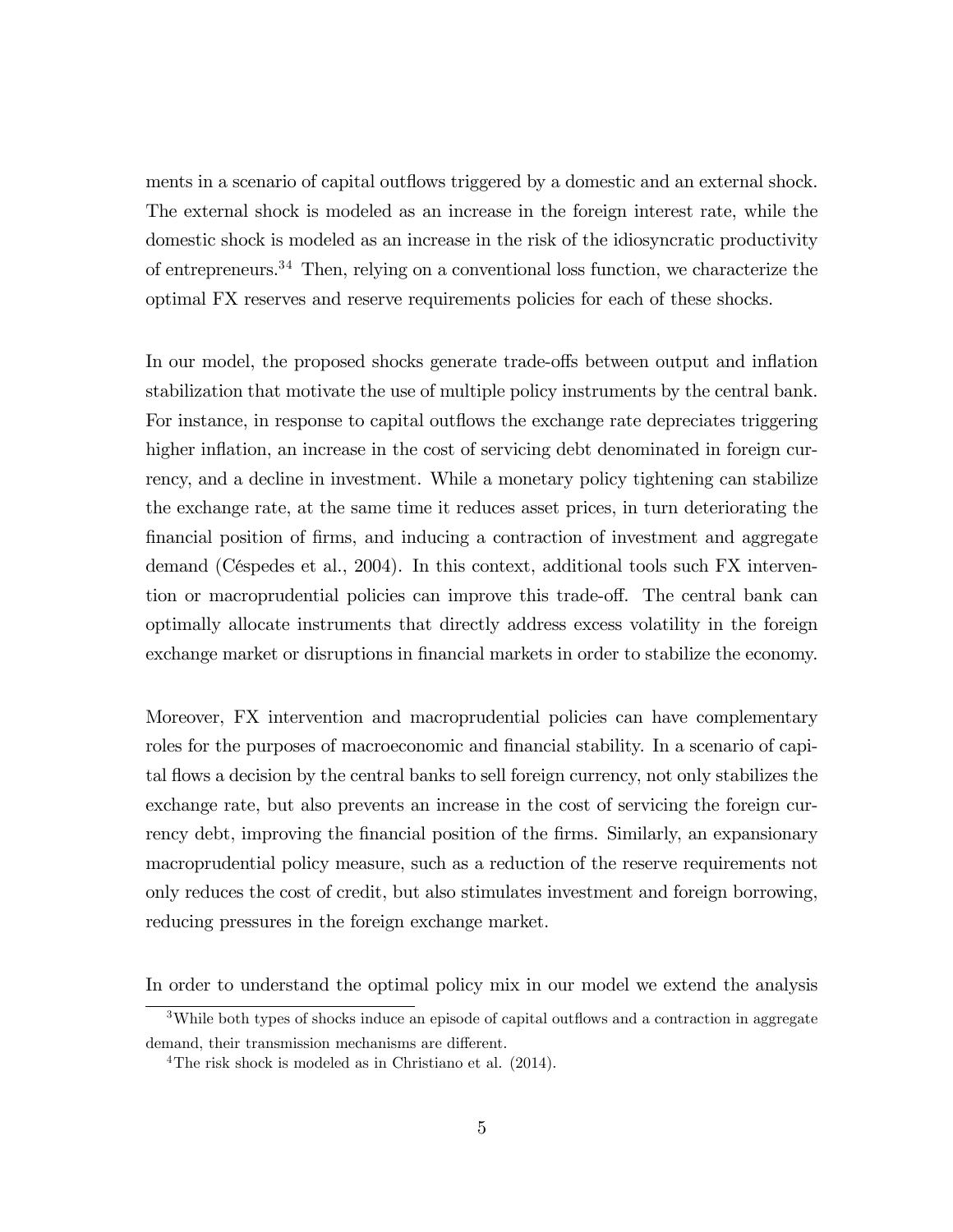by Poole (1970) on the optimal choice of policy instruments applied to a situation of capital outflows. Two are the key results of our paper. First, for all of type of shocks both FXI and reserve requirements are complementary tools to the monetary policy rate and help to stabilize economic activity, inflation, and financial conditions. By relying on FXI and reserve requirements, the central bank deploys instruments with the goal of smoothing exchange rate volatility and stabilizing the risk premium in Önancial markets. These complementary policies allow the policy rate to focus on the goal of price stability. Second, and consistent with Poole (1970), we find that the intensity at which each instrument is deployed depends on the underlying source triggering capital outflows. For a foreign interest rate shock, FXI takes the leading role in stabilizing the economy, followed by a modest adjustment in the reserve requirements and the policy rate. For domestic risk shocks, reserve requirements lead the response in stabilizing financial markets, accompanied by modest FXI interventions and adjustments in the policy rate.

Overall, our results provide a rationale for adopting a multi-tool policy framework in an environment with the Önancial frictions typically prevalent in emerging economies. Moreover, these results blend the policy prescriptions of Mundell (1968), which states that "policies should be paired with the objectives on which they have the most influence" and Poole (1970), who showed that the intensity at which each policy instrument is optimally deployed depends crucially on the source of the disturbance affecting the economy.

Our paper is related to several strands of the literature analyzing optimal policies under Önancial frictions. First, Cespedes et al. (2004) and Gertler et al. (2007) analyze the role of monetary policy in stabilizing an economy with financial frictions and liability dollarization. Second, Carrillo et al. (2018), Leduc and Natal (2016), Medina and Roldós (2018), and Aoki et al. (2018) study the optimal choice of monetary and macroprudential policies in economies with Önancial frictions. Third, Ghosh et al. (2016), Benes et al. (2015), Canzoneri and Cumby (2014), and Liu and Spiegel (2015), study the interaction between FXI and monetary policy. We contribute to the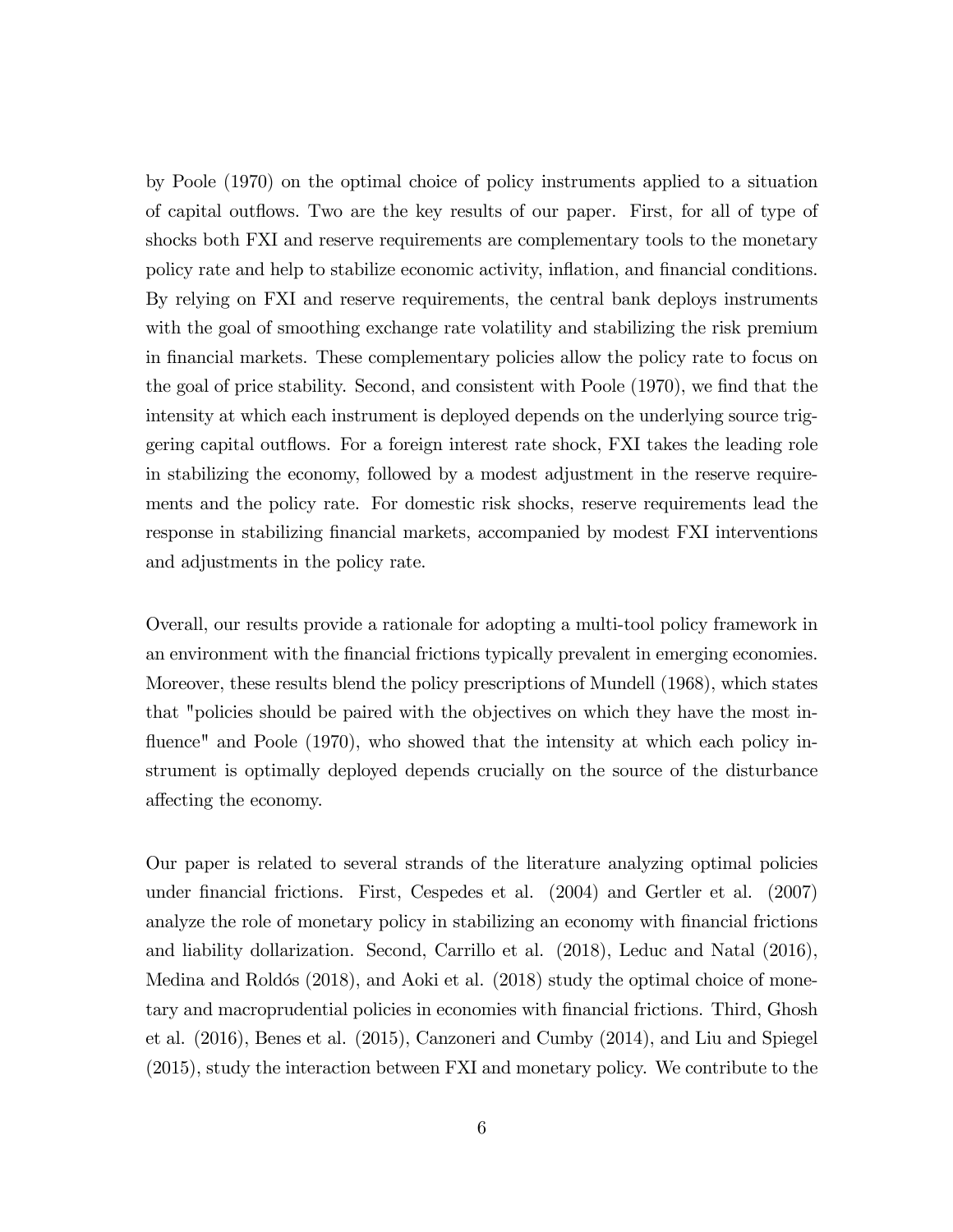literature, by analyzing in an integrated policy framework, how three key policy instruments can optimally be deployed in response to alternative shocks. By extending the analysis of Poole (1970) to the optimal use of instruments for managing capital out flows, we provide a rationale for the prevalence of a multiple-policy framework in emerging economies.

Notice that in the paper we focus our analysis on the business-cycle implications of capital áows as in Blanchard et al. (2017). In particular, in our model, capital outflows in the short-run can lead to a contraction in output and higher inflation, which can increase macroeconomic volatility and can pose challenges to policymakers for fulfilling the central bank mandates. Nevertheless, there are alternative views on how capital flows affect emerging economies. In the long term, capital flows play an important role in convergence process in emerging economies (Lucas, 1990). However, in the presence of pecuniary externalities (Bianchi, 2011) capital flows can lead to overborrowing, and a higher incidence of financial crisis. In that context, it is optimal to impose capital controls to improve macroeconomic outcomes (Jeanne and Korinek, 2010). In this paper we evaluate the implications of capital flows on output and inflation through a loss function (Woodford, 2003). We view the results of the paper as complementary to the existing literature, since they provide an additional rationale for managing capital flows in the short-run, even in the absence of pecuniary externalities.

The remainder of the paper is organized as follows. Section 2 lays out the small open economy model with financial frictions. Section 3 discusses the calibration strategy. Section 4 presents the simulations results on the optimal choice of policy instruments for managing capital flows. Section 5 concludes.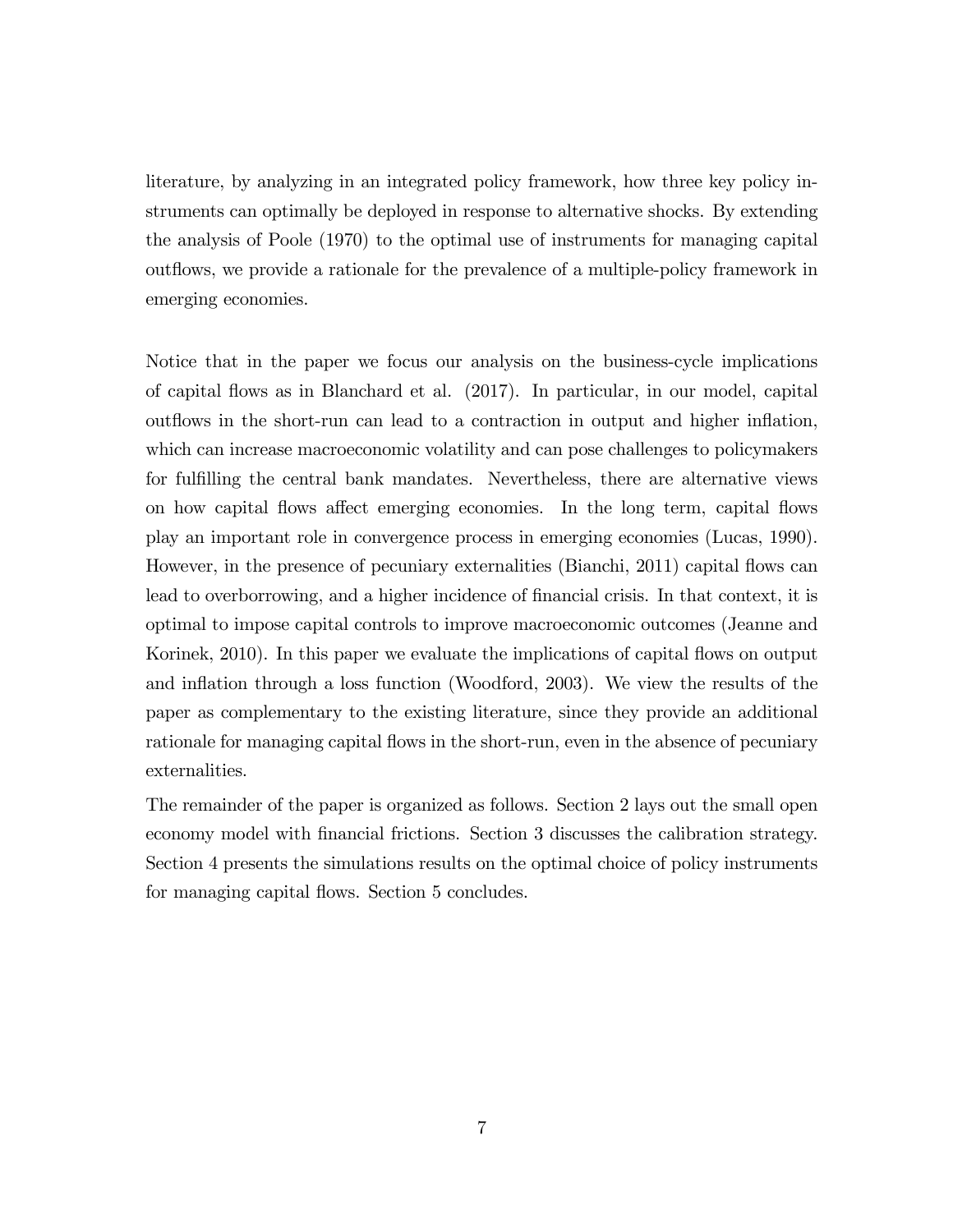## 2 A Small Open Economy Model with Financial Frictions

We developed a small open economy New Keynesian model following the work Christiano et al. (2005), Gertler et al. (2007), and Smets and Wouters (2007). The model features a domestic and imported good. The domestic goods is produced by firms relying on a constant return to scale technology that depends on capital and labor. Capital decisions by entrepreneurs face a financial constraint with a financial accelerator mechanism following Bernanke et al. (1999). Based on the work of Cespedes et al. (2004) and Gertler et al. (2007) for emerging economies, we assume that a fraction of the total corporate borrowing is denominated in foreign currency. The foreign currency denomination generates a balance sheet effect in response to fluctuations in the exchange rate that affects the leverage of entrepreneurs and the borrowing spread. Additionally, we consider a central bank that sets the domestic interest rate according to a Taylor-type rule, but also intervenes in the foreign exchange (FX) market and sets the reserve requirement ratios for financial intermediaries. These three instruments are deployed with the goal of stabilizing output and inflation. We assess the optimal policy mix according to a conventional loss function that depends on output and inflation volatility.

#### 2.1 Households

The domestic economy is populated by a continuum of households indexed by j  $\in [0, 1]$ . The expected present value of the utility of household j is given by:

$$
U_{t}(j) = E_{t} \sum_{i=0}^{\infty} \beta^{i} \frac{\left[C_{t+i}(j) - \zeta_{L} \frac{l_{t+i}(j)^{1+\sigma_{L}}}{1+\sigma_{L}}\right]^{\frac{\sigma_{C}-1}{\sigma_{C}}}}{1 - 1/\sigma_{C}},
$$
\n(1)

where  $l_t(j)$  is the labor effort and  $C_t(j)$  is private consumption. The parameters  $\sigma_C$ and  $\sigma_L$  are the intertemporal elasticity of substitution and the inverse Frisch elasticity of labor supply with respect to real wages, respectively.  $\zeta_L$  is the preference weight on the disutility from labor. The aggregate consumption  $C_t(j)$  is defined by a CES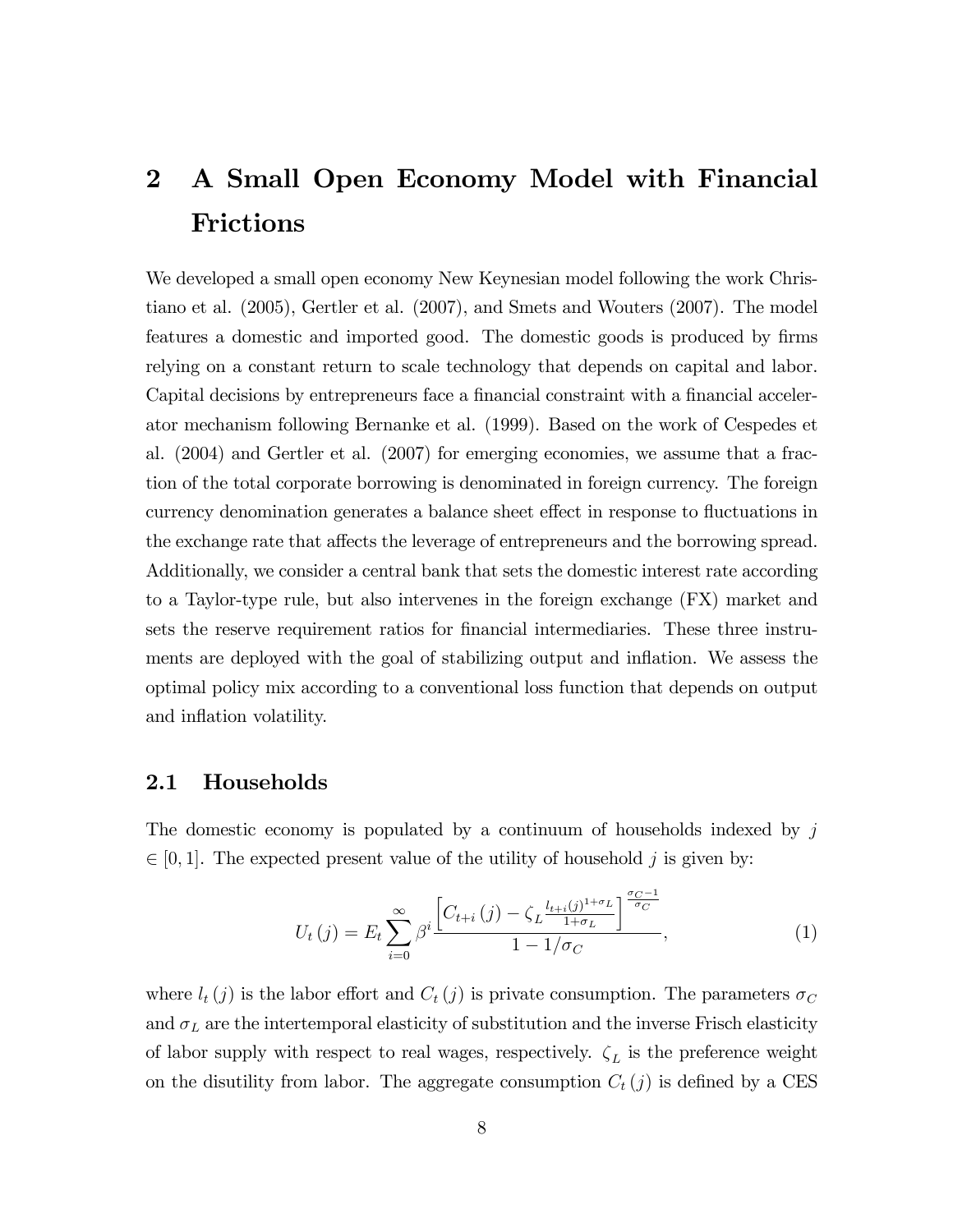aggregator of home and foreign goods:

$$
C_t(j) = \left[ \gamma_C^{\frac{1}{\eta_C}} C_{H,t}(j)^{\frac{\eta_C - 1}{\eta_C}} + (1 - \gamma_C)^{\frac{1}{\eta_C}} C_{F,t}(j)^{\frac{\eta_C - 1}{\eta_C}} \right]^{\frac{\eta_C}{\eta_C - 1}},
$$
(2)

where  $C_H(j)$  and  $C_F(j)$  are the home and foreign goods consumed by household j, respectively.  $\gamma_C$  is the share of domestic goods in the consumption basket and  $\eta_C$  is the elasticity of substitution between home and foreign goods.

Households have access to the following assets: non-contingent domestic bonds  $B_t(j)$ , deposits to financial intermediaries  $D_t(j)$  in domestic currency, deposits  $D_t^*(j)$  in foreign currency, non-contingent foreign debt  $B_t^*(j)$ , and domestic state contingent bonds  $d_{t+1}(j)$ . The gross return of the deposits in foreign currency is equal to risk-free foreign interest rate,  $R_t^*$ . Hence, the household budget constraint is given by:

$$
P_{C,t}C_t(j) + B_t(j) + D_t(j) + D_t^*(j) + E_t[q_{t,t+1}d_{t+1}(j)] - \mathcal{E}_t B_t^*(j) =
$$
  
\n
$$
W_t(j)l_t(j) + R_{t-1}B_{t-1}(j) + R_{D,t-1}D_{t-1}(j) + \mathcal{E}_t R_{t-1}^* D_{t-1}^*(j)
$$
  
\n
$$
+ d_t(j) + \Pi_t(j) + T_t(j) - \mathcal{E}_t B_{t-1}^*(j)R_{t-1}^* \Theta_{t-1},
$$
\n(3)

where  $\Pi_t(j)$  are profits received from domestic firms,  $W_t(j)$  is the nominal wage set by household  $j$ ,  $T_t$  are net lump-sum transfers from the government, and  $\mathcal{E}_t$  is the nominal exchange rate. Foreign borrowing pays a premium  $(\Theta_{t-1})$  over the risk-free foreign rate and households do not internalize the effects of their borrowing decisions on the premium.<sup>5</sup>  $R_t$  and  $R_t^*$  are the gross interest rate of the non-contingent bonds in domestic and foreign currency, and  $R_{D,t}$  is the gross interest rate of the deposits in domestic currency. In equilibrium we obtain that  $R_{D,t} = R_t$ . Households choose their optimal consumption and portfolio allocation by maximizing (1) subject to (3). By assuming a complete set of state-contingent claims, consumption is equalized across households despite differences in their supply of labor.

<sup>&</sup>lt;sup>5</sup>This premium is introduced to model imperfect asset sustitutability and induce statioarity in the model. The exact functional form for  $\Theta_t = \Theta(\cdot)$  will be discussed in section 2.7. See Schmitt-Grohé and Uribe (2003) for different ways to introduce stationarity in small open economy models.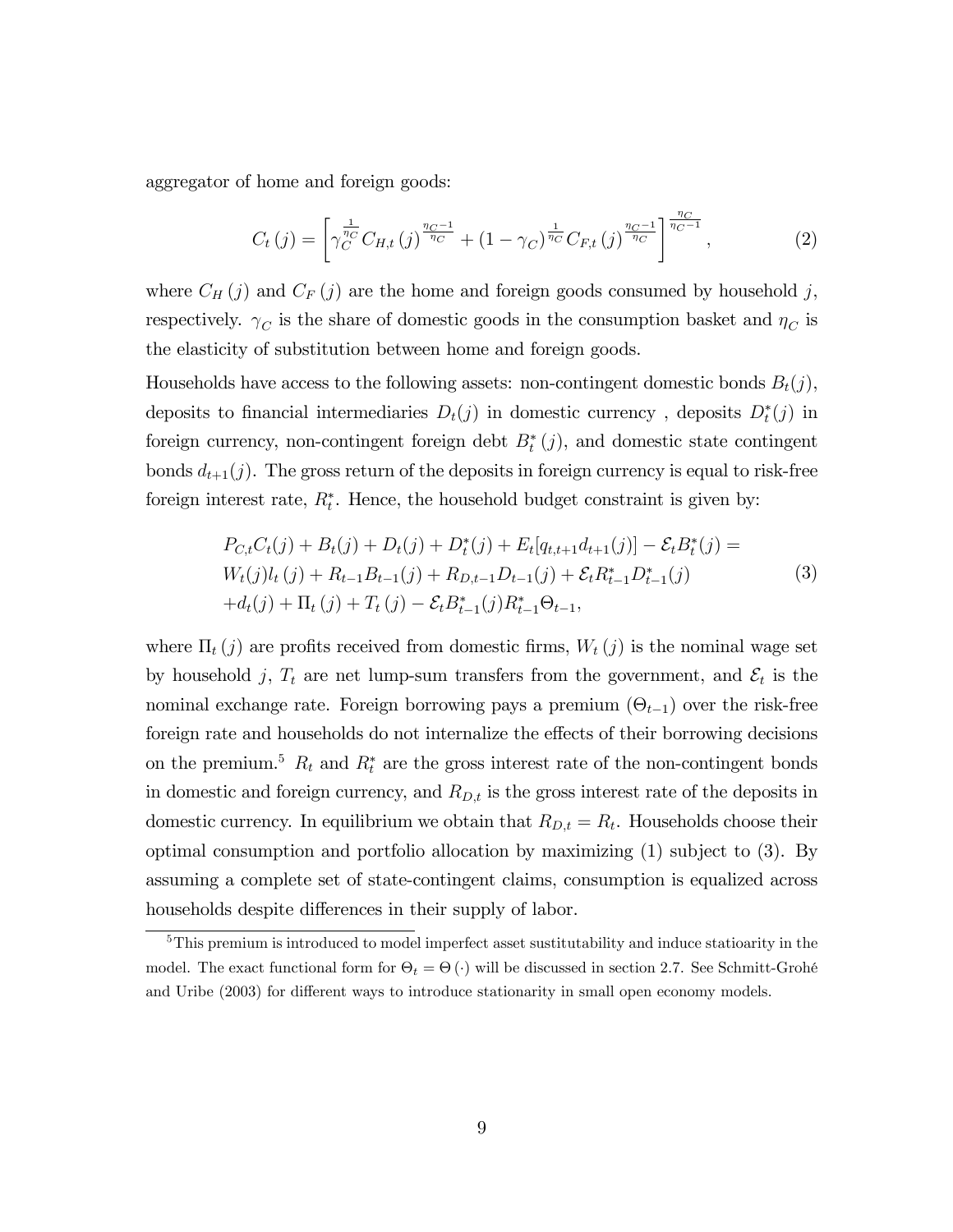## 2.2 Wage setting and labor supply

Each household  $j$  is a monopolistic supplier of a differentiated labor service. There is a set of perfectly competitive labor service assemblers that hire labor from each household and combine it into an aggregate labor service unit,  $l_t$ , that is then hired by the intermediate goods producer. The labor service unit is defined as

$$
l_t = \left(\int_0^1 l_t(j)^{\frac{\epsilon_L - 1}{\epsilon_L}} dj\right)^{\frac{\epsilon_L}{\epsilon_L - 1}},\tag{4}
$$

where  $l_t(j)$  corresponds to the labor supply of household j and  $\epsilon_L$  is the elasticity of substitution of the household labor supply. The optimal composition of this labor service unit is obtained from the cost minimization problem of the assembler. The resulting demand for the labor service provided by household  $j$  is given by:

$$
l_t(j) = \left(\frac{W_t(j)}{W_t}\right)^{-\epsilon_L} l_t,
$$
\n(5)

where  $W_t(j)$  is the wage rate set by household j and  $W_t$  is an aggregate wage index defined as  $W_t = \left(\int_0^1 W_t(j)^{1-\epsilon_L}dj\right)^{\frac{1}{1-\epsilon_L}}$ .

Following Erceg et al.  $(2000)$ , we assume a wage setting process à la Calvo  $(1983)$ . In each period, each household faces a constant probability  $(1 - \phi_L)$  of being able to re-optimize its nominal wage. Once a household has decided a wage, she must supply any quantity of labor service demanded at that wage rate.

#### 2.3 Capital producing firms

We assume a continuum of capital goods producers who operate in a perfectly competitive environment. The aggregate investment good bundle consists of a CES aggregator of home  $(I_{H,t})$  and foreign goods  $(I_{F,t})$ :

$$
I_t = \left[ \gamma_I^{\frac{1}{\eta_I}} I_{H,t}^{\frac{\eta_I - 1}{\eta_I}} + (1 - \gamma_I)^{\frac{1}{\eta_I}} I_{F,t}^{\frac{\eta_I - 1}{\eta_I}} \right]^{\frac{\eta_I}{\eta_I - 1}},
$$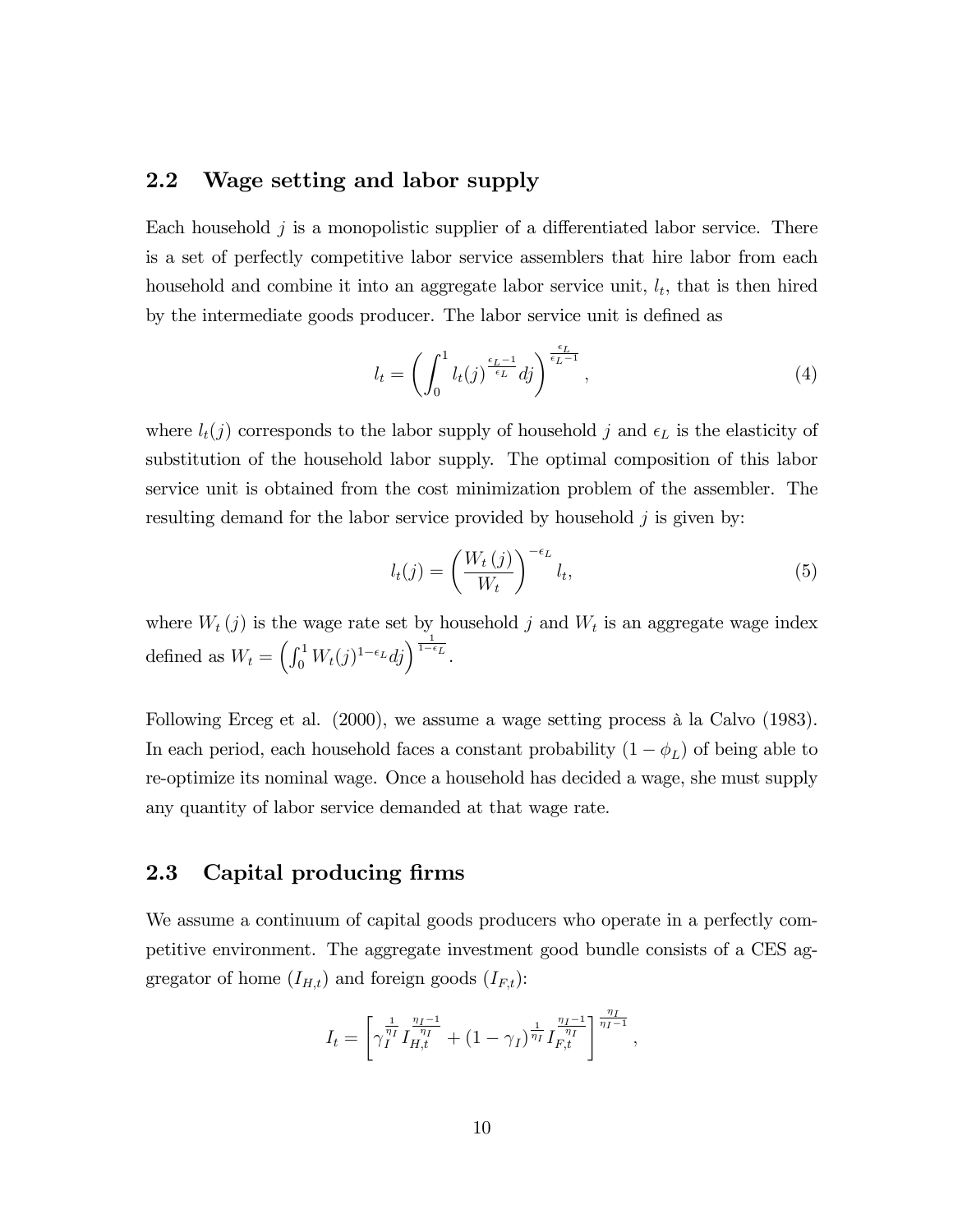where  $\eta_I$  is the elasticity of substitution between home and foreign investment goods, and  $\gamma_I$  is the share of domestic goods in investment. The law of motion of physical capital is given by:

$$
K_{t+1} = (1 - \delta) K_t + S\left(\frac{I_t}{I_{t-1}}\right) I_t,
$$

where  $K_t$  is the stock of capital,  $Z_t$  is the rental rate of capital, and  $S(t)$  is the investment adjustment  $cost<sup>6</sup>$  Capital producing firms are perfectly competitive and take the price of capital,  $Q_t$ , as given. The capital goods producers then sell the capital goods to the entrepreneurs, who receive the rental rate of capital and the value of undepreciated capital as income.

#### 2.4 Entrepreneurs

The financial accelerator mechanism follows the work of Bernanke et al. (1999) where the external finance premium depends positively on the entrepreneurs' leverage. In addition, we assume partial dollarization of the debt contract. We introduce this friction by allowing that a fraction of the debt service is indexed to foreign currency.

We assume a continuum of risk-neutral entrepreneurs in the economy. In period  $t$ , each entrepreneur uses the net worth  $N_t$  and loans from financial intermediaries to purchase physical capital  $K_{t+1}$  such that the following constraint holds:

$$
N_t + B_{e,t} + \mathcal{E}_t B_{e,t}^* = Q_t K_{t+1},
$$
\n(6)

where  $B_{e,t}$  is the loan in domestic currency and  $B_{e,t}^*$  is the loan in foreign currency. In order to simplify the portfolio choice of currency composition of the loan, we will assume that a fraction  $\phi$  of the loan is denominated in domestic currency and  $1-\phi$ is denominated in foreign currency. Therefore,  $B_{e,t} = \phi \bar{B}_{e,t}$  and  $\mathcal{E}_t B_{e,t}^* = (1 - \phi) \bar{B}_{e,t}$ , where  $\bar{B}_{e,t}$  is the total value of the loan and  $1-\phi$  is the degree of dollarization of loans.

<sup>&</sup>lt;sup>6</sup>The adjustment cost of investment satisfies:  $S(1) = 1$ ,  $S'(1) = 0$ ,  $S''(1) = -\mu_S < 0$  (see Altig et al. (2005)).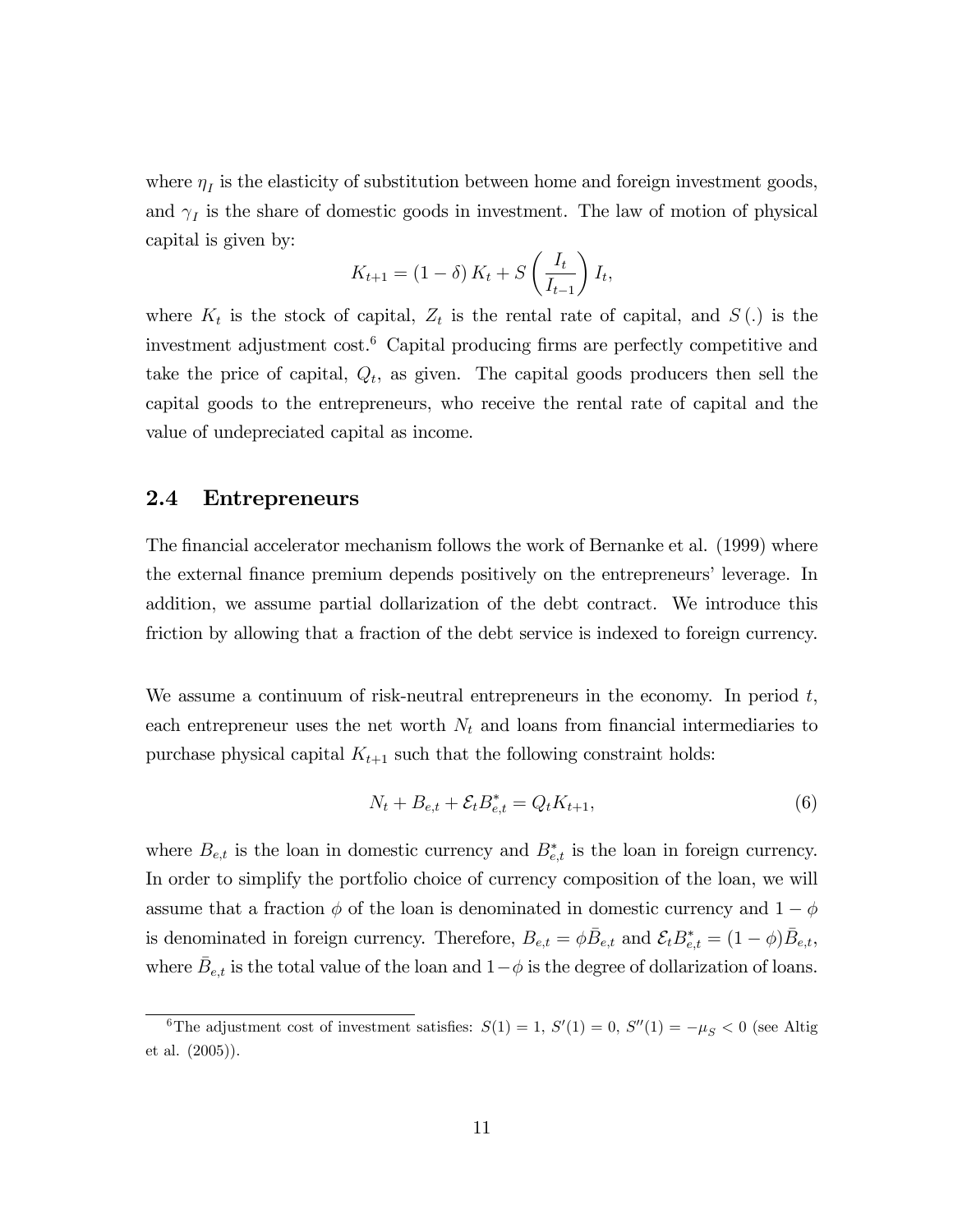Entrepreneurs rent capital to the Örms and sell the undepreciated capital in period  $t + 1$  to capital goods producers. Each entrepreneur faces an idiosyncratic risk  $\omega$ affecting the effective amount of capital available in  $t + 1$ . The effective capital of entrepreneur in period  $t + 1$  is  $\omega_{t+1}K_{t+1}$ , where  $\omega_{t+1}$  has a distribution with mean equal to one and density probability function given by  $f_t(\omega)$  that varies over time. As in Christiano et al (2014), the variation of the distribution of  $\omega$  captures changes in the degree of risk in the realization of  $\omega$ . In particular, we assume that  $\log(\omega_{t+1})$ follows a normal distribution with mean  $m_{\omega,t}$  and standard deviation  $\sigma_{\omega,t}$ . Imposing that  $m_{\omega,t} = -\sigma_{\omega,t}^2/2$ , the mean of  $\omega_{t+1}$  will always be one and the standard deviation  $\sigma_{\omega,t}$ . Shocks to  $\sigma_{\omega,t}$ , denoted as risk shocks, increase the dispersion of the realizations of  $\omega_{t+1}$ , but preserving its mean at one. We assume that  $\sigma_{\omega,t}$  follows an AR(1) process with autoregressive coefficient  $\rho_{\sigma_{\omega}}$  and innovations,  $\varepsilon_{\sigma_{\omega},t}$ , distributed normally with mean zero and standard deviation  $\sigma_{\sigma_{\omega}}$ .

The ex-post return in period  $t + 1$  for the entrepreneur is given by:

$$
\omega_{t+1} R_{t+1}^K = \omega_{t+1} \frac{Z_{t+1} + (1 - \delta)Q_{t+1}}{Q_t}.
$$
\n
$$
(7)
$$

There is asymmetric information between entrepreneurs and financial intermediaries, that is, only entrepreneurs observe the realization of  $\omega_{t+1}$ , while financial intermediaries can verify the realization after incurring in monitoring costs. The monitoring costs are proportional to investment income:  $\mu \omega_{t+1} R_{t+1}^K Q_t K_{t+1}$ , with  $\mu \in (0, 1)$ . Hence, a financial contract will implement a mechanism to provide incentives for entrepreneurs to reveal the realization of  $\omega_{t+1}$  to the financial intermediary. In particular, the debt contract is structured as follows. For every state with associated return on capital  $\omega_{t+1} R_{t+1}^K$ , entrepreneurs have to either service the state contingent debt or incur in a default. Debt in domestic currency has a gross interest rate of  $R_{L,t+1}$  and debt in foreign currency has a gross rate of  $R_{L,t+1}^*$ . Thus, the effective interest rate  $\bar{R}_{L,t+1}$  for the loan is defined as:

$$
\bar{R}_{L,t+1} = \phi R_{L,t+1} + (1 - \phi) \frac{\mathcal{E}_{t+1}}{\mathcal{E}_t} R_{L,t+1}^*.
$$
\n(8)

When entrepreneurs default, the financial intermediary seizes their revenue, although a proportion  $\mu$  of that revenue is lost in monitoring procedures. Therefore, entrepre-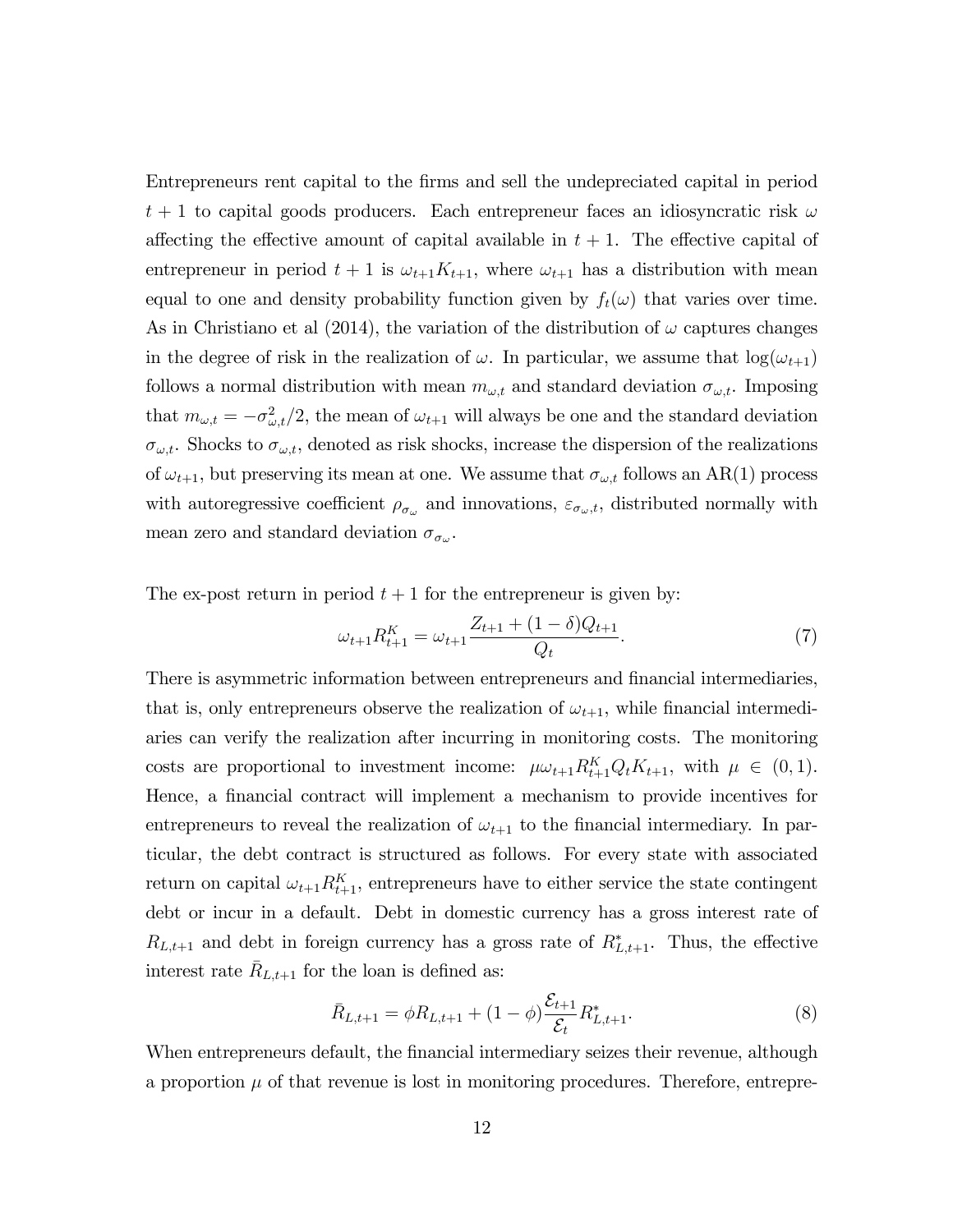neurs will always have incentives to pay the loan if the return  $\omega_{t+1} R_{t+1}^K$  is high enough to do so. This logic implies that there will be a cutoff value for the realization of the idiosyncratic risk,  $\bar{\omega}_{t+1}$ , that satisfies:

$$
\bar{\omega}_{t+1} R_{t+1}^K Q_t K_{t+1} = \bar{R}_{L,t} \bar{B}_{e,t} = \bar{R}_{L,t+1} (Q_t K_{t+1} - N_t). \tag{9}
$$

If  $\omega_{t+1} < \bar{\omega}_{t+1}$  the entrepreneur incurs in default and the financial intermediary recovers a fraction  $1 - \mu$  of the revenue. This debt contract captures the asymmetries of information between lenders and borrowers that can only be circumvented with a costly state verification mechanism.

Assuming that Önancial intermediaries are competitive, the optimal debt contract maximizes the net expected benefits for entrepreneurs subject to the zero profit condition for financial intermediaries. The net expected benefits for entrepreneurs are:

$$
\int_{\bar{\omega}_{t+1}}^{\infty} \omega R_{t+1}^{K} Q_t K_{t+1} f_t(\omega) d\omega - \bar{R}_{L,t} \bar{B}_{e,t} \int_{\bar{\omega}_{t+1}}^{\infty} f_t(\omega) d\omega \n= \int_{\bar{\omega}_{t+1}}^{\infty} \omega R_{t+1}^{K} Q_t K_{t+1} f_t(\omega) d\omega - \bar{\omega}_{t+1} R_{t+1}^{K} Q_t K_{t+1} \int_{\bar{\omega}_{t+1}}^{\infty} f_t(\omega) d\omega \n= \left[ \int_{\bar{\omega}_{t+1}}^{\infty} \omega f_t(\omega) d\omega - \int_{\bar{\omega}_{t+1}}^{\infty} f_t(\omega) d\omega \right] R_{t+1}^{K} Q_t K_{t+1} = \Lambda_t(\bar{\omega}_{t+1}) R_{t+1}^{K} Q_t K_{t+1}.
$$
\n(10)

The presence of subindex t in functions  $f(\cdot)$  and  $\Lambda(\cdot)$  reflects the variation over time of the entrepreneurs' risk,  $\sigma_{\omega,t}$ .

Financial intermediaries are subject to a macroprudential regulation. In particular, we follow Leduc and Natal (2018) by assuming that financial intermediaries face a reserve requirement restriction,  $rr_t$ , which varies over time. The specification of the policy rule for the reserve requirement is explained in section 2.6. Reserves of financial intermediaries are assumed to be kept in "cash" and earn no interest rates. Thus, for a given reserve requirement  $rr_t$ , the opportunity cost of financial intermediaries to lend funds in domestic currency is  $R_t/(1 - rr_t)$  and in foreign currency is  $R_t^*/(1 - rr_t)$ .<sup>7</sup> Hence, considering reserve requirements and foreign currency borrowing, the zero-

<sup>7</sup>We assume a uniform reserve requirement rate for each currency denomination. In section 5 we relax this assumption and set a differentiated reserve requirement for each currency.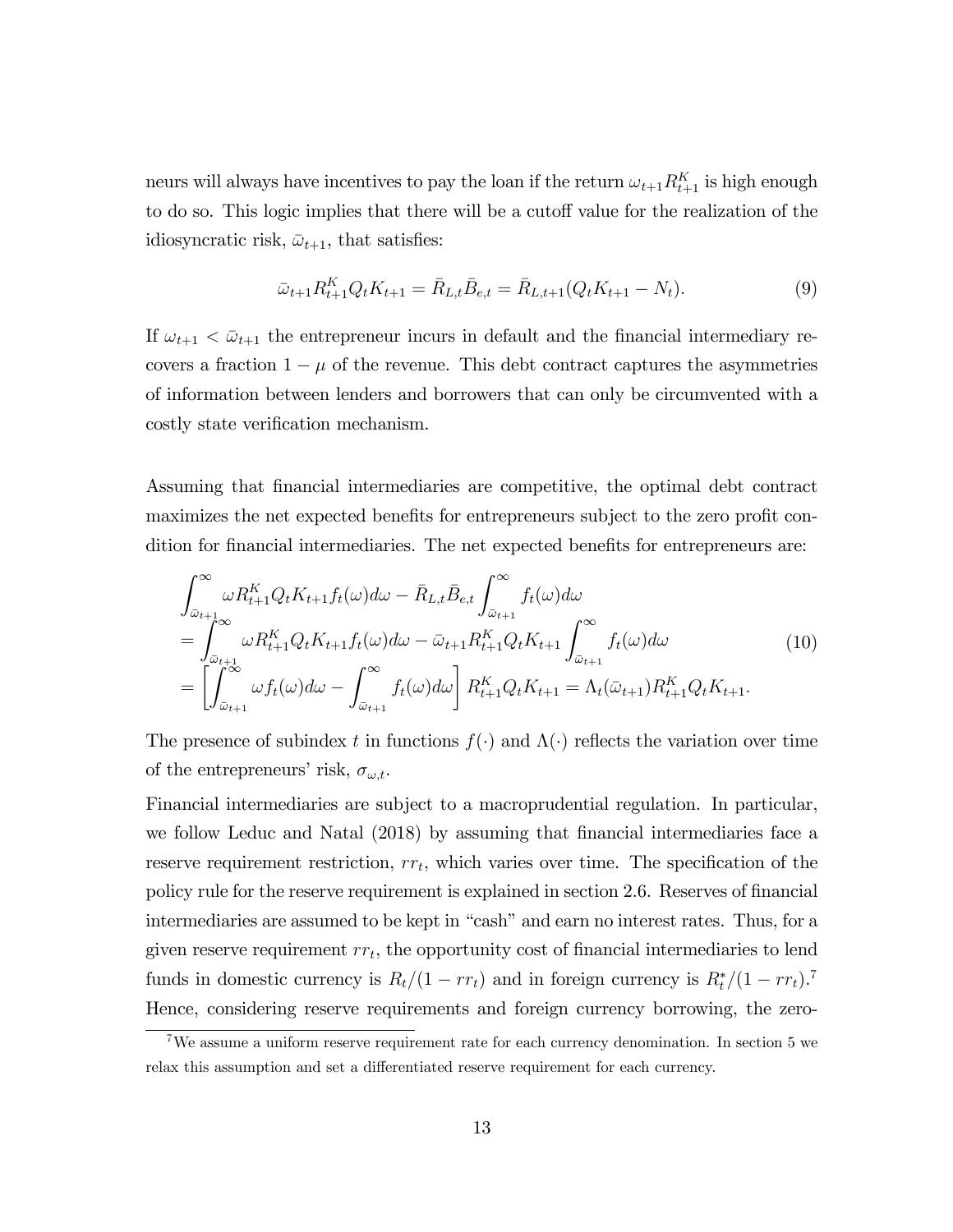profit condition for financial intermediaries becomes:

$$
\left(\phi R_t + (1 - \phi) \frac{\mathcal{E}_{t+1}}{\mathcal{E}_t} R_t^*\right) \frac{(Q_t K_{t+1} - N_t)}{1 - r r_t} =
$$
\n
$$
\bar{R}_{L,t} \bar{B}_{e,t} \int_{\bar{\omega}_{t+1}}^{\infty} f_t(\omega) d\omega + (1 - \mu) R_{t+1}^K Q_t K_{t+1} \int_0^{\bar{\omega}_{t+1}} f_t(\omega) d\omega =
$$
\n
$$
\left[\bar{\omega}_{t+1} \int_{\bar{\omega}_{t+1}}^{\infty} f_t(\omega) d\omega + (1 - \mu) \int_0^{\bar{\omega}_{t+1}} f_t(\omega) d\omega\right] R_{t+1}^K Q_t K_{t+1} =
$$
\n
$$
\Gamma_t(\bar{\omega}_{t+1}) R_{t+1}^K Q_t K_{t+1}
$$
\n(11)

The subindex t in functions  $f(\cdot)$  and  $\Gamma(\cdot)$  reflects the variation over time of the entrepreneurs' risk,  $\sigma_{\omega,t}$ . The optimal debt contract will maximize (10) subject to (11) which implies the following condition:

$$
sp_{t+1} = \frac{R_{t+1}^{K}(1 - rr_t)}{(\phi R_t + (1 - \phi)\frac{\varepsilon_{t+1}}{\varepsilon_t} R_t^*)} = \rho_t(\bar{\omega}_{t+1}),
$$
  
where  $\rho_t(\bar{\omega}_{t+1}) = (\Gamma_t(\bar{\omega}_{t+1}) - \Lambda_t(\bar{\omega}_{t+1})\frac{\Gamma_t'(\bar{\omega}_{t+1})}{\Gamma_t(\bar{\omega}_{t+1})})^{-1}$  (12)

 $sp_{t+1}$  is a measure of the credit spread of the return to capital above the cost of funds for the Önancial intermediaries or what Bernanke et al. (1999) calls the "external finance premium". Using this last expression and condition (11), Bernanke et al. (1999) show that a log-normal distribution for  $\omega_{t+1}$  implies a increasing relationship of the credit spread,  $sp_{t+1}$ , and the leverage of entrepreneurs defined by  $\frac{Q_t K_{t+1}}{N_t}$ :

$$
sp_{t+1} = \Psi_t(\frac{Q_t K_{t+1}}{N_t}), \ \Psi'_t(\cdot) > 0 \tag{13}
$$

Formally, the dependence on t of the function  $\Psi_t(\cdot)$  corresponds to the variation in the risk,  $\sigma_{\omega,t}$ . Hence,  $\Psi_t(\cdot) = \Psi(\cdot, \sigma_{\omega,t})$ .

In order to describe the evolution of the entrepreneurs' net worth, we assume that a fraction  $\gamma_e$  of entrepreneurs survives in each period, while the rest exit the market and consume all their wealth. The entrepreneurs who exit the market are replaced by a new cohort that enters with initial real net wealth  $w_e$ . Thus, the entrepreneurs<sup>†</sup> net worth evolves according to:

$$
N_t = \gamma_e \Lambda_t(\bar{\omega}_t) R_t^K Q_{t-1} K_t + w_e, \qquad (14)
$$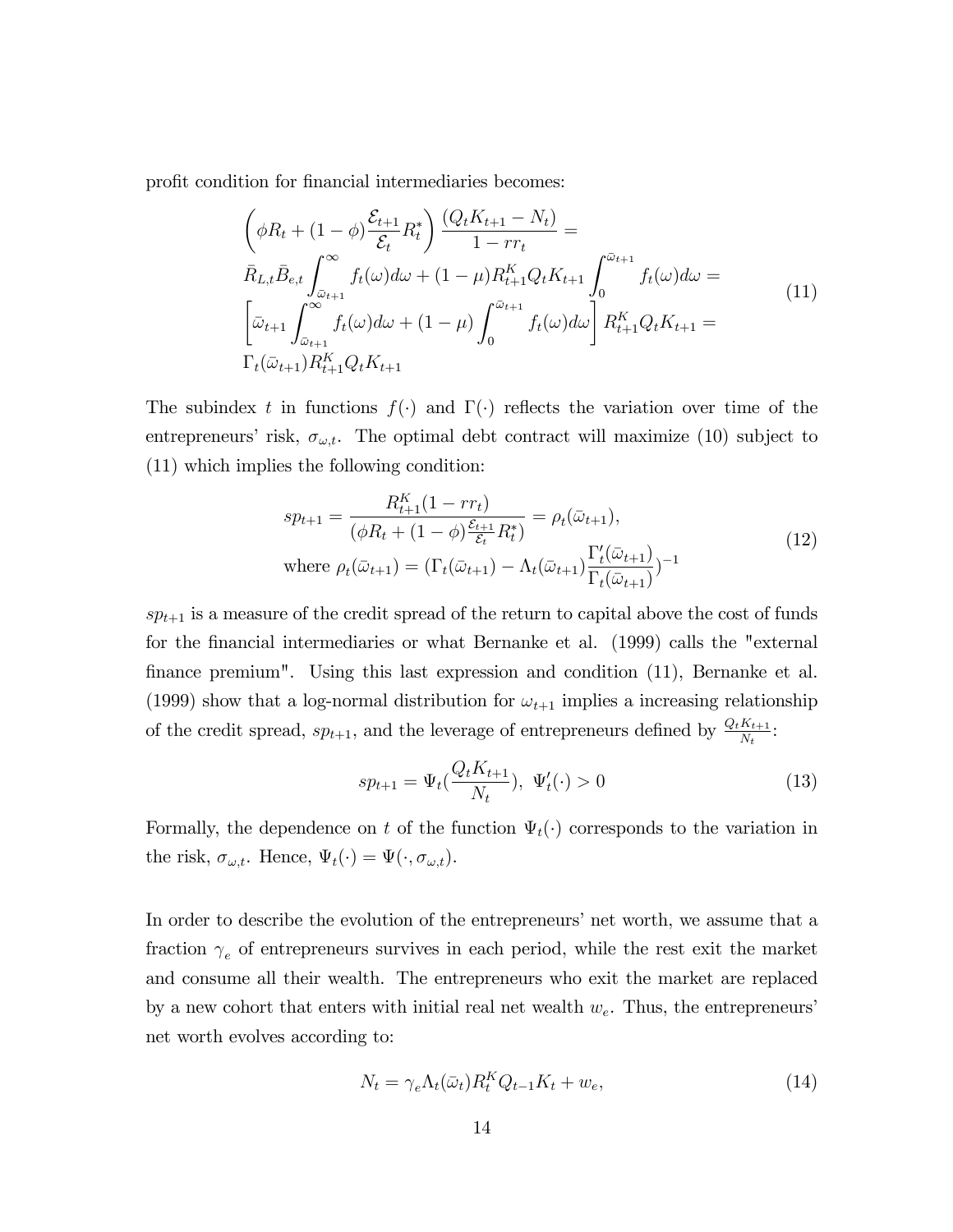and the entrepreneurs who exit the market have the following consumption function:

$$
C_{e,t} = \frac{(1 - \gamma_e)\Lambda_t(\bar{\omega}_t)R_t^K Q_{t-1}K_t}{P_{C,t}}
$$
\n
$$
(15)
$$

#### 2.5 Domestic firms

We consider three types of domestic firms. One type of firms are the intermediate good producers. Each of these Örms has monopoly power and face a sticky prices that prevents them from adjusting prices optimally every period. A second type of Örms are the retailers of home goods that assemble the differentiated intermediate goods and sell them in domestic and foreign markets. This last type firms operate in a competitive market. Third, the retailers of foreign goods that purchase homogenous goods from abroad, differentiate them, and set their prices in domestic currency a la Calvo (1983).

#### 2.5.1 Intermediate good producers

Intermediate good producers can produce  $Y_{H,t}(z_H)$  of a particular variety  $z_H$ , relying on constant returns to scale technology:

$$
Y_{H,t}(z_H) = A_{H,t} (l_t(z_H))^{1-\alpha} (K_t(z_H))^{\alpha},
$$

where  $l_t(z_H)$  is the amount of labor used,  $K_t(z_H)$  is the amount of physical capital rented, and  $A_{H,t}$  represents the productivity level common to all firms. The parameter  $\alpha$  determines the share of capital in production. By assuming sticky prices a la Calvo (1983), Örms optimally adjust their prices when they receive a signal. In every period the probability of receiving a signal and adjusting their prices is  $1 - \phi_H$  for all firms. The chance of receiving this other signal is equal for all firms, and independent of their history.

#### 2.5.2 Retailers of intermediate goods

Retailers of intermediate goods operate in a perfectly competitive market. In order to produce  $Y_{H,t}$  units of home goods, they combine domestically produced intermediate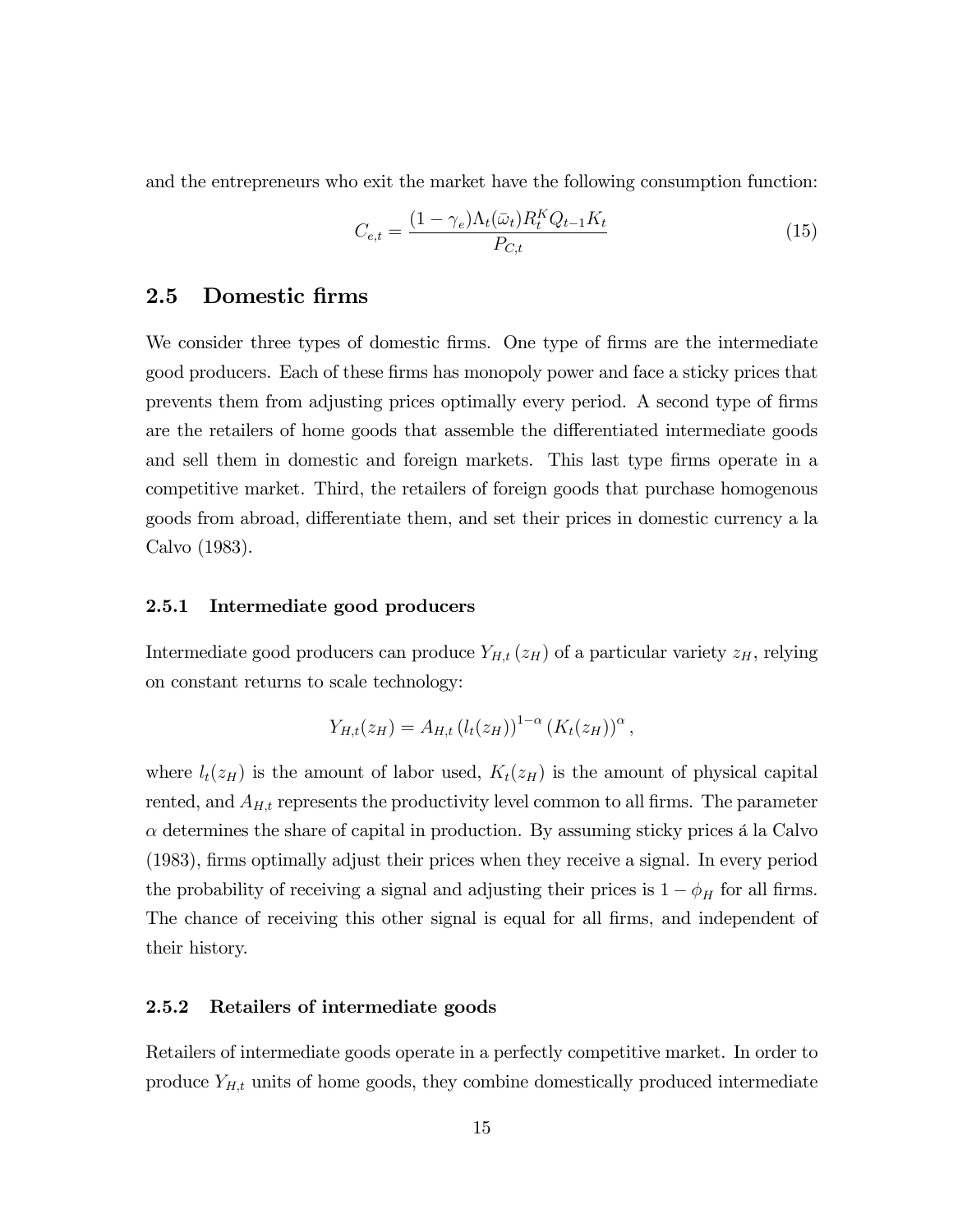varieties according to a constant elasticity of substitution function:

$$
Y_{H,t} = \left[ \int_0^1 Y_{H,t}(z_H)^{\frac{\epsilon_H - 1}{\epsilon_H}} dz_H \right]^{\frac{\epsilon_H}{\epsilon_H - 1}},
$$
\n(16)

where  $Y_{H,t}(z_H)$  is the quantity of intermediate variety  $z_H$  used for final domestic goods and  $\epsilon_H$  is the elasticity of substitution among varieties.

#### 2.5.3 Retailers of foreign goods

The retailers of foreign goods sector consists of a continuum of firms that buy a homogenous good in the foreign market and turn the imported good into a differentiated one.<sup>8</sup> Competitive assemblers combine this continuum of differentiated imports into a final import good  $Y_F$ . The technology of importing assemblers is given by:

$$
Y_{F,t} = \left[ \int_0^1 Y_{F,t}(z_F)^{\frac{\epsilon_F - 1}{\epsilon_F}} dz_F \right]^{\frac{\epsilon_F}{\epsilon_F - 1}}, \tag{17}
$$

where  $Y_{F,t}(z_F)$  is the quantity of a differentiated import  $z_F$  used by the assemblers and  $\epsilon_F$  is the elasticity of substitution among differentiated imported goods.

The retailers of foreign goods purchase the imports at a price  $P_{F,t}^*$  abroad in foreign currency. Each retailer has monopoly power over a variety of imported good. We assume local currency price stickiness a la Calvo (1983) in order to allow for incomplete exchange rate pass-through to import prices. Each retailer adjusts the domestic price of its variety infrequently, when receiving a signal with probability  $1 - \phi_F$  each period.

#### 2.6 Central bank policies

The central bank relies on three policy instruments: the monetary policy rate, foreign exchange reserves, and reserve requirements. Monetary policy is implemented through a policy rule for the interest rate on domestic bonds. The rule implies that the policy

<sup>&</sup>lt;sup>8</sup>This differentiating technology can be interpreted as brand naming.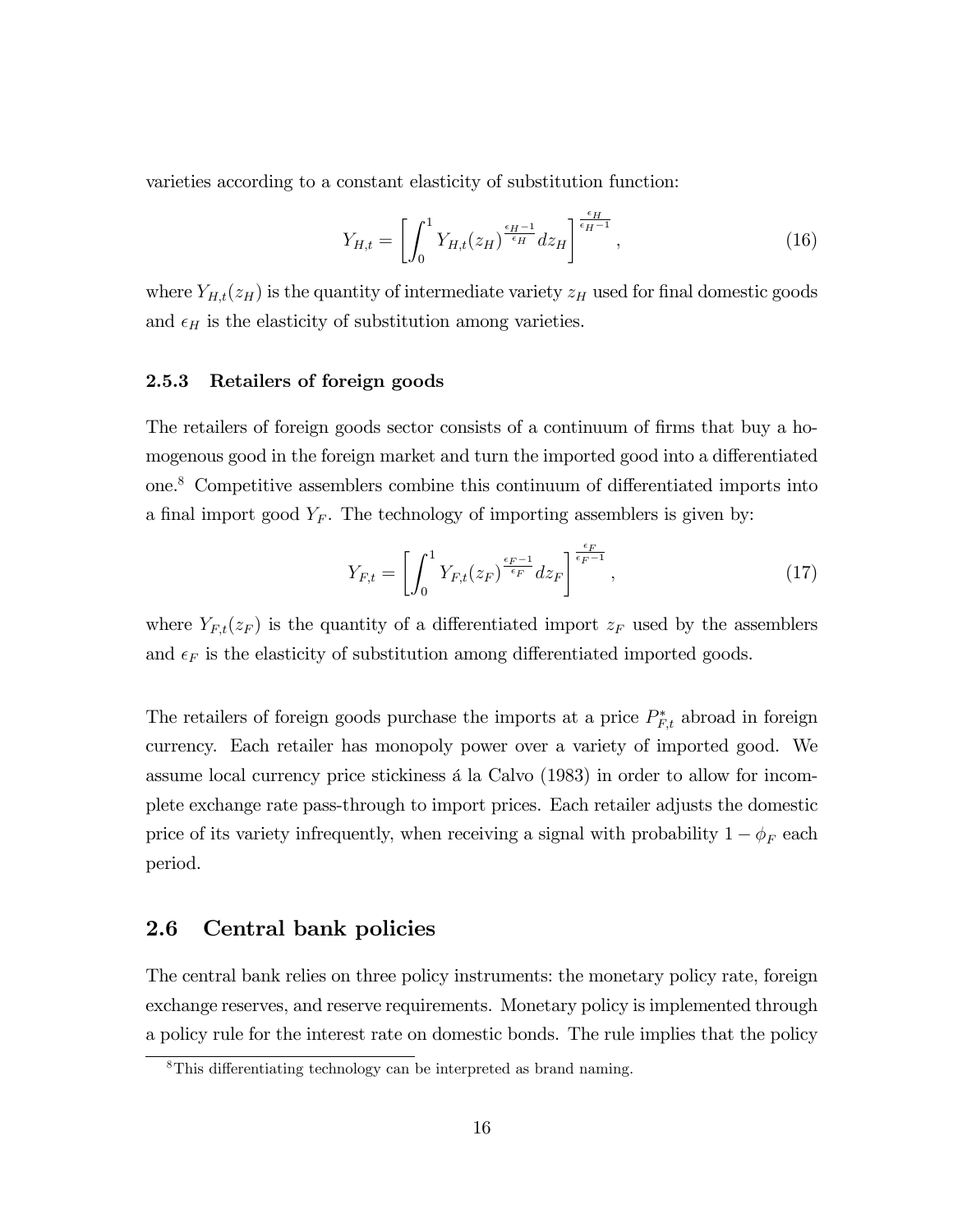rate adjusts in response to deviations of inflation and GDP from their steady state. We also allow for interest rate smoothing such that:

$$
\frac{R_t}{\bar{R}} = \left(\frac{R_{t-1}}{\bar{R}}\right)^{\varphi_i} \left(\frac{1+\pi_{c,t}}{1+\bar{\pi}}\right)^{(1-\varphi_i)\varphi_{\pi}} \left(\frac{Y_t}{\bar{Y}}\right)^{(1-\varphi_i)\varphi_y},\tag{18}
$$

where  $\overline{R}$  is the steady state value for  $R_t$ ,  $\varphi_i$  defines the interest rate smoothing,  $\varphi_{\pi}$ and  $\varphi_y$  are the weights of inflation and GDP deviations in the monetary policy rule. In addition, foreign exchange intervention is implemented according to a rule aimed at stabilizing fluctuations in the real exchange rate depreciation:

$$
\frac{F_t^*}{\overline{F}^*} = \left(\frac{F_{t-1}^*}{\overline{F}^*}\right)^{\rho_{fx}} \left(\frac{RER_t}{RER_{t-1}}\right)^{\theta_{fx}},\tag{19}
$$

where  $F_t^*$  is the stock of foreign exchange reserves,  $\overline{F}^*$  is the steady state values of the foreign exchange reserves,  $\theta_{fx}$  governs the intensity in which FX interventions stabilize the changes in the real exchange rate, and  $\rho_{fx}$  defines the persistence of the stock of FX reserves. Notice that this rule reflects a concern for targeting real exchange rate fluctuations, but not the level of the real exchange rate. Adjustments in the stock of  $FX$  reserves should satisfy the central bank's budget constraint :

$$
\mathcal{E}_t F_t^* - B_t = \mathcal{E}_t F_{t-1}^* R_{t-1}^* - B_{t-1} R_{t-1} - T_t, \tag{20}
$$

Hence, sterilized FX interventions are conducted by the issuance of domestic bonds and purchase of foreign bonds. Each period the central bank earns interest payments net of valuation effects of foreign reserves from the previous period equal to  $\mathcal{E}_{t-1}F_{t-1}^*\left(R_{t-1}^*\mathcal{E}_t/\mathcal{E}_{t-1}-1\right)$ . The central bank also pays interests for stock of domestic bond from last period equal to  $B_{t-1}(R_{t-1} - 1)$ . The net profits from returns and capital gains are rebated to households through lump-sum transfers  $T_t$ <sup>9</sup>

Finally, in the case of the reserve requirement rule responds to variations in the credit spread:

$$
\frac{rr_t}{\overline{rr}} = \left(\frac{rr_{t-1}}{\overline{rr}}\right)^{\rho_{rr}} \left(sp_{t-1}\right)^{\theta_{rr}},
$$

<sup>&</sup>lt;sup>9</sup>In the simulations the costs of sterilized foreign exchange intervention are of second order importance, and are summarized by the lump-sum transfers. For an empirical analysis on the costs and benefits of FX intervention see Brandao et al.  $(2020)$ .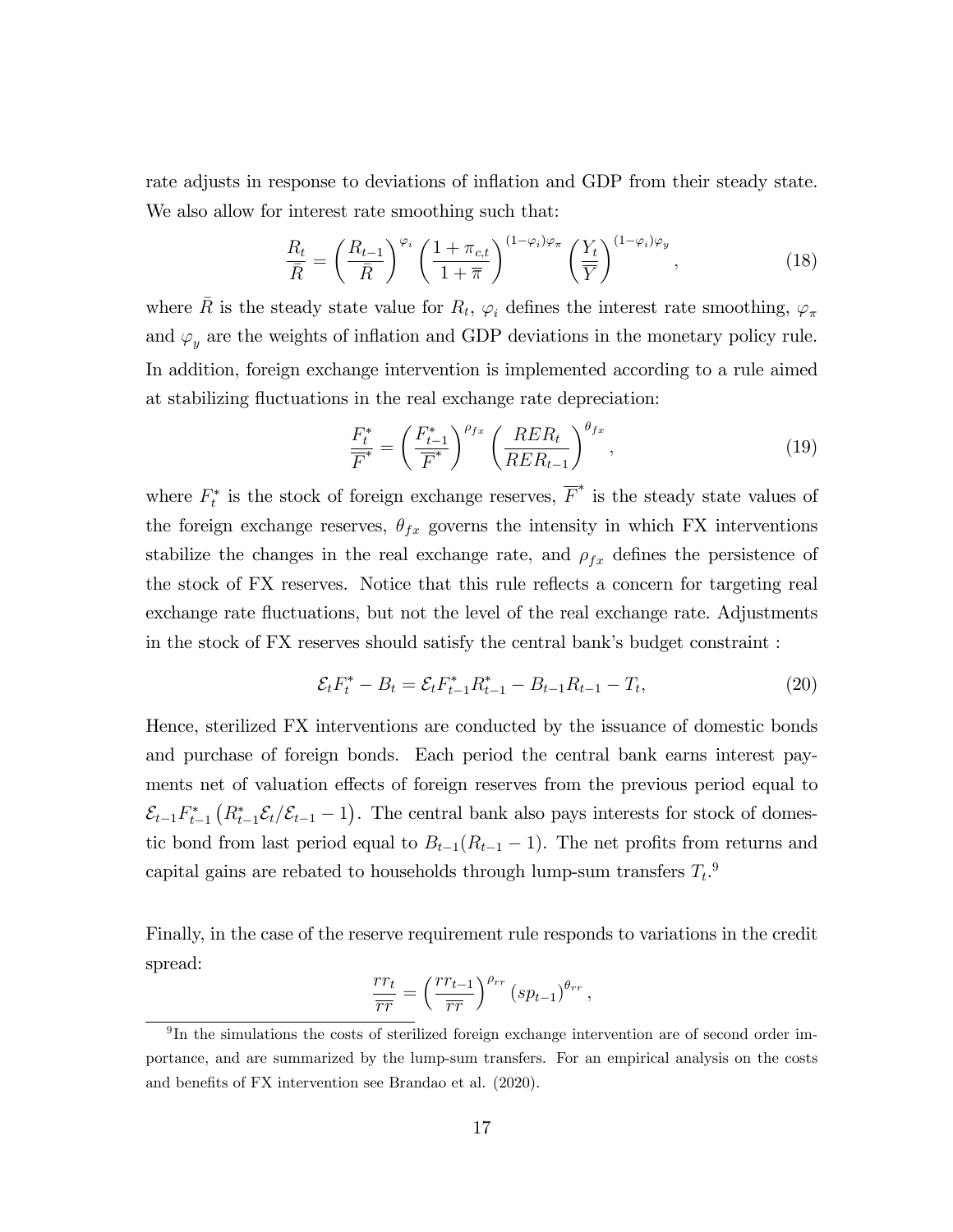where  $\overline{rr}$  is the steady state value for reserve requirements,  $\theta_{rr}$  controls the degree of reaction of reserve requirement to the external finance spread, and  $\rho_{rr}$  determines the persistence of the reserve requirement rule.<sup>10</sup>

## 2.7 Aggregation and equilibrium conditions

In each period, markets for assets, labor, capital, domestic, and foreign goods clear. For assets, we express the aggregate holdings of deposits, domestic bonds, and foreign debt as:

$$
D_t = \int_0^1 D_t(j), \ D_t^* = \int_0^1 D_t^*(j), \ B_t = \int_0^1 B_t(j), \ B_t^* = \int_0^1 B_t^*(j) \tag{21}
$$

Given the reserve requirement restriction for financial intermediaries, in equilibrium:

$$
D_t(1 - rr_t) = B_{e,t} \text{ and } D_t^*(1 - rr_t) = B_{e,t}^*.
$$
 (22)

The equilibrium in the labor and capital markets are given by:

$$
l_t = \left(\int_0^1 l_t(j)^{\frac{\epsilon_L - 1}{\epsilon_L}} dj\right)^{\frac{\epsilon_L}{\epsilon_L - 1}} = \int_0^1 l_t(z_H) dz_H \tag{23}
$$

$$
K_t = \int_0^1 K_t(z_H) dz_H.
$$
\n(24)

The equilibrium conditions for the final home good is:

$$
Y_{H,t} = C_{H,t} + C_{e,H,t} + I_{H,t} + C_{H,t}^* + \mu \left( \int_0^{\bar{\omega}_{t+1}} f_t(\omega) d\omega \right) R_{t+1}^K Q_t K_{t+1} \tag{25}
$$

In the expression above,  $C_{H,t}^*$  corresponds to the volume of export of final domestic goods and it is modelled as:

$$
C_{H,t}^* = \zeta^* \left(\frac{P_{H,t}}{\mathcal{E}_t P_t^*}\right)^{-\eta^*} C_t^*,
$$
\n(26)

 $10$ The lag is the financial spread in the rule is needed to have a more stable solution. With a contemporaneous reaction to the spread the model solution finds more regions in the rule's parameters where the conditions for stationarity and determinacy are not satisfied.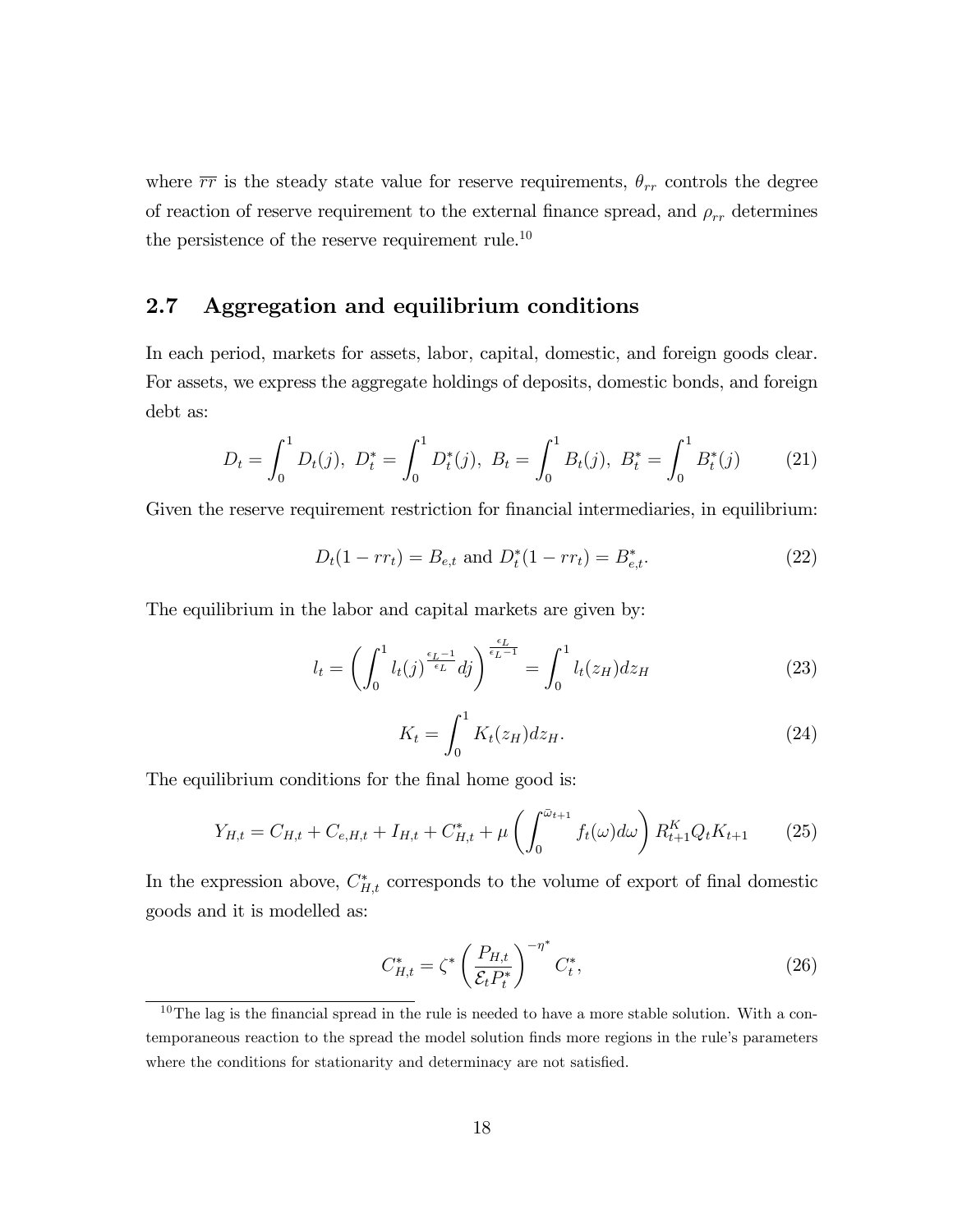where  $\zeta^*$  corresponds to the share of domestic goods in the consumption basket of foreign agents, and where  $\eta^*$  is the price elasticity of this demand.

The equilibrium for the foreign goods market is:

$$
Y_{F,t} = C_{F,t} + C_{e,F,t} + I_{F,t} = \left(\int_0^1 Y_{F,t}(z_F)^{\frac{\epsilon_F - 1}{\epsilon_F}} dz_F\right)^{\frac{\epsilon_F}{\epsilon_F - 1}}
$$
(27)

Combining the households, entrepreneurs and government budget constraints, we obtain the balance of payment equation that describes the dynamics of the net foreign assets:

$$
\mathcal{E}_t(F_t^* - B_t^*) = R_{t-1}^* \left( \mathcal{E}_t F_{t-1}^* - \Theta_t \mathcal{E}_t B_{t-1}^* \right) + X_t - M_t \tag{28}
$$

where  $X_t$  and  $M_t$  are the values of exports and imports, respectively. They are defined by  $X_t = P_{H,t} C_{H,t}^*$  and  $M_t = \mathcal{E}_t P_{F,t}^* \int_0^1 Y_{F,t}(z_F) dz_F$ .

It worth noting the role played by the endogenous risk premium  $\Theta_t$  in the model. Following Chang et al. (2015), this risk premium governs the transmission mechanism of FXI because determines the degree of asset substitution between domestic and foreign bonds. As indicated in equation  $(20)$ , an accumulation of FX reserves is financed by increasing the supply of domestic bonds which are purchased by households. In the case of perfect asset substitution  $(\Theta_t = 1)$ , households will respond to this excess of supply of bonds by borrowing from the rest of the world, fully offsetting the impact of FX reserves accumulation. In order to implement effective sterilized FXI, we assume that  $\Theta_t$  depends on the stock of foreign and domestic bonds expressed in foreign currency:  $\Theta_t = \Theta\left(B_t^*, \frac{B_t}{\mathcal{E}_t}\right)$  $\varepsilon_t$ ). For this specification, we will define two key elasticities that will define the degree of imperfect asset substitution:

$$
\frac{\partial \Theta}{\partial B_t^*} \frac{B_t^*}{\Theta\left(B_t^*, \frac{B_t}{\mathcal{E}_t}\right)} = \varrho_1 \ , \ \frac{\partial \Theta}{\partial \frac{B_t}{\mathcal{E}_t}} \frac{\frac{B_t}{\mathcal{E}_t}}{\Theta\left(B_t^*, \frac{B_t}{\mathcal{E}_t}\right)} = \varrho_2.
$$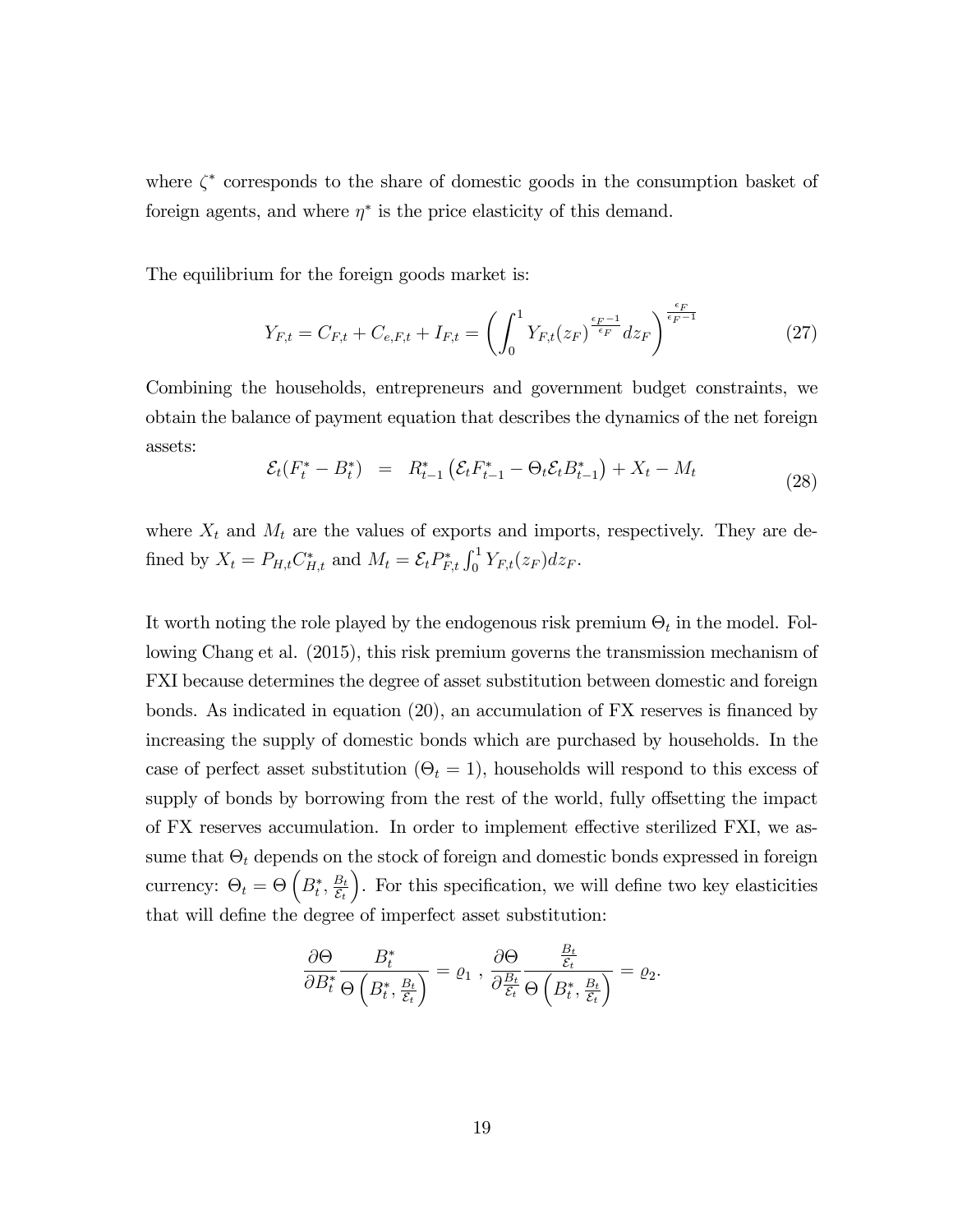## 3 Calibration

The model is calibrated at a quarterly frequency. We set the steady values of the model to match relevant ratios for an average of developing and emerging economies. For some of the model parameters, we use standard values found in the literature. We set the discount factor  $\beta = 0.9975$  consistent with a steady state risk-free rate of 1 percent, Household preferences have a unitary intertemporal substitution elasticity  $(\sigma_C = 1)$  and a Frisch elasticity of the labor supply equal to  $1/2$  ( $\sigma_L = 2$ ). The consumption and investment baskets have a share of 30 percent of imported goods, whereas the substitution elasticity between domestic and imported goods is 0.5. The share of imported goods broadly matches the average import-GDP ratio for an average of 155 emerging and developing countries in the IMF WEO database for the period 2000-2018 (27 percent).

The financial accelerator block of the model is calibrated following Bernanke et al. (1999) and Gertler et al. (2007) and is consistent with a credit spread of 3.5 percent in annual terms, an annual default rate of 3 percent, a capital-net worth ratio of 2, a survival rate of entrepreneurs of 97.5 percent. We also assume a log-normal distribution for the idiosyncratic shock  $\omega_t$  affecting the return to capital. This calibration strategy implies endogenously values for bankruptcy cost  $(\mu)$  and the steady value for the dispersion of  $\omega_t$  ( $\sigma_\omega$ ).

The degree of liability dollarization is set to 50 percent ( $\phi = 0.5$ ). This is consistent with the average and median financial dollarization in emerging economies of 43 and 47 percent, respectively. The degree of dollarization was obtained from the Levy-Yeyati (2006) database for the period 1995-2004 in a sample of emerging economies.<sup>11</sup> The reserve requirement in the steady state is equal to 6 percent, which matches the median value of the reserve requirements during the period 2000-2013 in the sample of countries in the Federico et al. (2014) database.

<sup>&</sup>lt;sup>11</sup>List of countries: Azerbaijan; Bolivia; Bulgaria; Costa Rica; Croatia; Egypt; Estonia; Georgia; Hungary; Jamaica; Kazakhstan; Latvia; Lithuania; Moldova; Paraguay; Peru; Philippines; Qatar; Romania; Russia; Turkey; Ukraine; Uruguay.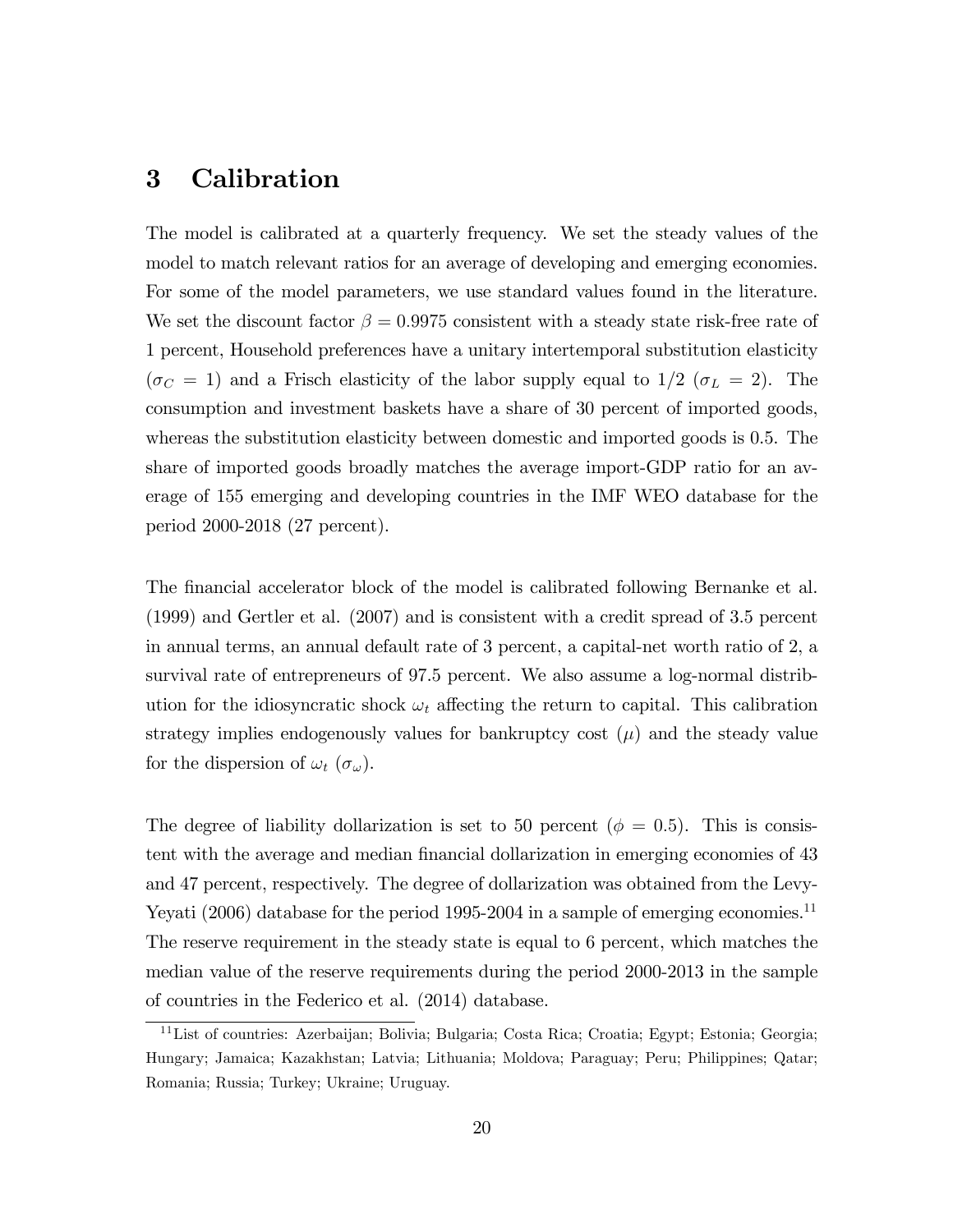The capital share  $\alpha$  is set to 0.5. We choose the value of the depreciation rate of capital in order to obtain an investment-output ratio of 20 percent. The value of the size of exports (parameter  $\zeta^*$ ) is chosen in order to have net exports equal to one percent at the steady state which broadly matches the average net export-GDP ratio of 1.2 percent in a sample of 155 developing and emerging economies since 2010. The stock of FX reserves at the steady state  $(\bar{F}^*)$  is selected to have a ratio with respect to output equal to 25 percent, which matches the average value for the same group of 155 developing and emerging countries. The value for  $\bar{B}^*$  adjusts accordingly to be consistent in the steady state with a net export of 1 percent of GDP and the magnitude of FX reserves.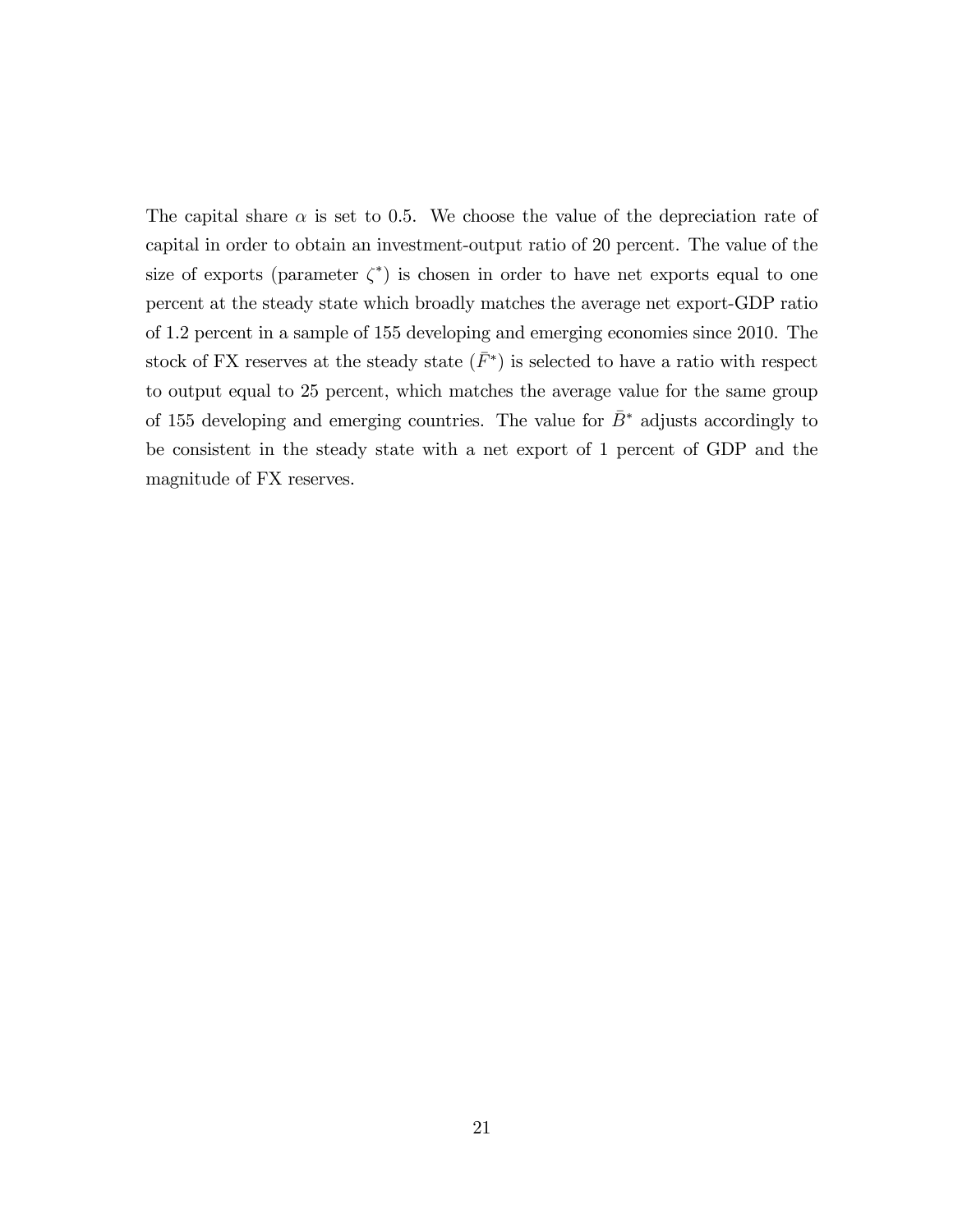| Parameter                   | Value   | Description                                          |
|-----------------------------|---------|------------------------------------------------------|
| $\beta$                     | 0.998   | Discount Factor                                      |
| $\sigma_C$                  | 1.00    | Intertemporal substitution elasticity                |
| $\sigma_L$                  | 2.00    | Inverse of the labor supply elasticity               |
| $\gamma_C$                  | 0.30    | Share of imported goods in consumption               |
| $\eta_C$                    | $0.5\,$ | Substitution elasticity $b/w$ H and F in consumption |
| $\gamma_I$                  | 0.30    | Share of imported goods in investment                |
| $\eta_I$                    | $0.5\,$ | Substitution elasticity $b/w$ H and F in investment  |
| $\mu_S$                     | 2.5     | Parameter for adjustment cost in investment          |
| $\bar{sp}^4$                | 1.035   | Credit spread in annual terms in the SS              |
| $4 \times F(\bar{\omega})$  | 0.03    | Default premium in annual terms in the SS            |
| $\bar Q \bar K/\bar N$      | 2.00    | Capital-Networth ratio of entrepreneurs in the SS    |
| $\gamma_e$                  | 0.975   | Survival rate of entrepreneurs                       |
| $\bar{rr}$                  | 0.06    | Reserve requirement in the SS                        |
| $\phi$                      | 0.50    | Degree of financial dollarization                    |
| $\alpha$                    | $0.5\,$ | Capital share in domestic production                 |
| $\bar{I}/\bar{Y}$           | 0.20    | Investment-output ratio in the SS                    |
| $(\bar{X}-\bar{M})/\bar{Y}$ | 0.01    | Net export-output ratio in the SS                    |
| $\eta^*$                    | 0.5     | Price elasticity of exports                          |

Table 1: Baseline Calibration

Regarding nominal rigidities we use standard parameter values considered in the literature. We set Calvo parameters for wages and prices consistent with an average duration of optimized wages and prices of 4 quarters ( $\phi_L = \phi_H = \phi_F = 0.75$ ). The monetary policy rule has standard values with smoothing in the changes of the interest rate:  $\varphi_i = 0.70$ ,  $\varphi_{\pi} = 1.5$ , and  $\varphi_y = 0.5/4$ . Changes in the foreign interest rate are very persistent ( $\rho_{R^*} = 0.95$ ) consistent with the evidence of Neumeyer and Perri (2005). Following the estimation in Christiano et al (2014), risk shocks also are highly persistent ( $\rho_{\sigma_{\omega}} = 0.95$ ).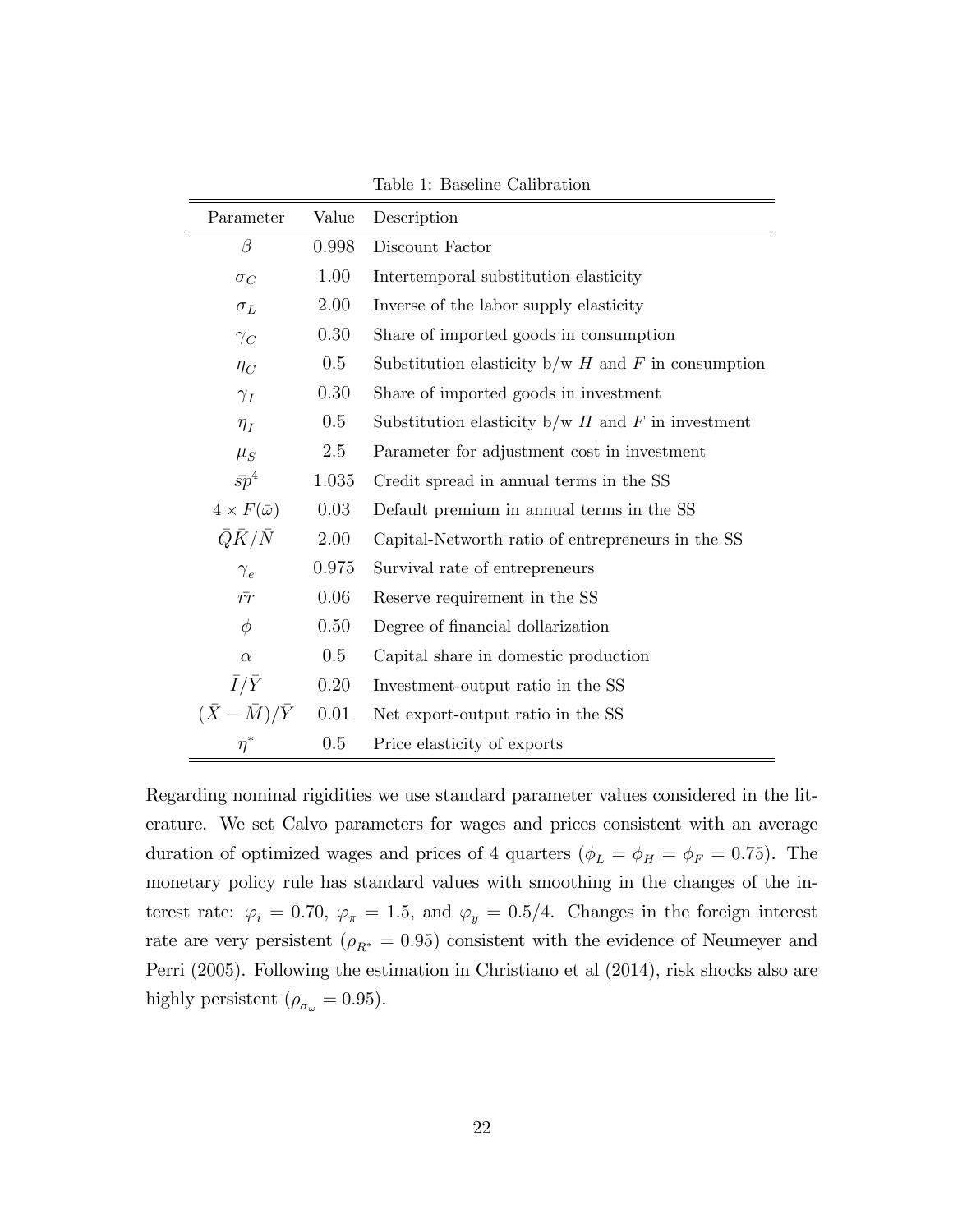| Parameter                | Value | Description                                                     |
|--------------------------|-------|-----------------------------------------------------------------|
| $\phi_L$                 | 0.75  | Calvo parameter in wages                                        |
| $\xi_L$                  | 0.0   | Indexation to past inflation in wages                           |
| $\epsilon_L$             | 6.0   | Substitution elasticity across labor varieties                  |
| $\phi_H$                 | 0.75  | Calvo parameter in the prices of $H$ goods                      |
| $\xi_H$                  | 0.0   | Indexation to past inflation in prices of $H$ goods             |
| $\epsilon_H$             | 11.0  | Substitution elasticity across $H$ varieties                    |
| $\phi_H$                 | 0.75  | Calvo parameter in the prices of $F$ goods                      |
| $\xi_H$                  | 0.0   | Indexation to past inflation in prices of $F$ goods             |
| $\epsilon_H$             | 11.0  | Substitution elasticity across $F$ varieties                    |
| $\varphi_i$              | 0.70  | Smoothing of the monetary policy rule                           |
| $\varphi_{\pi}$          | 1.50  | Reaction to inflation in the monetary policy rule               |
| $\varphi_y$              | 0.125 | Reaction to output in the monetary policy rule                  |
| $\rho_{R^*}$             | 0.95  | Persistence coefficient of foreign interest rate shocks         |
| $\rho_{\sigma_{\omega}}$ | 0.95  | Persistence coefficient of risk shocks                          |
| $\varrho_1$              | 0.001 | External risk premium elasticity to $B^*$                       |
| $\varrho_2$              | 0.035 | External risk premium elasticity to $\frac{B_t}{\mathcal{E}_t}$ |

Table 1 (cont): Baseline Calibration

For calibrating the parameters governing the risk premium,  $\Theta_t$ , we proceed as follows. First, as in Schmitt-Grohe and Uribe (2003) we calibrate  $\rho_1 = 0.01$ . We set a value close to zero in order to guarantee stationarity of the model. Second, we calibrate  $\varrho_2$ based on the empirical evidence of Bayoumi et al. (2015), who find that an increase of 1 percent of GDP in the stock of foreign reserves improves the current account balance around 0.4 percent of GDP. Consistent with this evidence we set  $\varrho_2 = 0.035$ .

Finally, the parameters for the FXI and reserves requirement rules are chosen to minimize a conventional loss function based on output and inflation volatility  $(L =$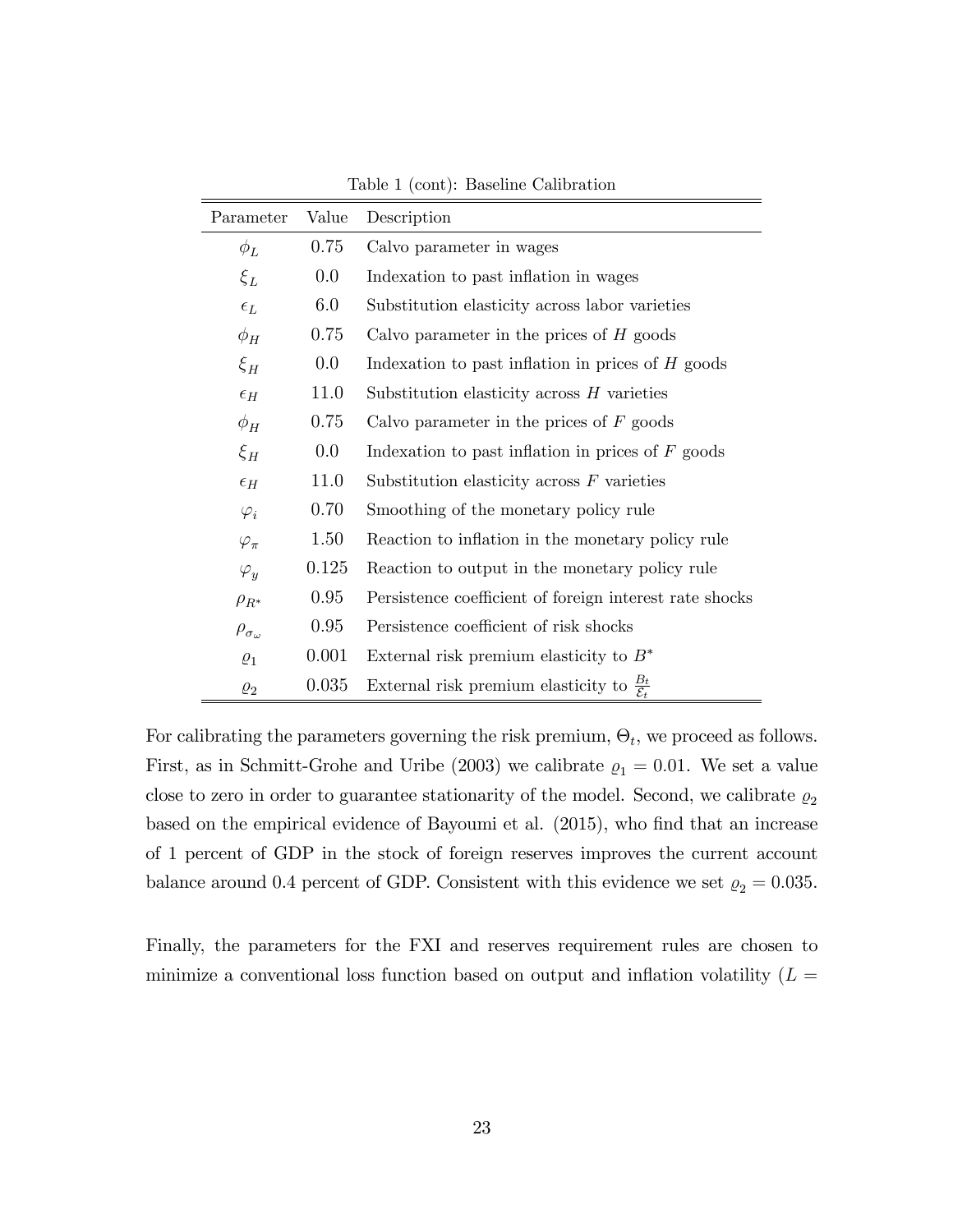$var(y_t) + var(\pi_t)$  subject to a specific shock.<sup>1213</sup> We focus our analysis on two alternative shocks: (i) the foreign interest rate  $(R<sub>t</sub><sup>*</sup>)$ ; and (ii) the entrepreneurs' risk  $(\sigma_{\omega,t})$ . We also consider two regimes with additional instruments for each shock. One regime optimizes only the reserve requirement rule, keeping foreign reserve constant. The other regime optimizes simultaneously the rules for reserve requirement and FXI.<sup>14</sup> The value of the optimized rule parameters for each of the shocks are shown in Table  $2^{1516}$ 

|                                         | $\mid$ Only RR rule $\mid$ | Both rules |                                                                                                     |  |  |  |
|-----------------------------------------|----------------------------|------------|-----------------------------------------------------------------------------------------------------|--|--|--|
| Type of shock $\rho_{rr}$ $\theta_{rr}$ |                            |            | $\rho_{fx}$ $\theta_{fx}$ $\rho_{rr}$                                                               |  |  |  |
| $R^*_t$                                 |                            |            | $\begin{array}{ l} 0.81 \quad -6.00 \quad   \; 0.99 \quad -6.36 \quad 0.91 \quad -0.29 \end{array}$ |  |  |  |
| $\sigma_{\omega,t}$                     |                            |            | $0.00$ $-0.89$ $\mid$ $0.00$ $-23.11$ $0.00$ $-0.89$                                                |  |  |  |

Table 2: Optimized Rules for Reserve Requirement and FXI

 $12$ In our model the goal of the central bank is to stabilize output and inflation. In practice, the central bank might have additional goals such as financial stability. See Arce et al. (2019) for an optimal policy analysis taking into account financial stability concerns.

 $13$ Throughout the simulations we set the coefficients of the Taylor rule at the calibrated values and optimize the coefficients for the FXI and reserve requirement rules. We found that the additional stabilization gains from optimizing the coefficients of the Taylor rule are fairly small. Those simulations are available upon request.

 $14$ This regime comparison can illustrate the role played by each additional instrument in stabilizing the economy.

<sup>15</sup>For the case with only a rule for the reserve requirement we need to restrict the values for  $\theta_{rr} \ge -6$  in order to guarantee a unique rational expectations equilibrium. For the case where only the FXI rule is operating we obtain the coefficients  $\rho_{fx} = 0.99 \theta_{fx} = 12.52$  for foreign interest rate shocks and  $\rho_{fx} = 0.00 \ \theta_{fx} = -39.30$  for risk shocks. Table 7 summarizes the macroeconomic outcomes when this FXI rule is operating.

<sup>16</sup>Notice that the persistence coefficients for foreign exchange intervention and reserve requirement are relatively high (higher even than the persistence of shocks for FXI). This is consistent with the results existing in the literature (Fanelli and Straub, 2019), where the optimal policy is highly persistent and involves intervening in the foreign exchange market even when the shock has faded. The rationale for these results relies on the logic of forward guidance (Eggerston and Woodford, 2003), where announcements of a persistent use in the policy have powerful macroeconomic effects.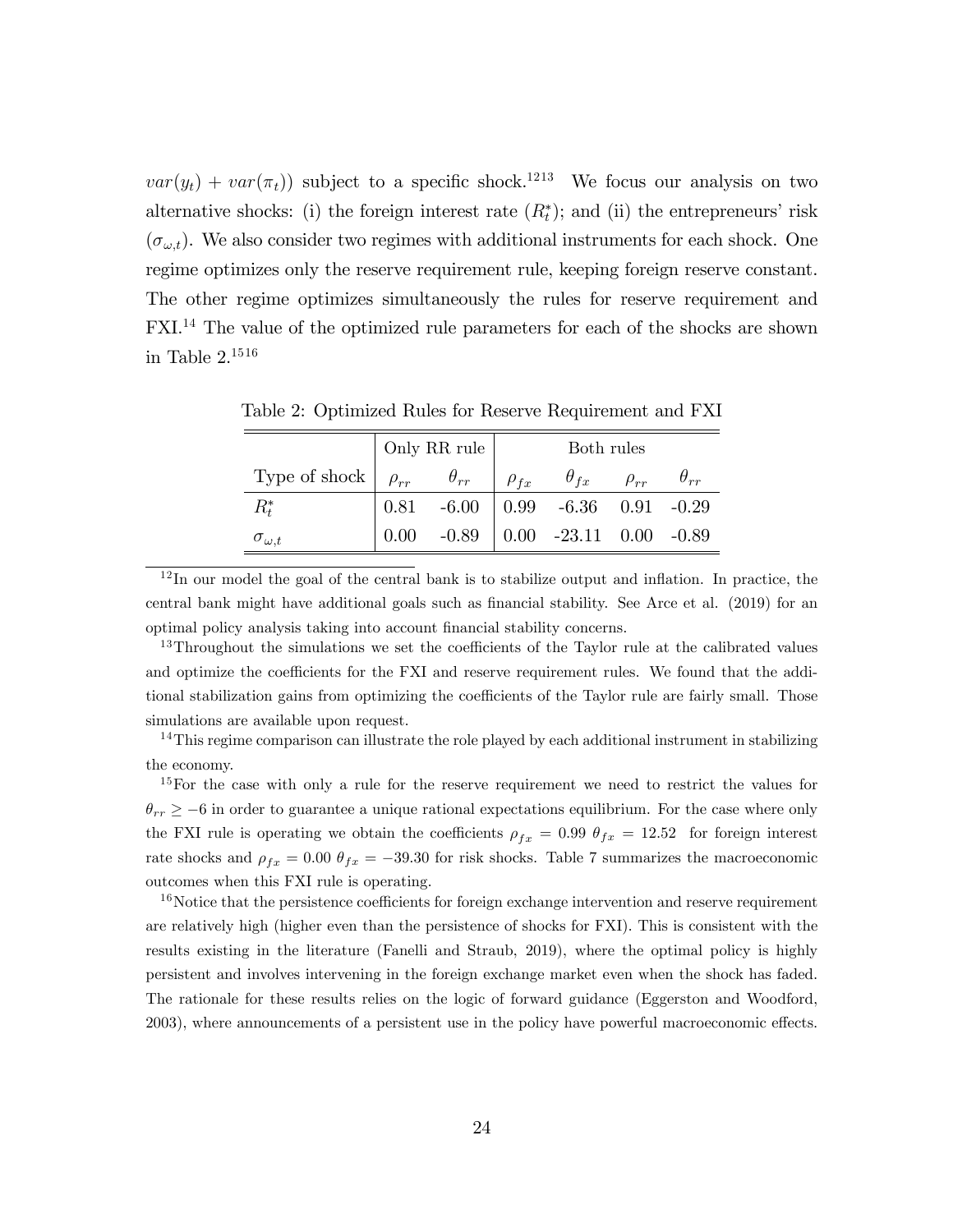## 4 Optimal Choice of Policy Instruments

In this section we analyze the optimal policy mix to be implemented by the central bank in response to two alternative shocks: an increase in the foreign interest rate and an increase in the domestic idiosyncratic risk affecting the entrepreneurs. Both shocks induce capital áows of similar magnitude as a percentage of GDP, however these propagate to the economy differently, as it will be shown in the impulse response analysis. For each shock, we analyze the dynamic response of the economy under three scenarios. First, the case where the central bank deploys only the monetary policy rate. Second, we assume that the central bank deploys both the reserve requirements and the policy rate. In the third case, the central bank deploys all three instruments. For the second and third case, the central bank deploy rules for the foreign exchange reserves and reserve requirements that minimize the loss function.

Figure 3 shows the responses to an increase of 1 percent in the foreign interest rate  $R_t^*$ . The black line with asterisk corresponds to the impulse response functions of the model when the central bank operates only with the monetary policy rate. As expected, the increase in the foreign interest rate generates an exchange rate depreciation both nominal and real. The capital outflows that triggers this shock manifests in an improvement in the trade balance. The exchange rate depreciation exerts pressures on inflation through the import prices. Despite an output contraction, policy rate raises in order to stabilize inflation. The financial accelerator mechanism with partial dollarization induces a widening of the credit spread and an associated decline in investment. Hence, the capital outflow episode is contractionary and the monetary policy rate faces a dilemma since ináation is rising at the same time as GDP and investment are falling.

What are the potential macroeconomic stabilization gains if the central bank decides to deploy FX reserves and reserve requirements in addition to the policy rate? The dotted blue line shows the responses to same shock, but when the central bank implements an optimal policy rule for reserve requirements in addition to the interest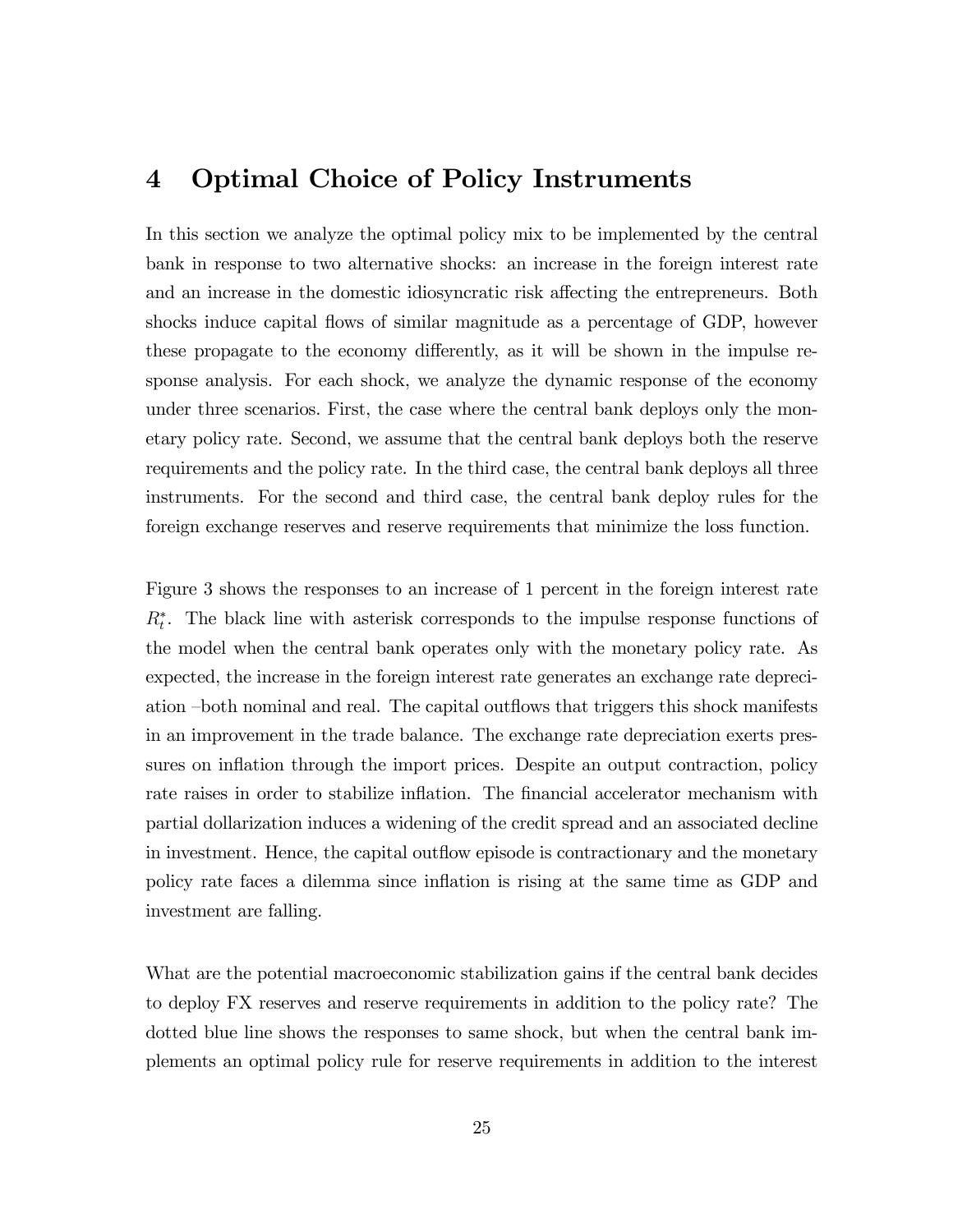rate rule. The active use of only the reserve requirement can attenuate only part of the macroeconomic effects of the foreign interest rate shock on output and inflation. Since a loosening of reserve requirements can stimulate output and inflation in the same direction, this tool has limited power to fully address a situation of high inflation and low output. As a result the optimal reserve requirement policy is capable of partially stabilizing output and inflation in the medium term.

The red line shows the case when FXI and reserve requirement are operating in addition to the interest rate rule. This scenario illustrates the large macroeconomic stabilization gains from relying on FXI in response to foreign interest rate shocks. The optimal policy mix consists in selling of foreign exchange reserves by the central bank to contain exchange rate pressure and a moderate reduction in the reserve requirement to stabilize output. Clearly, these two instruments have a countercyclical orientation to respond to this capital outáows episode. Interestingly, the contraction in GDP and investment is greatly attenuated. At the same time, the depreciation is less intense and, consequently, inflation is tamed. Hence, the monetary policy faces less constrained and the rise of the interest rate is smaller. The increase in the credit spread is also moderated. Finally, we observe that the aggregate size of the capital out flows is partially contained as trade balance increases by less than in the baseline case. Hence, the deployment of the additional instruments such as FXI and reserve requirement helps substantially to reduce the negative macroeconomic effects of a capital outflow episodes. It is also worth noting that between these two instruments, FXI is used more intensely relative to the reserve requirement.<sup>17</sup>

In figure 4 we analyze the impulse response functions to risk shock of 8 percent. Following the same legends, the black line with asterisk corresponds to a situation where only the policy is operating. The higher risk translates into a higher probability of de-

<sup>&</sup>lt;sup>17</sup>In response to a foreign interest rate shock, the model predicts a rather small loss in FX reserves (about 2 percent of GDP). However, for larger shocks, the central bank might fully deplete its stock of reserves posing additional challenges to the central bank. For an analysis of FXI policies with non-negativity constraints see Basu et al. (2018).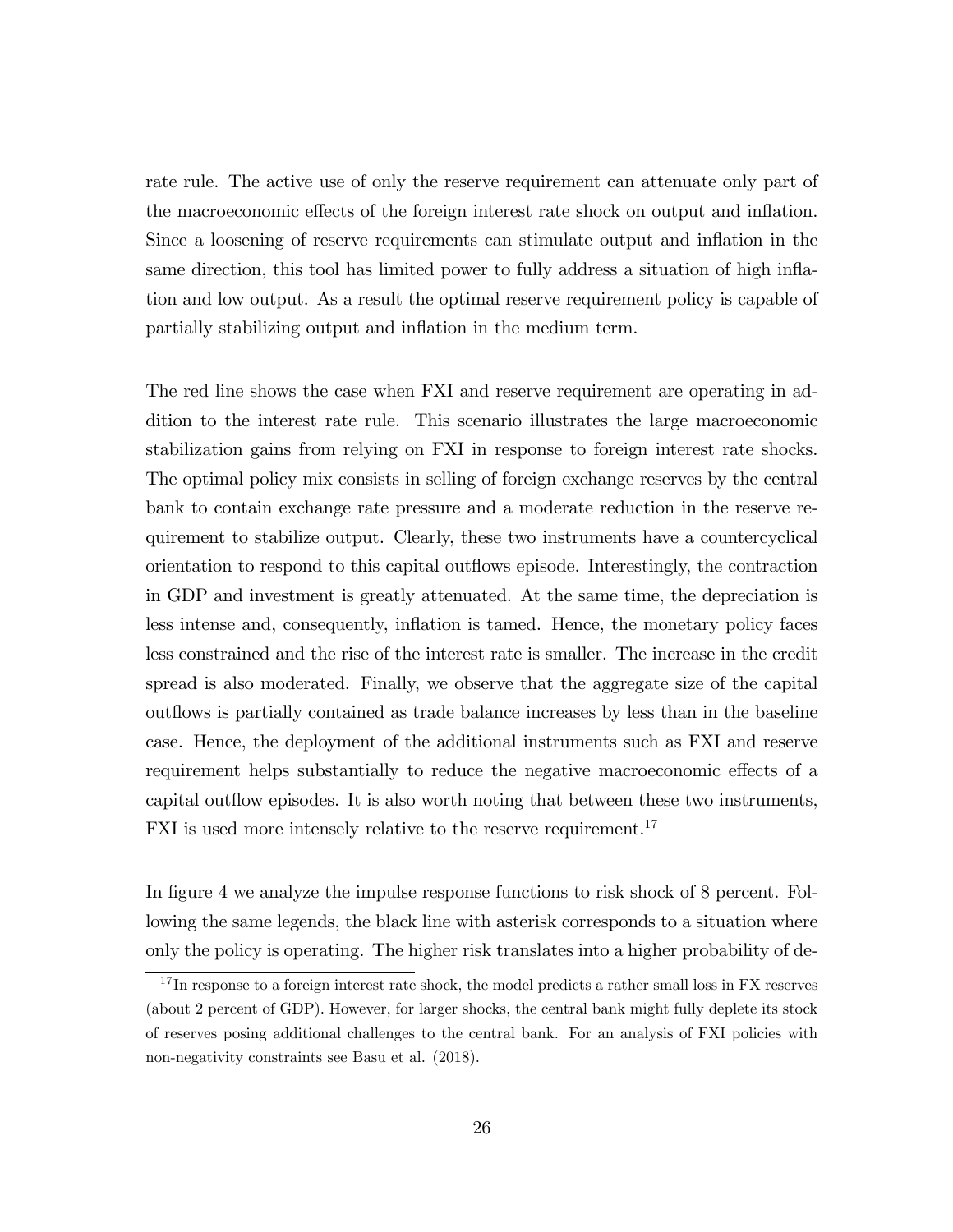fault by the entrepreneurs and, in equilibrium, the lending contract requires a higher credit spread to compensate the higher default rate. In consequence, investment and aggregate demand fall. GDP is lowered, but the contraction in aggregate demand is higher, implying an improvement in the trade balance. Thus, this shock also materializes in a net capital outflow and an exchange rate depreciation. In the short run, inflation falls showing the dominance of the reduction in aggregate demand over the exchange depreciation, but after a few quarters inflation rises. Following the dynamic of inflation, the interest rate initially declines and then increases afterwards.

The dotted blue line in figure 4 shows the impulse responses when we add the reserve requirement rule to the central bank toolkit. In contrast to the scenario of a foreign interest rate shock, having only an optimal reserve requirement rule achieves a substantial macroeconomic stabilization in response to risk shocks. Adding an optimal FXI response to the use of reserve requirement induces some minor additional gains in terms of macroeconomic stabilization

In the same way as with the foreign interest rate shock, these two additional instruments are implemented in a countercyclical manner. However, in contrast to the foreign interest rate shock, reserve requirement is used more intensively and the sell of FX reserves is moderate. The combination of these two policy instruments largely stabilizes investment, output, and ináation. This implies a smaller adjustment of the trade balance and the associated net capital outflows. In this scenario, the two additional policy instruments allow the implementation of a much smaller reduction in the interest rate and gradual normalization later on.

A few important principles emerge from this quantitative analysis. Relying on reserve requirements and FXI is critical for dealing with capital outflows as these instruments can largely stabilize output and inflation. However, the optimal policy mix of these instruments ultimately depends on the underlying shock triggering the capital outflow episode. When the capital outflows are originated from changes in the foreign financial conditions, the FXI has a leading role in stabilizing the economy. In contrast,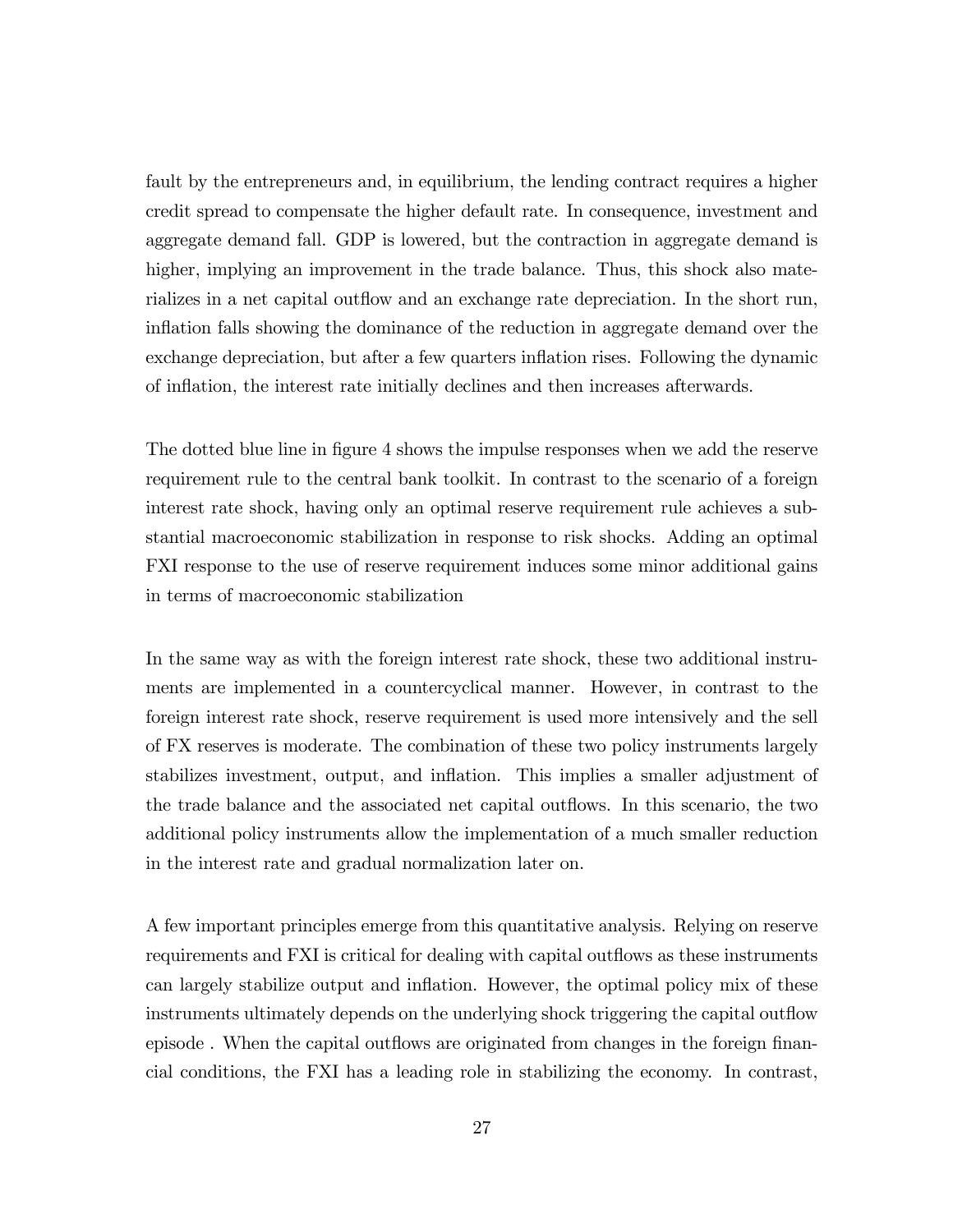when capital outflows are originated from domestic risk shocks, the response of the reserve requirement is key in managing capital outflows. In sum, policymakers should not rely on the same policy instruments for managing capital outflows, regardless of the underlying shocks hitting the economy.

## 5 Model extensions

In this section we evaluate three model extensions in order to evaluate the robustness of our results to alternative setups. First, we expand the FXI and reserve requirement rules, allowing both of them to react simultaneously to variations in the real exchange rate and the financial spread. Second, we introduce differentiated reserve requirement ratios for foreign and domestic currency borrowing. Finally, we assume a scenario where the central bank can also manage capital outflows relying on a capital flow tax.

#### 5.1 Expanded rules

In the benchmark model we specify simple rules for FXI and the reserve requirement according to the Mundell principle (Mundell, 1968), that is "policies should be paired with the objectives on which they have the most influence". In this subsection, we simulate the model with a set of policy rules with expanded targets, allowing FXI and reserve requirements to react simultaneously to variations in the real exchange rate and the financial spread. In particular, we consider the following rules for FXI and reserve requirements:

$$
\frac{F_t^*}{\overline{F}^*} = \left(\frac{F_{t-1}^*}{\overline{F}^*}\right)^{\rho_{fx}} \left(\frac{RER_t}{RER_{t-1}}\right)^{\theta_{fx}} (sp_{t-1})^{\eta_{fx}}
$$

$$
\frac{rr_t}{\overline{rr}} = \left(\frac{rr_{t-1}}{\overline{rr}}\right)^{\rho_{rr}} (sp_{t-1})^{\theta_{rr}} \left(\frac{RER_t}{RER_{t-1}}\right)^{\eta_{rr}}
$$

Table 3 presents the parameters for the new optimized rules. Figure 5 shows the impulses responses for a model economy under the expanded rules (dotted green line) for output, inflation, real exchange rate and the financial spread. This figure also presents the responses under the base case (only policy rate) and when the optimize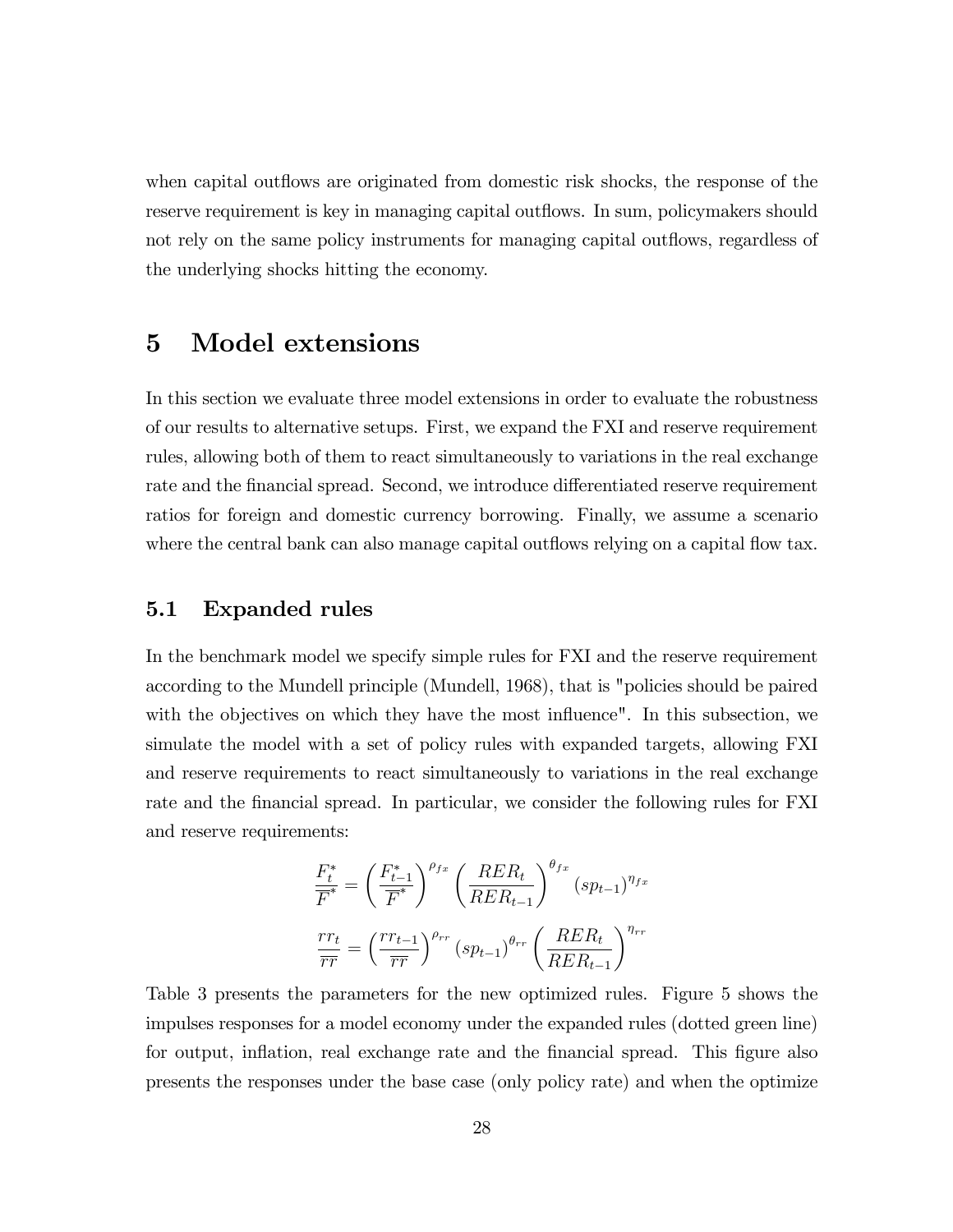rules with only one target are implemented. The responses to foreign interest rate and risk shocks are presented in Panel A and B, respectively. Even though the parameters for the expanded rules are different to the one target rules presented in table 2, the responses of the main macroeconomic variables are quite similar across the different rule specifications. Hence, we can conclude that most of the improvement in the macroeconomic stabilization is obtained conditioning reserve requirement and FXI to one target variable according to the Mundell principle. Implementing more complex rules for these additional instruments provide stabilization gains, but its relative contribution in comparison to the single target rules are small.

Table 3: Expanded rules for reserve requirement and FXI

| Type of shock $\rho_{fx}$ $\rho_{fx}$ $\eta_{fx}$ $\rho_{rr}$ $\rho_{rr}$ $\theta_{rr}$ $\eta_{rr}$ |                                                                                                 |  |  |
|-----------------------------------------------------------------------------------------------------|-------------------------------------------------------------------------------------------------|--|--|
| $R^*$                                                                                               | $\begin{array}{cccccc} 0.98 & -0.01 & -5.89 & 0.99 & -0.07 & 0.00 \end{array}$                  |  |  |
| $\sigma_{\omega,t}$                                                                                 | $\begin{array}{ l} 0.00 \quad -51.82 \quad -3.46 \quad 0.00 \quad -0.69 \quad 0.00 \end{array}$ |  |  |

## 5.2 Reserve requirement differentiated in foreign and domestic currency

Since the model economy financial intermediation is partially dollarized, the central bank in principle could deploy differentiated reserve requirement for domestic and foreign currency borrowing. Here we analyze how our results changes in terms of macroeconomic stabilization when the central bank implements differentiated reserve requirements. For this extension, equations  $(11)$  and  $(12)$  must be modified accordingly:

$$
\phi \frac{R_t}{1 - rr_t^d} + (1 - \phi) \frac{\mathcal{E}_{t+1}}{\mathcal{E}_t} \frac{R_t^*}{1 - rr_t^*} = \Gamma_t(\bar{\omega}_{t+1}) R_{t+1}^K Q_t K_{t+1}
$$

$$
sp_{t+1} = \frac{R_{t+1}^K}{\phi \frac{R_t}{1 - rr_t^d} + (1 - \phi) \frac{\mathcal{E}_{t+1}}{\mathcal{E}_t} \frac{R_t^*}{1 - rr_t^*}} = \rho_t(\bar{\omega}_{t+1})
$$

where  $rr_t^d$  and  $rr_t^*$  are the reserve requirement for deposits in domestic and foreign currency, respectively. The specification for the FXI rule is the same as equation  $(19)$ ,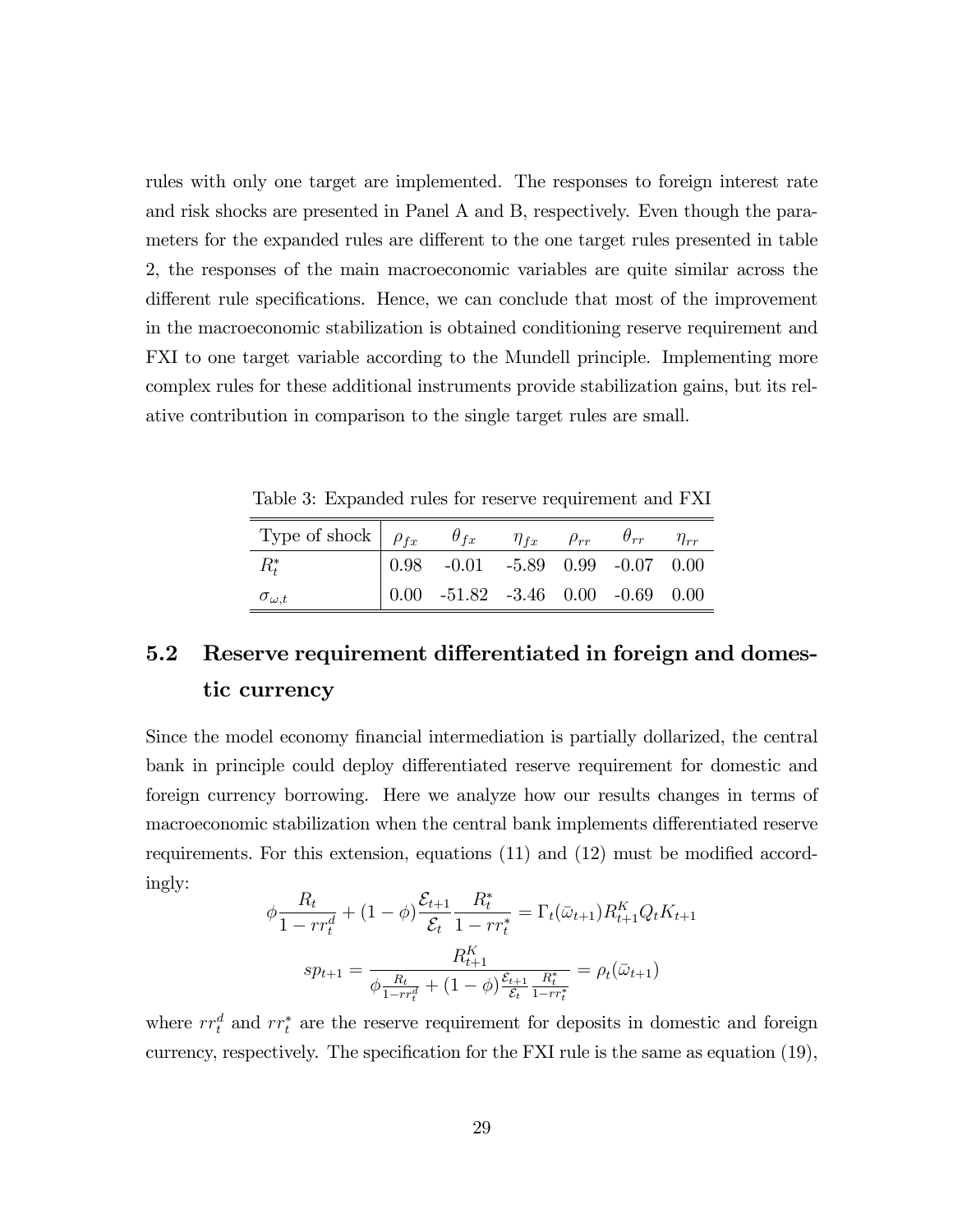but we assume the following specification for the two type of reserve requirements:<sup>18</sup>

$$
\frac{rr_t^d}{\overline{rr}} = \left(\frac{rr_{t-1}^d}{\overline{rr}}\right)^{\rho_{rr}d} (sp_{t-1})^{\theta_{rr}d}
$$

$$
\frac{rr_t^*}{\overline{rr}} = \left(\frac{rr_{t-1}^*}{\overline{rr}}\right)^{\rho_{rr^*}} (sp_{t-1}^*)^{\theta_{rr^*}}
$$

Table 4 shows the parameters for the rules for the differentiated reserve requirement and FXI. The optimized coefficients indicates differences between the domestic and foreign currency reserve requirements according to the type of shock simulated in the model. However, figure 6 shows that output stabilization achieved by relying on differentiated reserve requirements is quantitative indistinguishable from the baseline case of a uniform reserve requirement. For the foreign interest rate shock, the possibility of having differentiated reserve requirements, allows the central bank to tolerate a slightly larger exchange rate depreciation, which helps to boost output in the short run. The differentiated reserve requirement allows this additional exchange rate depreciation without triggering additional balance sheet effects in foreign currency borrowing. For this model extension, also it will be the case that FXI takes the leading role in responding to foreign interest rate shocks while reserve requirements are more used more intensively in the case of risk shocks.

| Type of shock $\begin{array}{ccc} \mid & \rho_{fx} & \theta_{fx} & \rho_{rr^*} & \theta_{rr^*} & \rho_{rr^d} & \theta_{rr^d} \end{array}$ |  |                                                                               |  |
|-------------------------------------------------------------------------------------------------------------------------------------------|--|-------------------------------------------------------------------------------|--|
| $R_{t}^*$                                                                                                                                 |  | $\begin{array}{ ccc } 0.00 & -1.95 & 0.63 & -1.35 & 0.99 & -0.19 \end{array}$ |  |
| $\sigma_{\omega,t}$                                                                                                                       |  | $\begin{array}{ rrrr} 0.00 & -4.20 & 0.00 & -0.37 & 0.00 & -1.51 \end{array}$ |  |

Table 4: Optimized rules for Differentiated reserve requirements and FXI

## 5.3 Capital flow tax

One alternative policy instrument for managing the capital account is a capital áow tax. In this subsection, we analyze how the optimal responses of this additional

<sup>&</sup>lt;sup>18</sup>Since our focuss is on business cycle response the value of the reserve requirement in each currency is the same in the steady state.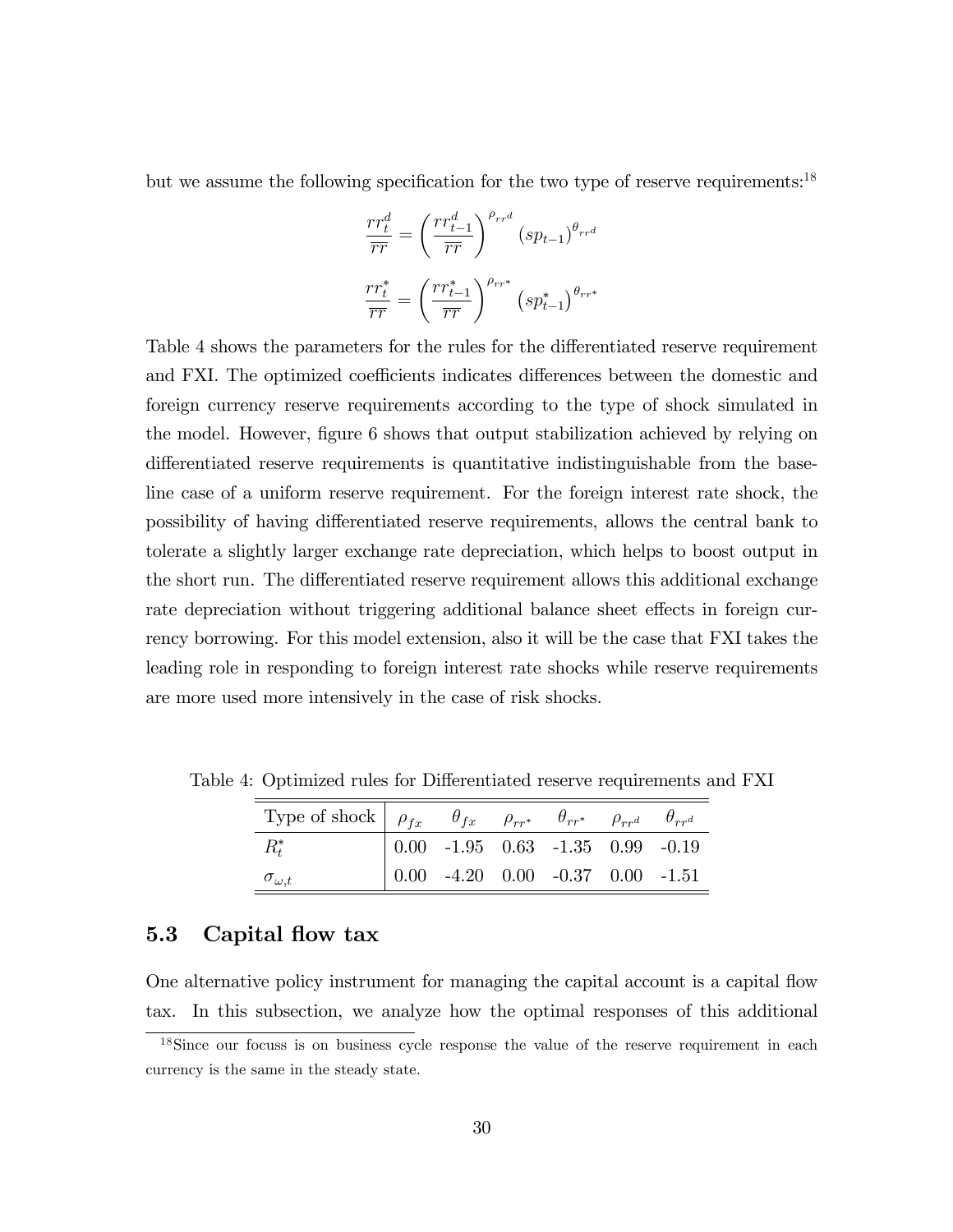instruments assuming that the central bank refrains from conducting FXI. The implementation of a capital flow tax modifies the households budget constraint (3). The capital flow tax affects the effective cost of borrowing paid by the households. Thus, the effective foreign interest rate will be now  $R_{t-1}^*(1 + \tau_{kf,t-1}) - 1$ , where  $\tau_{kf,t-1}$  is the capital flow tax on foreign debt issued in period  $t-1$ . The reserve requirement rule will have the same specification as in equation  $(21)$  and the capital flow tax will have the following rule:

$$
\left(\frac{1+\tau_{kf,t}}{1+\bar{\tau}_{kf}}\right) = \left(\frac{1+\tau_{kf,t-1}}{1+\bar{\tau}_{kf}}\right)^{\rho_{kf}} \left(\frac{RER_t}{RER_{t-1}}\right)^{\theta_{kf}}
$$

Figure 7 shows the response of the economy to this new additional instrument, following the same structure used for figures 5 and 6. Table 6 shows the optimized coefficients for the capital áow tax and reserve requirement rules, which highlights that the optimal response features a reduction in the capital áow tax when the real exchange rate depreciate in response to a rise in the foreign interest rate or in the domestic risk. Importantly, the exact reaction of the capital flow tax to the real exchange depends on the type of shock affecting the economy, resembling the results obtained when using the FXI as policy instrument. Moreover, the responses in Figure 7 shows that the allocation derived from implementing FXI policies and the ones obtained from the capital flow tax are exactly the same, which is in line with the equivalence result of these two policy instruments stressed by Davis et al. (2019) and Arce et al. (2019).

| Type of shock $\rho_{kf}$ $\theta_{kf}$ $\rho_{rr}$ $\theta_{rr}$ |                                                                |  |
|-------------------------------------------------------------------|----------------------------------------------------------------|--|
| $R^*_t$                                                           | $\begin{array}{ rrrr} 0.99 & -0.23 & 0.91 & -0.29 \end{array}$ |  |
| $\sigma_{\omega,t}$                                               | $\begin{array}{ l} 0.00 & -0.84 & 0.00 & -0.89 \end{array}$    |  |

Table 6: Optimized rules for capital flow tax and reserve requirement

To summarize the macroeconomic gains for the different regimes, the loss function for each of the model specifications is shown in table 7. The results presented in this table highlights the stabilization role of each regime presented in the impulse response figures. Simple policy rules for FXI and reserve requirement featuring one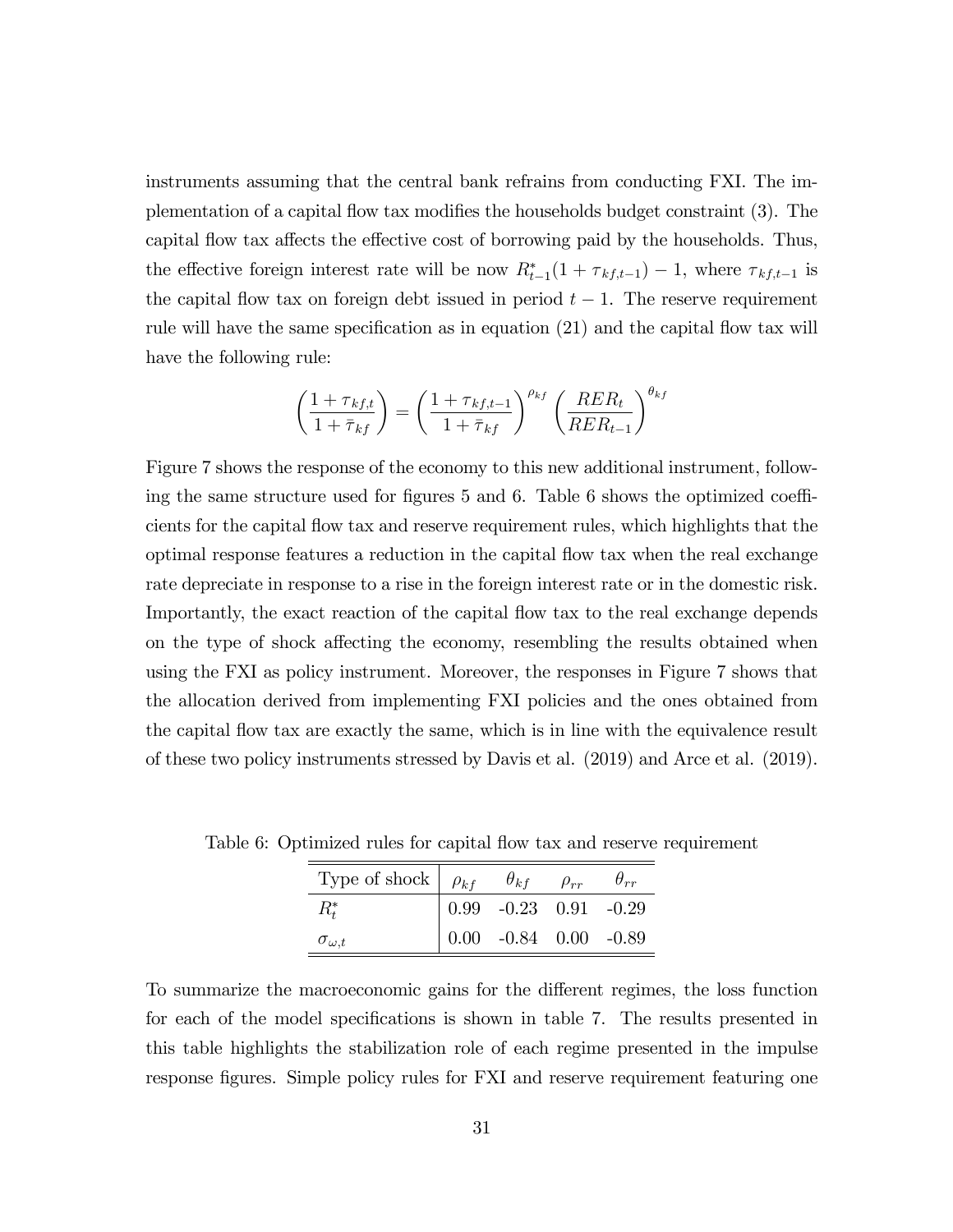target achieves a substantial improvement in macroeconomic stabilization relative to the case where only monetary policy is operating. Expanding the targets of the rules or introducing differentiated reserve requirements can reduce the loss function, but the additional gains are marginal relative the baseline case of optimized rules for FXI and reserve requirement. Relying only on reserve requirement or FXI as an additional instrument also provide benefits in terms of macroeconomic stabilization, but the simultaneous use of FXI and reserve requirement tends to provide the largest gains. Combining reserve requirement with FXI or capital áow tax deliver exactly the same macroeconomic stabilization. Moreover, the alternative regimes analyzed in this section also stresses a higher effectiveness of reserve requirement against risk shocks than for foreign interest rate shocks, whereas FXI or capital flow tax are more effective to deal with foreign interest rate shocks.

|                                |            | For shocks in $R^*$ |        | For shocks in $\sigma_{\omega,t}$ |        |       |  |
|--------------------------------|------------|---------------------|--------|-----------------------------------|--------|-------|--|
| Regime                         | $Var(\pi)$ | Var(y)              | Loss   | $Var(\pi)$                        | Var(y) | Loss  |  |
| No additional instruments      | 7.26       | 110.94              | 118.20 | 2.73                              | 61.91  | 64.64 |  |
| Rule for RR only               | 3.10       | 24.90               | 27.99  | 0.07                              | 1.04   | 1.11  |  |
| Rule for FXI only              | 0.72       | 15.38               | 16.10  | 2.44                              | 27.81  | 30.25 |  |
| Rules for RR and FXI           | 0.29       | 4.19                | 4.48   | 0.07                              | 0.99   | 1.06  |  |
| Expanded rules for RR and FXI  | 0.09       | 1.17                | 1.26   | 0.05                              | 0.29   | 0.34  |  |
| Rules for diff. RR and FXI     | 0.26       | 1.88                | 2.15   | 0.06                              | 0.88   | 0.94  |  |
| Rules for RR and cap. flow tax | 0.29       | 4.19                | 4.48   | 0.07                              | 0.99   | 1.06  |  |

Table 7: Macroeconomic variances and loss function in each regime and shock

## 6 Conclusions

In the early 2000s there was a consensus on how macroeconomic theory was shaping economic policy in many aspects, including the adoption of inflation targeting frameworks (Chari and Kehoe, 2006). However, the implementation of multiple-tool policy frameworks in emerging economies, in particular during global financial crises, have shown us that the practice of macroeconomic policy is ahead of the economic theory.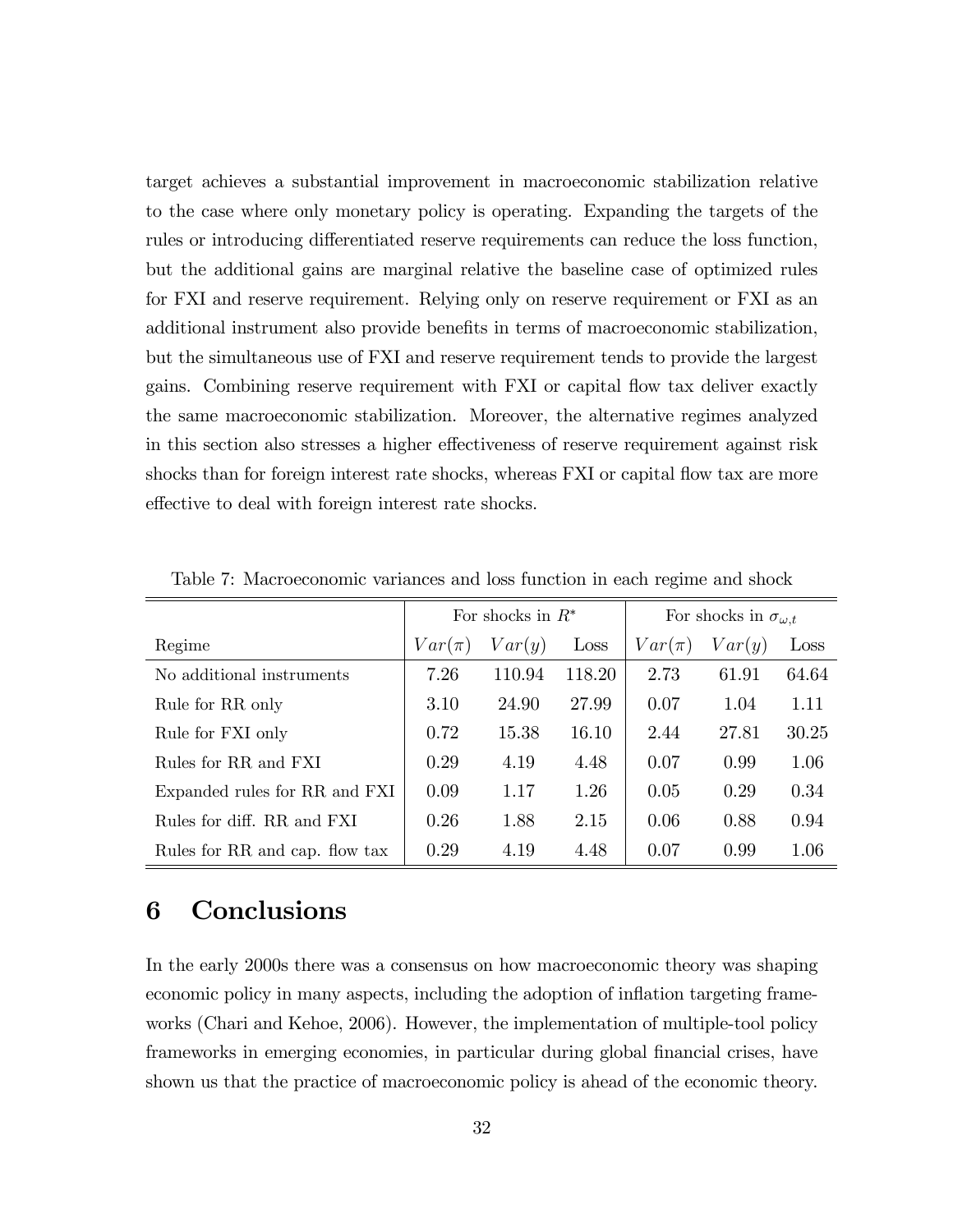In particular, emerging market economies rely on multiple policy instruments, with no theoretical underpinning on their optimal implementation over the business cycle. The main purpose of this paper is to rationalize this practice in emerging economies in the context of the management of the capital flows. In doing so, we develop small open economy model calibrated to a representative emerging economy where capital flows and the associated exchange rate movements can disrupt financial intermediation making it more difficult the conduct of monetary policy.

In this context, our model simulation highlights two main messages. First, complementing the monetary policy rate with FX interventions and reserve requirements can largely stabilize the economy during episodes of capital outflows. Second, the exact policy mix of these instruments depends on the underlying shock hitting the economy. When capital outflows are triggered by external shocks such as change in the foreign interest rate, FX intervention takes the leading role in stabilizing the economy. However, when the shock is originated domestically, such as an increase in domestic risk, reserve requirements plays a predominant role in containing the volatility of financial markets, and hence contributing to output and inflation stabilization.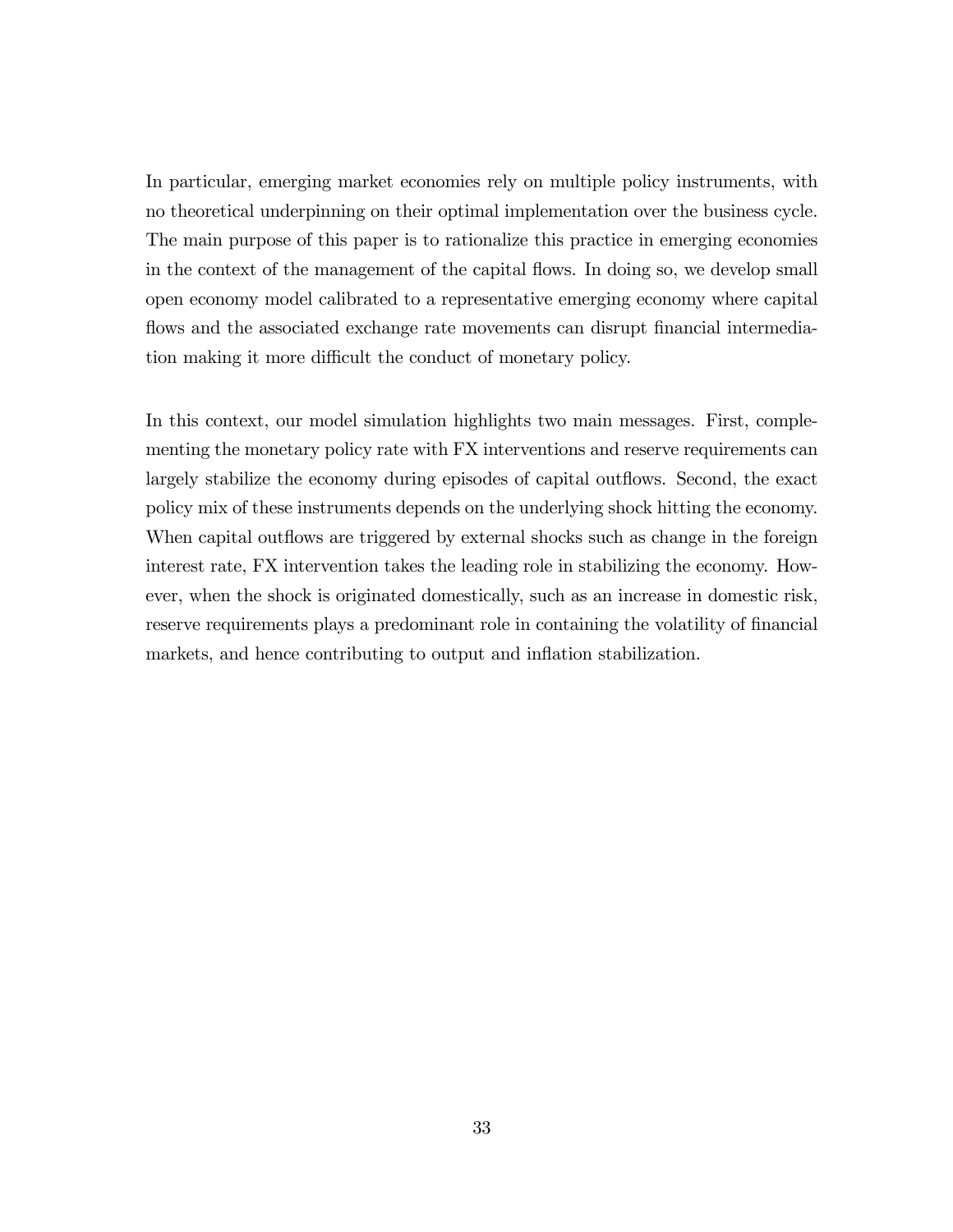## References

- [1] Adolfson, M., S. Laséen, J. Lindé, and M. Villani, 2008, "Evaluating an Estimated New Keynesian Small Open Economy Model," Journal of Economic Dynamics and Control 32(8), 2690-2721.
- [2] Altig, D., L. Christiano, M. Eichenbaum, and J. Linde,  $2011$ , "Firm-Specific Capital, Nominal Rigidities and the Business Cycle," Review of Economic Dynamics 14(2), 225-247.
- [3] Aoki, k., G. Benigno, and N Kiyotaki, 2018, "Monetary Policy and Financial Policies in Emerging Markets", mimeo, Princeton University.
- [4] Arce, F., J. Bengui, and J. Bianchi, 2019. "A Macroprudential Theory of Foreign Reserve Accumulation," NBER Working Papers 2623.
- [5] Basu, S., A. R. Ghosh, J. D. Ostry, and P.E. Winant, 2018. "Managing Capital Outflows with Limited Reserves," IMF Economic Review 66(2), 333-374.
- [6] Bayoumi, T., J. E. Gagnon, and C. Saborowski, 2015, "Official Financial Flows, Capital Mobility, and Global Imbalances," Journal of International Money and Finance, 52, 146-174.
- [7] Bernanke, B., M. Gertler, and S. Gilchrist, 1999, "The Financial Accelerator in a Quantitiative Business Cycle Framework," In Handbook of Macroeconomics, edition 1, volume 1, chapter 21, edited by J.B. Taylor and M. Woodford, 1341- 1393.
- [8] Bank for International Settlements, 2019, "Chapter II: Monetary policy frameworks in EMEs: inflation targeting, the exchange rate and financial stability," Annual Economic Report.
- [9] Benes, J., A. Berg, R. Portillo, and D. Vavra,  $2015$ , "Modeling Sterilized Interventions and Balance Sheet Effects of Monetary Policy in a New-Keynesian Framework," Open Economies Review, 26, 81-108.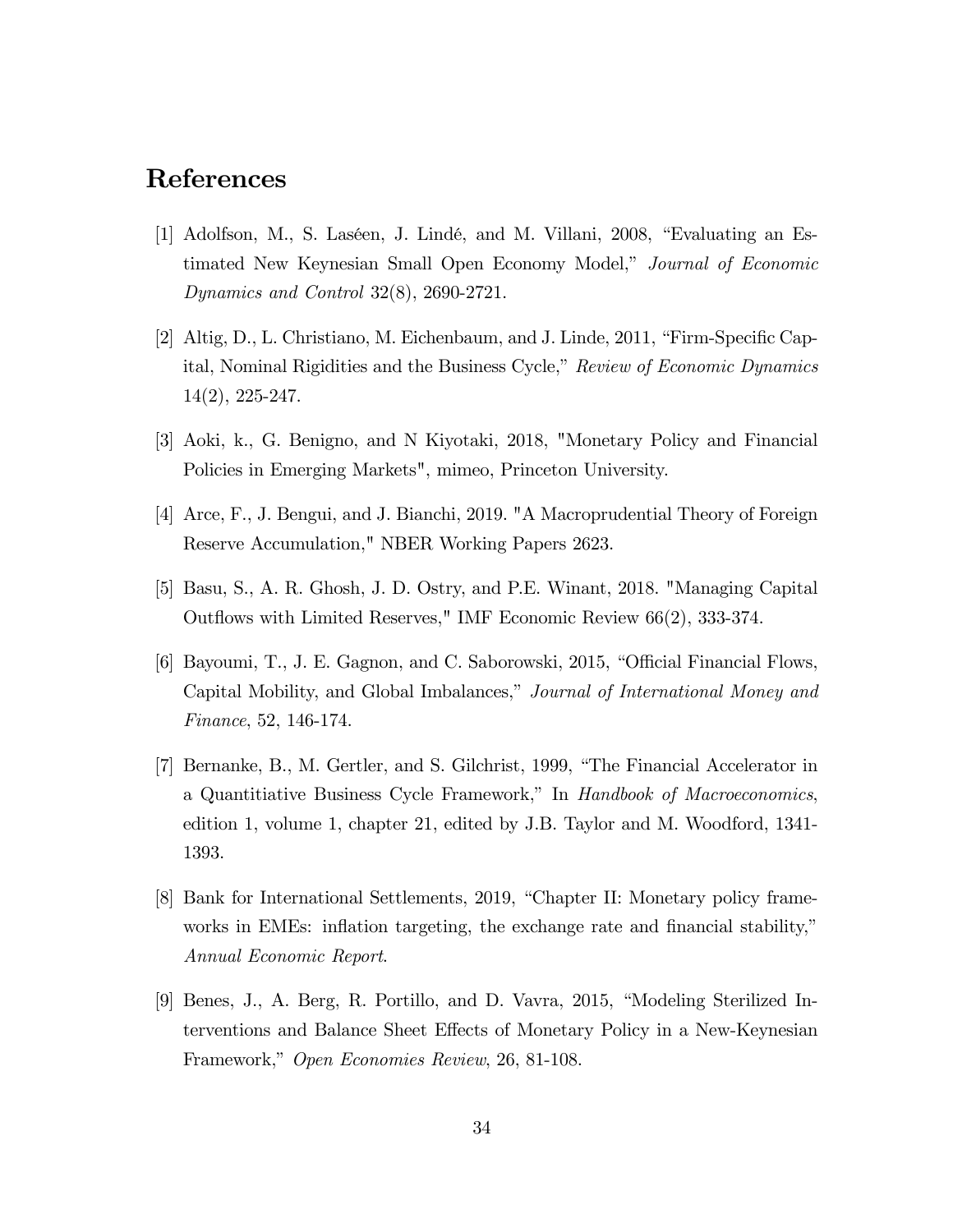- [10] Bianchi, Javier. 2011. "Overborrowing and Systemic Externalities in the Business Cycle." American Economic Review, 101 (7): 3400-3426.
- [11] Braggion, F., L. Christiano, and J. Roldos, 2009, "Optimal Monetary Policy in a Sudden Stop," Journal of Monetary Economics 56, 582-595.
- [12] Brandao-Marques, L., G. Gelos, M. Narita, E. Nier, 2020, "Leaning Against the Wind: An Empirical Cost-Benefit Analysis," forthcoming IMF Working Paper.
- [13] Calvo, G., 1983, "Staggered prices in utility-maximizing framework," Journal of Monetary Economics 12, 383-98.
- [14] Canzoneri, M. and R. Cumby, 2014, "Optimal Foreign Exchange Intervention in an Inflation Targeting Regime: Some Cautionary Tale," Open Economies Review, 45, 429-450.
- [15] Carrillo, J., E. Mendoza, V. Nuguer, J. Roldán-Peña, 2018. "Tight money tight credit: coordination failure in the conduct of monetary and financial policies," Working Paper Series 2129, European Central Bank.
- [16] Cespedes, L., Chang, R., Velasco, A.,  $2004$ , "Balance sheets and exchange rate policy," American Economic Review 94, 1183-1193.
- $[17]$  Cespedes, L., Chang, R., Velasco, A., 2017, "Financial intermediation, real exchange rates, and unconventional policies in an open economy," Journal of  $In$ ternational Economics 108(S1), S76-S86.
- [18] Chang, C., Z. Liu, and M. Spiegel, 2015, "Capital Controls and Optimal Chinese Monetary Policy," Journal of Monetary Economics 74(1), 1-15.
- [19] Chari, V. V., and P. Kehoe, 2006, "Modern Macroeconomics in Practice: How Theory is Shaping Policy," Journal of Economic Perspectives 20(4), 3-28.
- $[20]$  Christiano, L. J., M. Eichenbaum, and C. L. Evans, 2005, "Nominal Rigidities and the Dynamic Effects of a Shock to Monetary Policy," Journal of Political Economy, 113, 1-45.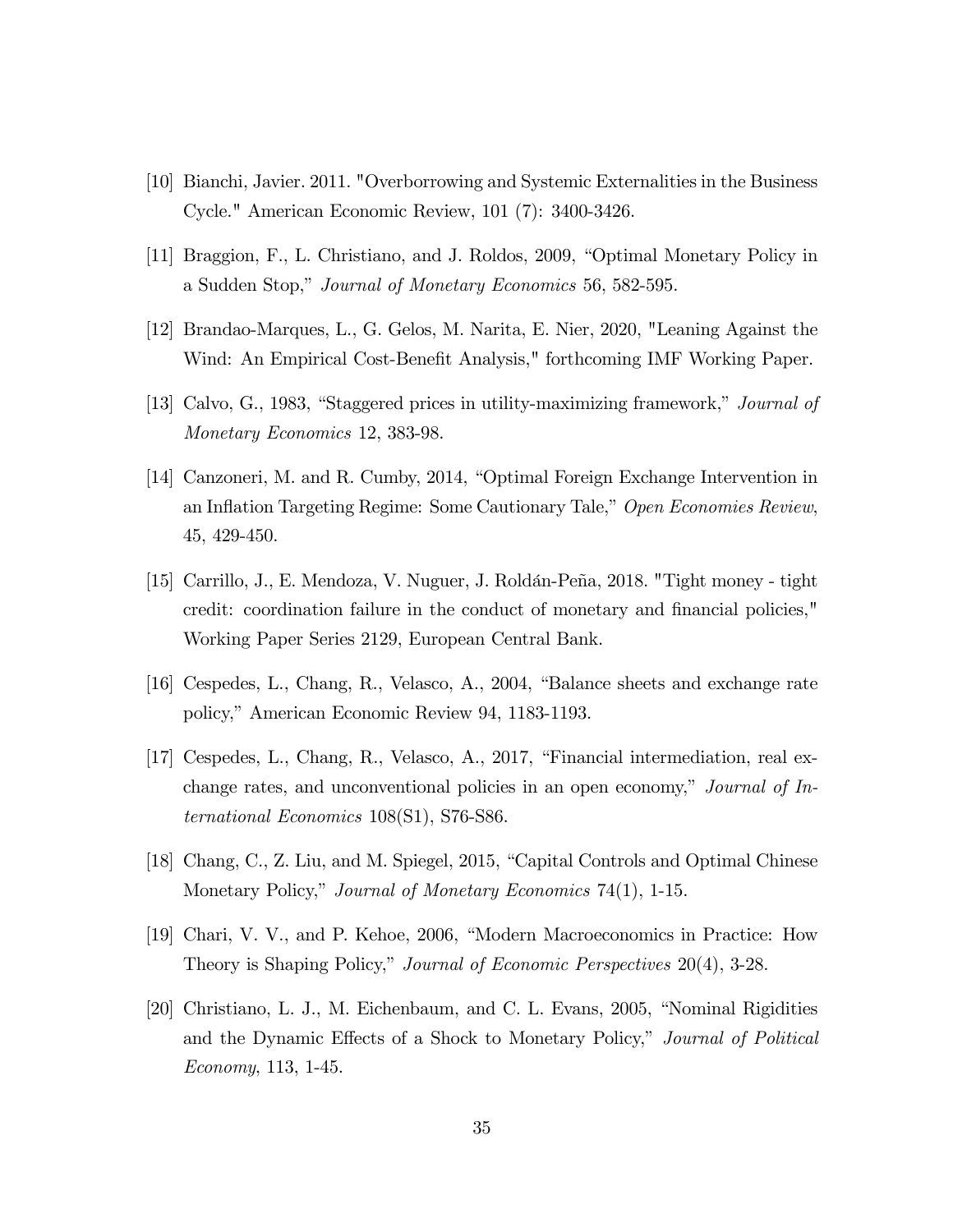- [21] Christiano, L., R. Motto, and M. Rostagno, 2014, "Risk Shocks," American Economic Review 104(1), 27-65.
- [22] Dalgic, Husnu, 2018, "Financial Dollarization in Emerging Markets: An Insurance Arrangement," Discussion Paper No. 051, University of Mannheim.
- [23] Davis, J.S., I. Fujiwara, K. Huang, J. Wang, 2019. "Foreign exchange reserves as a tool for capital account management," Vanderbilt University Department of Economics Working Papers 19-00004, Vanderbilt University Department of Economics.
- [24] Federico, P., C. Vegh, and G. Vuletin, 2014, "Reserve Requirement Policy Over the Business Cycle," NBER Working Paper 20612.
- [25] Gertler, M., S. Gilchrist, F. Natalucci, 2007, "External Constraints on Monetary Policy and the Financial Accelerator," Journal of Money, Credit and Banking 39(2-3), 295-330.
- [26] Ghosh, A.R., J.D. Ostry, and M. Chamon, 2016, "Two Targets, Two Instruments: Monetary and Exchange Rate Policies in Emerging Market Economies," Journal of International Money and Finance 60, 172-196.
- [27] Ghosh, A.R., J.D. Ostry, and M. Chamon,  $2016$ , "Two Targets, Two Instruments: Monetary and Exchange Rate Policies in Emerging Market Economies," Journal of International Money and Finance 60, 172-196.
- [28] Gopinath, G., 2019, "A Case for An Integrated Policy Framework," presentation at the Jackson Hole Economic Policy Symposium, August 24th, 2019.
- [29] Jeanne, Olivier, and Anton Korinek, 2010. "Excessive Volatility in Capital Flows: A Pigouvian Taxation Approach," American Economic Review, American Economic Association, vol. 100(2), pages 403-407.
- [30] Leduc, S., and J. M. Natal, 2018, "Monetary and Macroprudential Policies in a Leveraged Economy," Economic Journal 128(609), 797-826.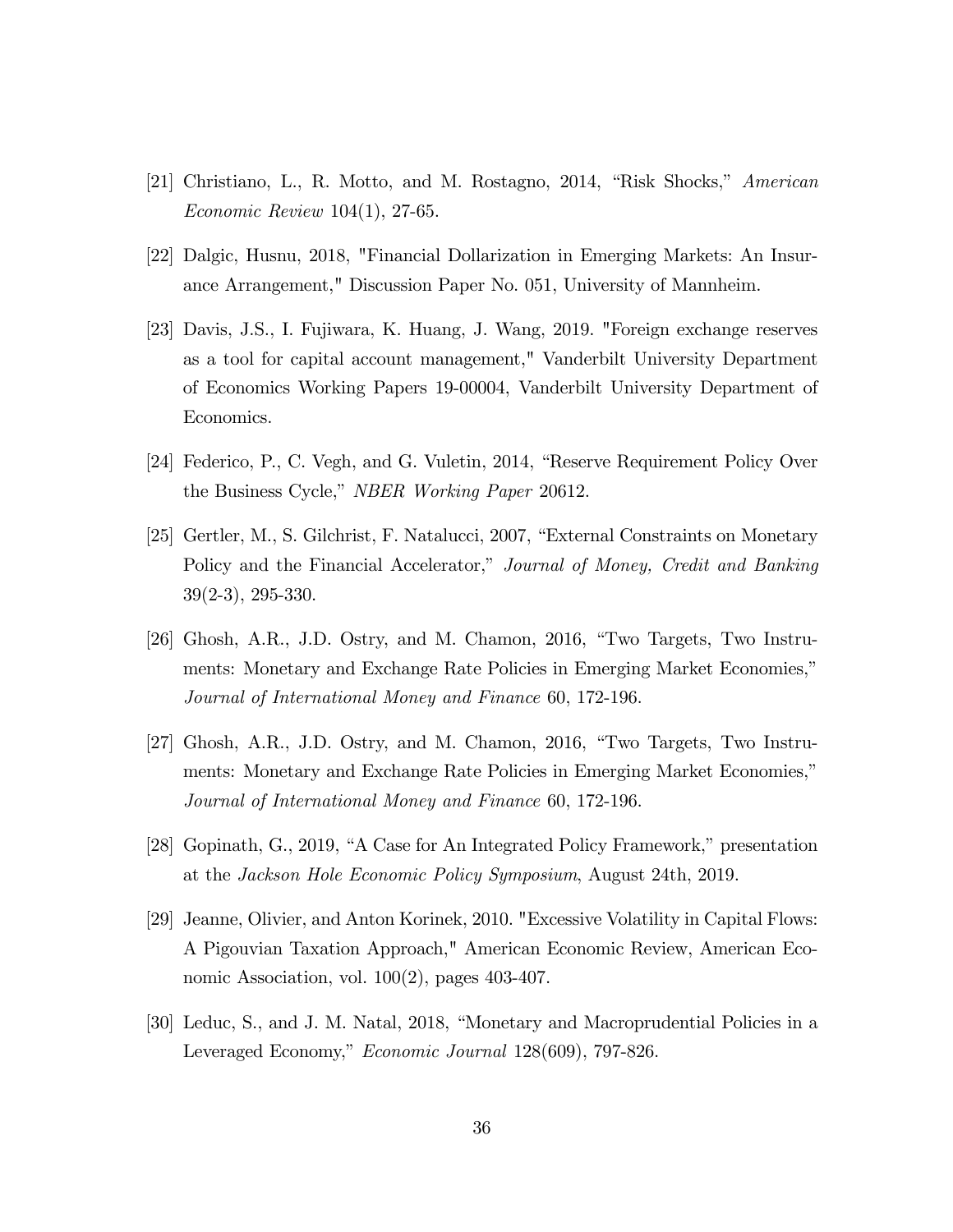- [31] Liu Z., and M. Spiegel, 2015, "Optimal Monetary Policy and Capital Account Restrictions in a Small Open Economy," IMF Economic Review, 63, 298-324.
- [32] Lucas, Robert E, Jr, 1990. "Why Doesn't Capital Flow from Rich to Poor Countries?," American Economic Review, American Economic Association, vol. 80(2), pages 92-96, May.
- [33] Medina, J. P., and J. Roldós, 2018, "Monetary and Macroprudential Policies to Manage Capital Flows," International Journal of Central Banking 14, 201-257.
- [34] Ostry, J., A. Ghosh, K. Habermeier, L. Laeven, M. Chamon, M. Qureshi, and A. Kokenyne, 2011, "Managing Capital Inflows: What Tools to Use?" IMF Staff Discussion Note SDN/11/06, International Monetary Fund.
- [35] Poole, W., 1970, "Optimal Choice of Monetary Policy Instruments in a Simple Stochastic Macro Model," The Quarterly Journal of Economics 84(2), 197-216.
- [36] Schmitt-Grohé, S., and M. Uribe, 2003, "Closing Small Open Economy Models," Journal of International Economics 61, 163-185.
- [37] Smets, F., and R. Wouters, 2007, "Shocks and Frictions in the US Business Cycles: A Bayesian DSGE Approach," American Economic Review, 97: 586-606.
- [38] Woodford, Michael, 2003. "Interest and Prices: Foundations of a Theory of Monetary Policy." Princeton University Press.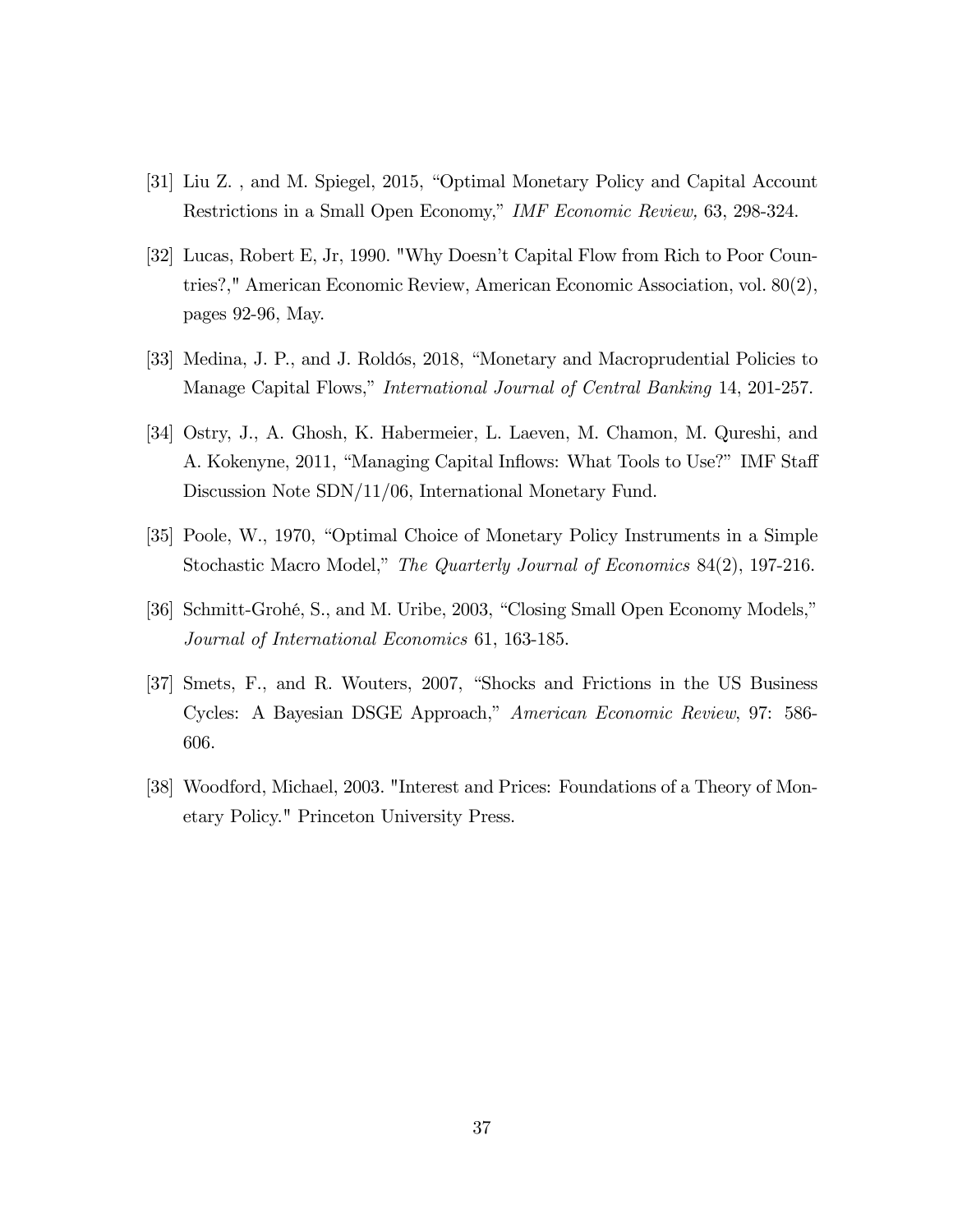

## Figure 1: Evolution of Policy Frameworks in Emerging and Advanced Economies

B. FX Reserves in Inflation Targeting Economies





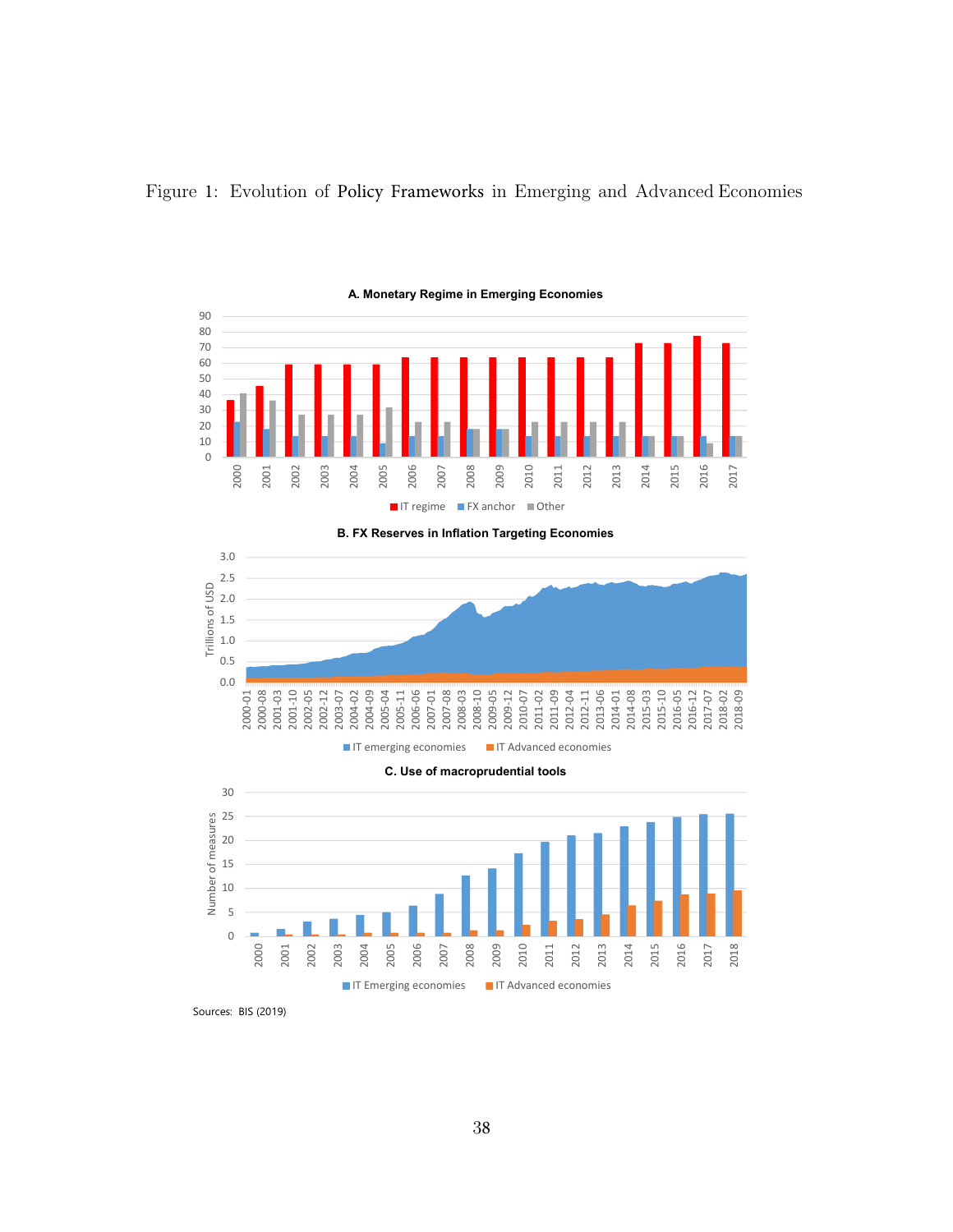Figure 2: Inflation and Real GDP Growth in Emerging Economies with Inflation Targeting

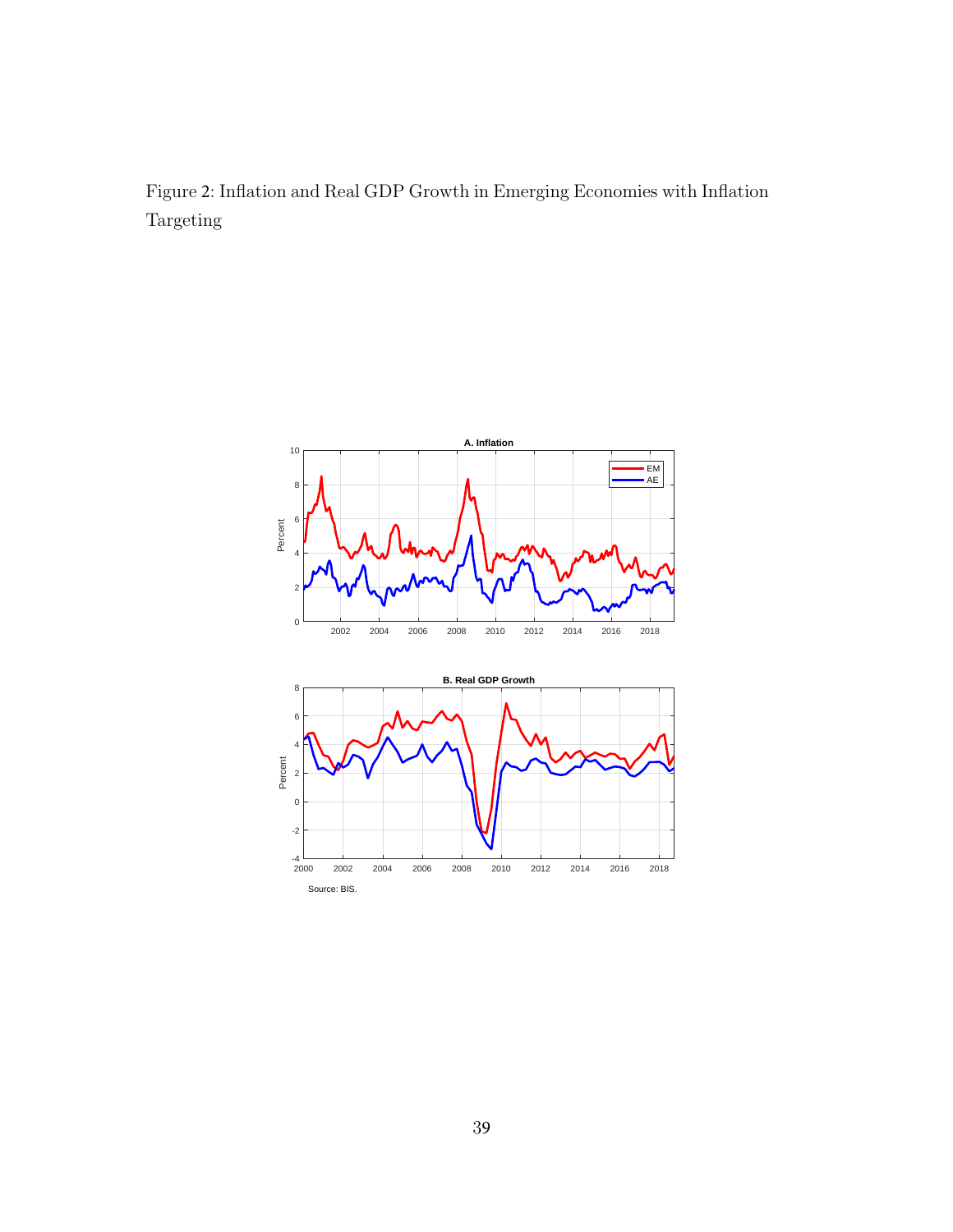

Figure 3: Responses to a foreign interest rate shock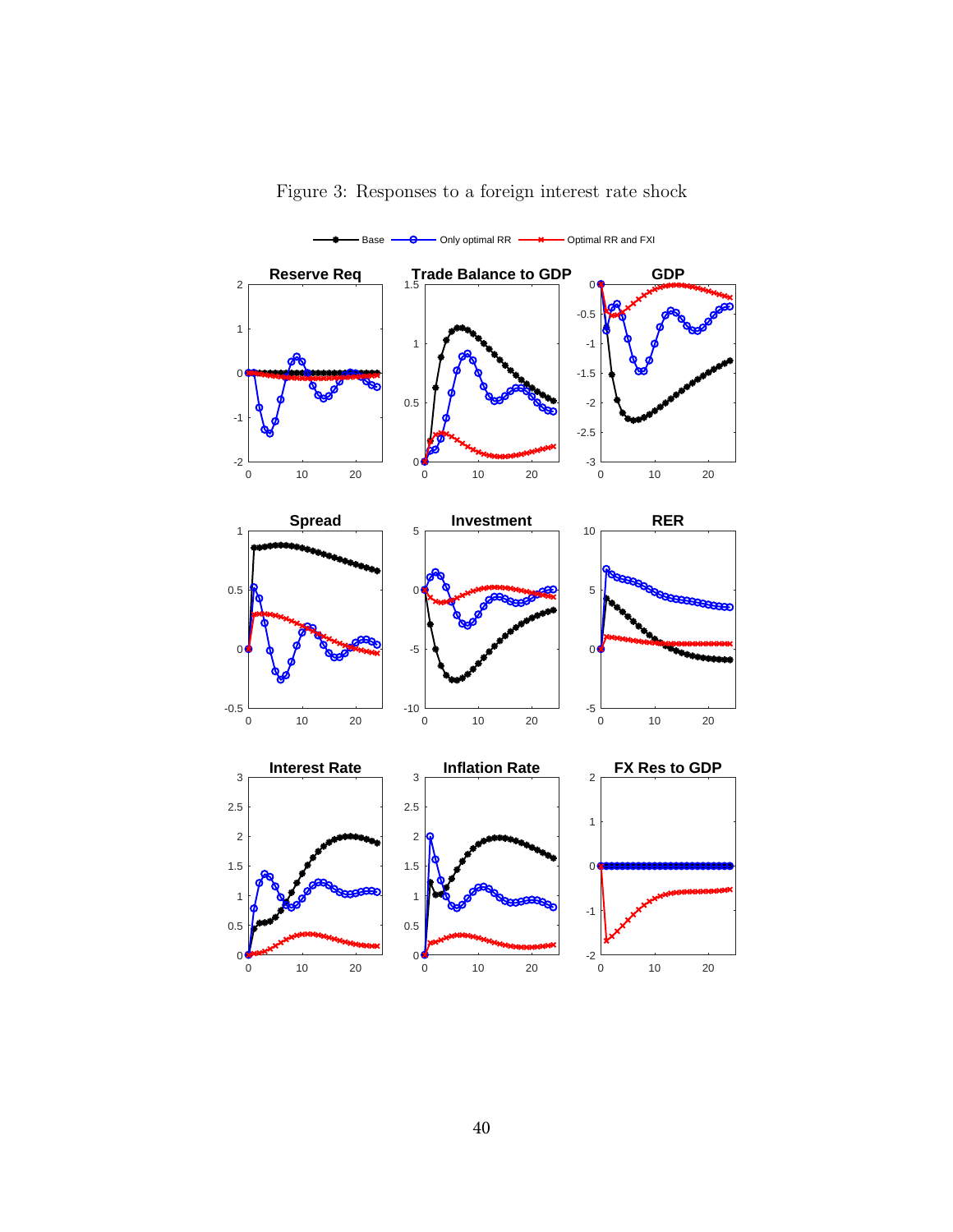

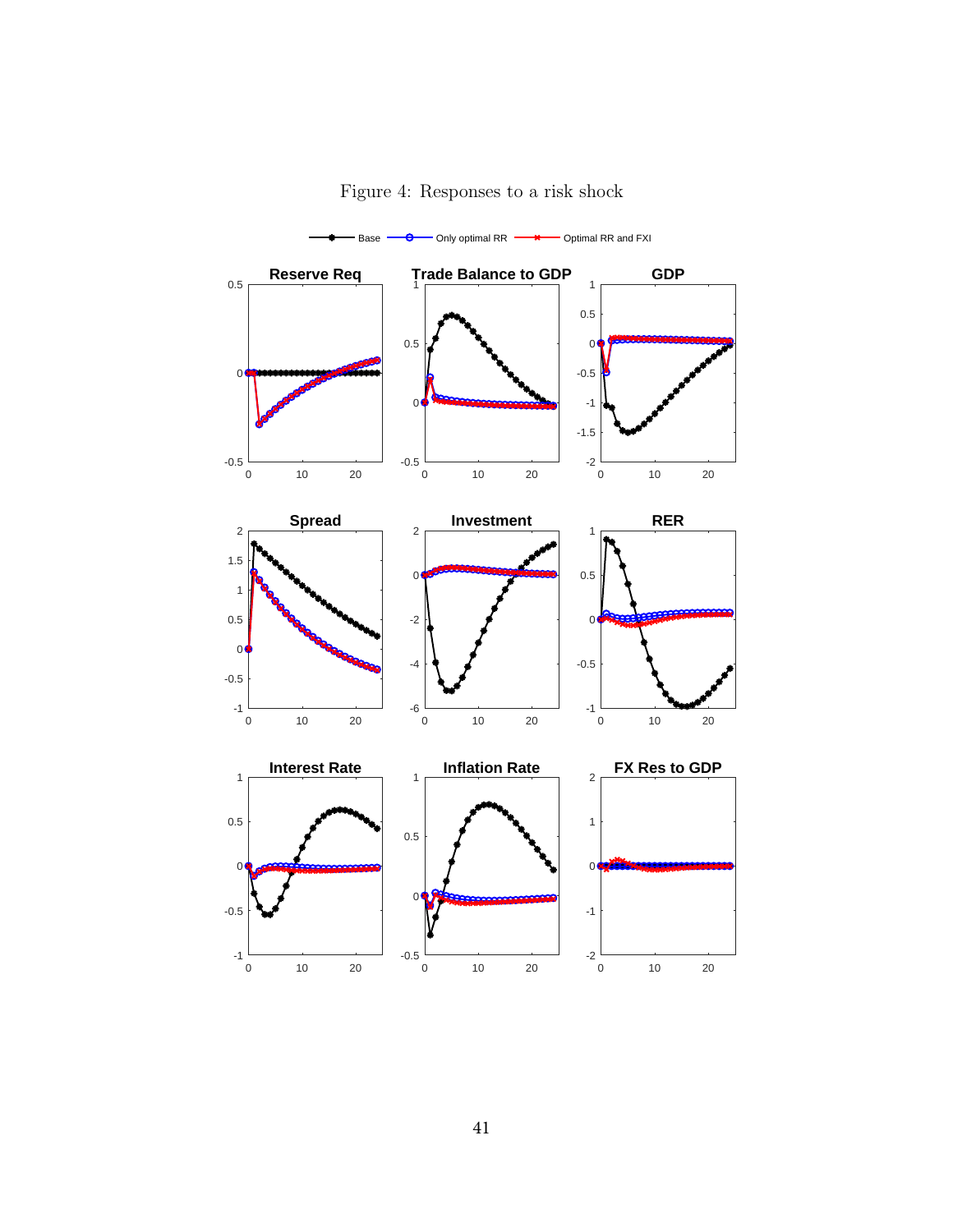

Figure 5: Responses to foreign interest and risk shocks. Expanded rules.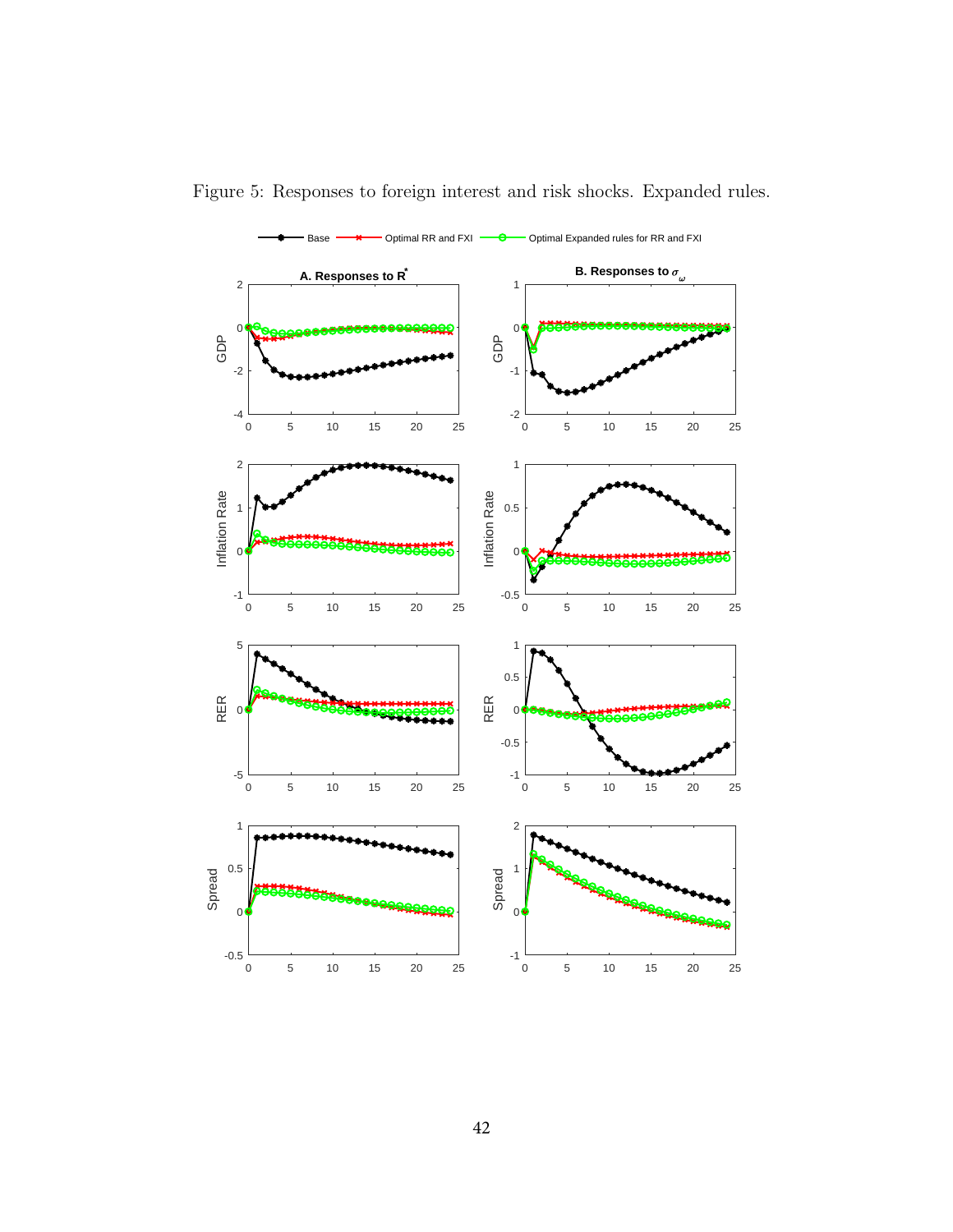